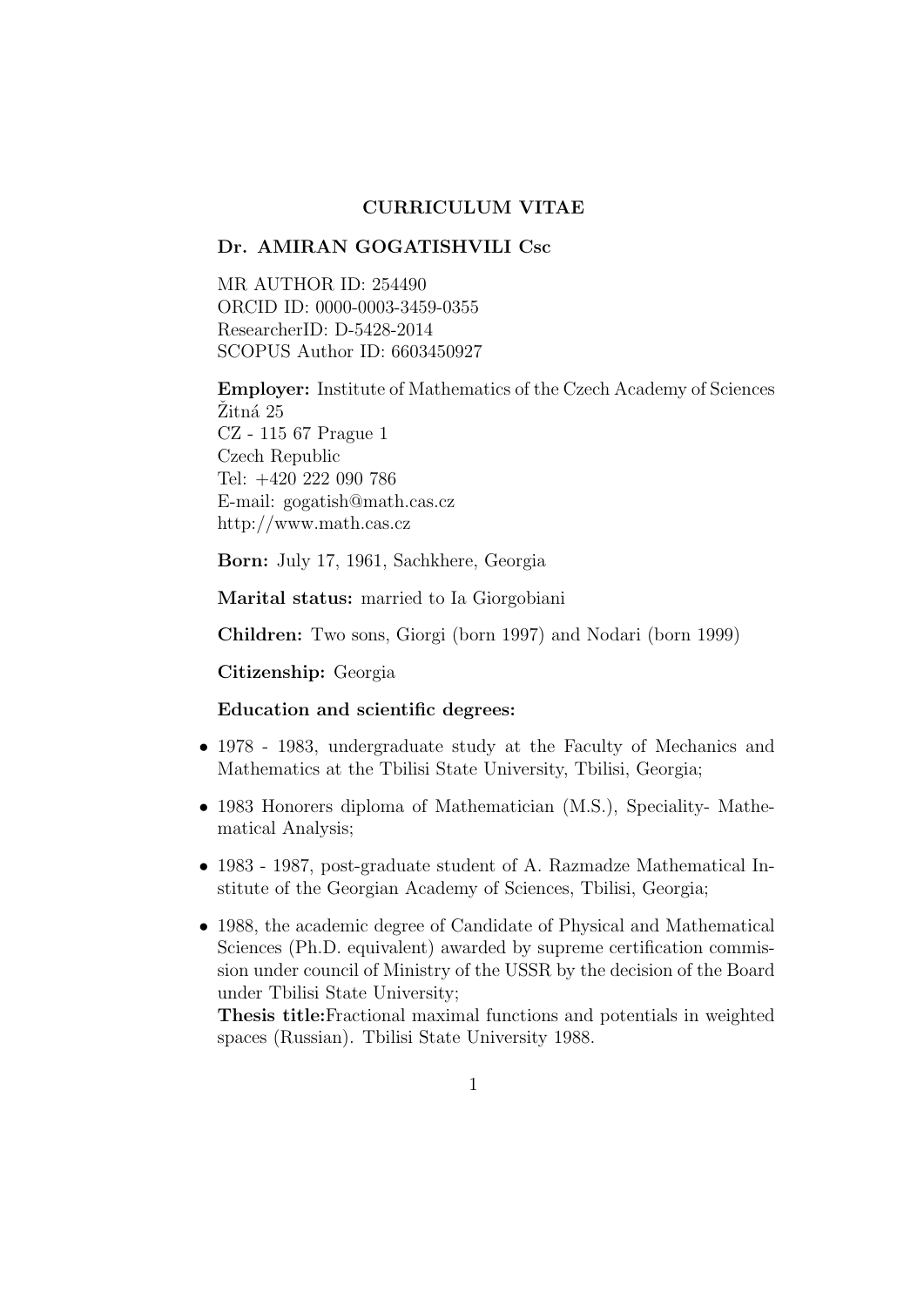# Professional experiences:

- September 2018 up to now, Research Fellow at the Department of Abstract Analysis of the Institute of Mathematics of the Czech Academy of Sciences;
- July 2010 August 2018, Research Fellow at the Department of Topology and Functional Analysis of the Institute of Mathematics of the Czech Academy of Sciences;
- October 2000 June 2010, Research Fellow at the Department of Qualitative Methods of Mathematical Analysis of the Institute of Mathematics of the Academy of Sciences of the Czech Republic;
- October 1998 September 2000, Visiting Professor at the Institute of Mathematics of the Academy of Sciences of the Czech Republic;
- June 1997 May 1998, NATO and The Royal Society Postdoctoral Fellowship at the School of Mathematics of the University of Wales, Cardiff, UK;
- February 1997 June 1997, External lecturer at the Department of Applied Mathematics, Georgian Technical University, Tbilisi;
- May 1992 October 2006 Senior scientific researcher of the Department of Mathematical Analysis of the A. Razmadze Mathematical Institute of Georgian Academy of Sciences, Tbilisi;
- September 1987 April 1992, Scientific researcher at the Department of Mathematical Analysis of the A. Razmadze Mathematical Institute of Georgian Academy of Sciences, Tbilisi.

## Research interest:

• real and functional analysis, harmonic analysis, function spaces, interpolation, weighted inequalities, integral operators, Sobolev embeddings and application to PDE's.

# Awards:

• 1987, The Prize of the A. Razmadze Mathematical Institute of Georgian Academy of Sciences for the young mathematician.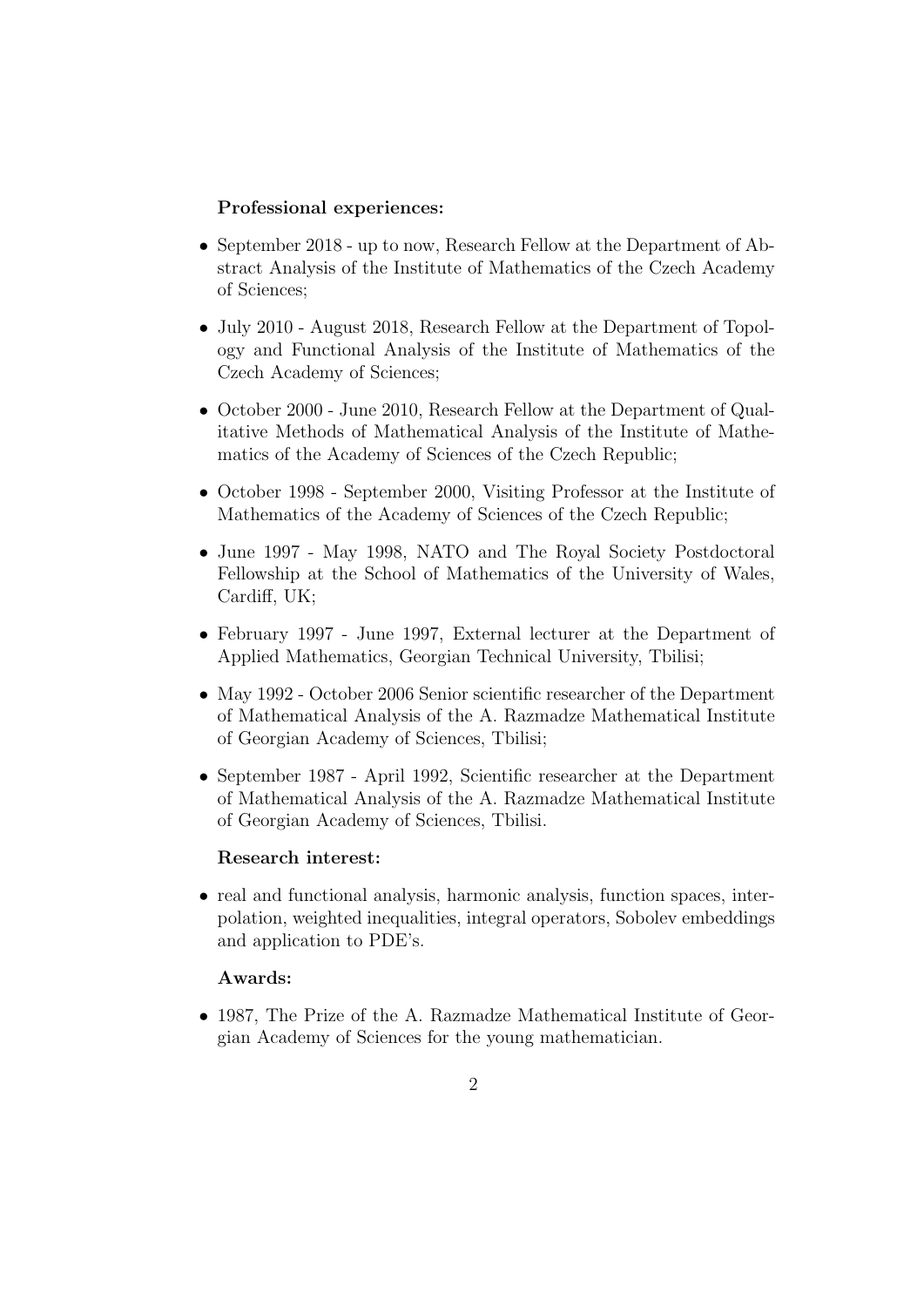# Publishing activity:

• 139 publications including: 2 monographs, 117 original research papers in academic journals, 15 papers in the conference proceedings and 5 preprints.

120 publications cited 1155 times by 514 authors, h-index: 18 (Math Sci Net, 10 June, 2022).

85 publications cited 1220 times, h-index: 21 (ISI Web of Knowledge from All Databases, 10 June, 2022).

95 publications cited 1227 times, h-index: 20 (Scopus, 10 June, 2022).

155 publications cited 2582 times, h-index: 28, i10-index: 58 (Google scholar 10 June, 2022).

176 publications cited 2203 times, h-index: 26 (ResearchGate, 10 June, 2022).

# Editorial work:

- Founding editor of the Tbilisi Mathemastical Journal; (2005 -2012)
- Member of the International Editorial Advisory Board of the Transactions of Academy of Sciences of Azerbaijan. Series of Physical-Technical and Mathematical Sciences; 2015 -

### Conference organizer:

- Spring School "Nonlinear Analysis, Function Spaces and Applications 7", Prague, 2002;
- Spring School "Nonlinear Analysis, Function Spaces and Applications 8", Prague, 2006;
- Miniconference "Spaces Between Us", Třešť, 2008;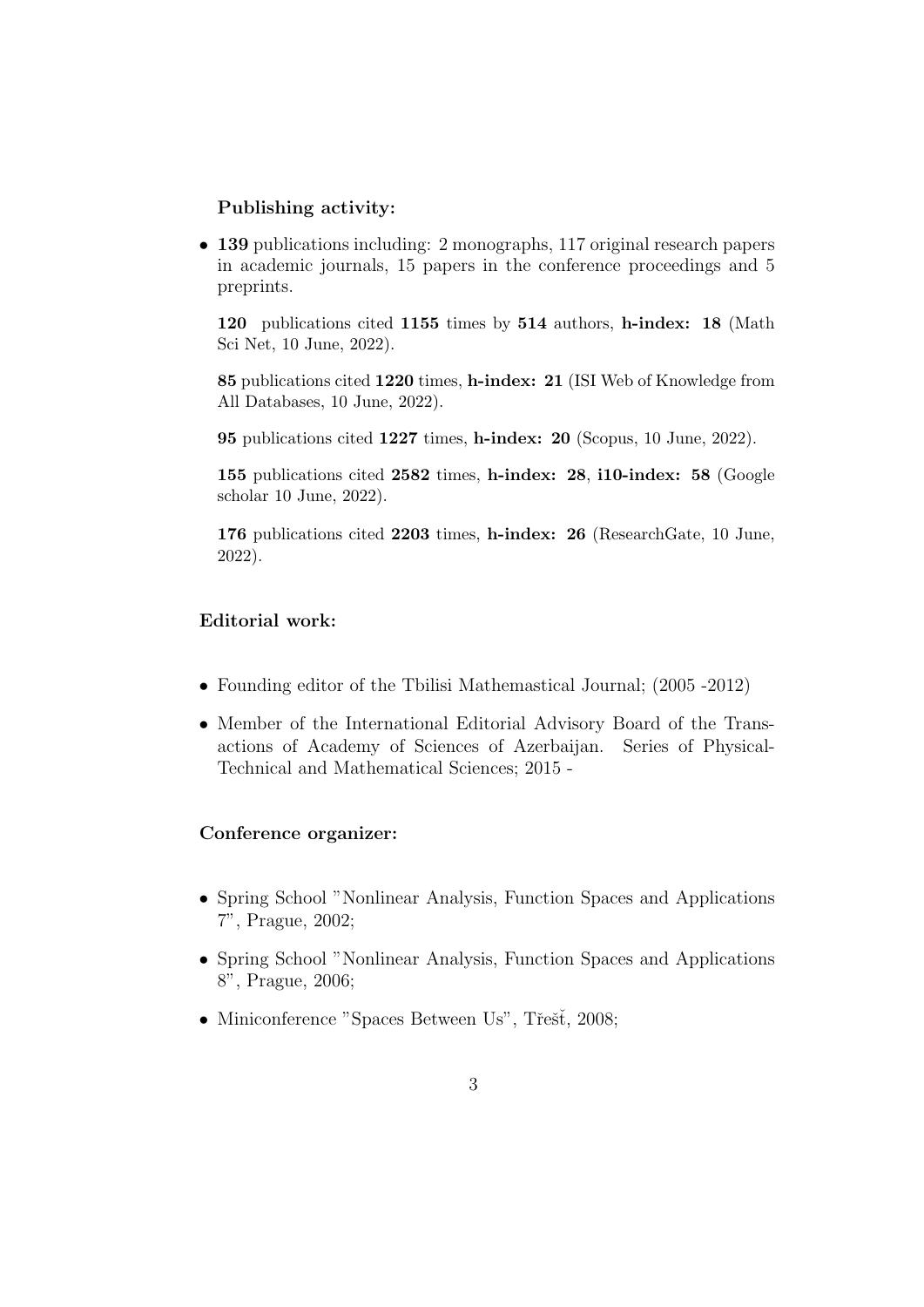- Spring School "Nonlinear Analysis, Function Spaces and Applications 9", Třešť, 2010,
- International Conference on Fourier Analysis and Approximation Theory, dedicated to the 80th birthday of Academician Levan Zhizhiashvili, Bazaleti (Georgia) October 23-28, 2013,
- International Scientific Conference Weighted Estimates of Differential and Integral Operators and their Applications 2017, Astana, Republic of Kazakhstan, 4-6 May, 2017.
- International conference "Operators in Morrey-type Spaces and Applications" (OMTSA2017), Ahi Evran University, Kirşehir, Turkey, 10-13 July, 2017.
- International Conference on Mathematical Advances and Applications (ICOMAA-2018), Yildiz Technical University, Istanbul, Turkey, 11-13 May, 2018.
- 11<sup>th</sup> International Conference Nonlinear Analysis, Function Spaces and Applications, NAFSA11, Prague, Czech Republic, 9–14 July, 2018.
- $5<sup>th</sup> International Conference on Recent Advances in Pure and Applied$ Mathematics (ICRAPAM 2018) Trabzon, TURKEY, 23-27 July, 2018.
- International Conference on Mathematical Studies and Applications (ICMSA2018), Karaman, Turkey, 4-6 October, 2018.
- 2<sup>nd</sup> International Conference on Mathematical Advances and Applications (ICOMAA-2019), Yildiz Technical University, Istanbul, Turkey, 3-5 May, 2019.
- 3<sup>rd</sup> International conference "Operators in Morrey-type Spaces and Applications" (OMTSA2019), Dumlupınar University, Kutahya, Turkey, 16-20 July, 2019.
- 3<sup>rd</sup> International E-Conference on Mathematical Advances and Applications (ICOMAA 2020), Yildiz Technical University, Istanbul, Turkey, 24-27 June, 2020.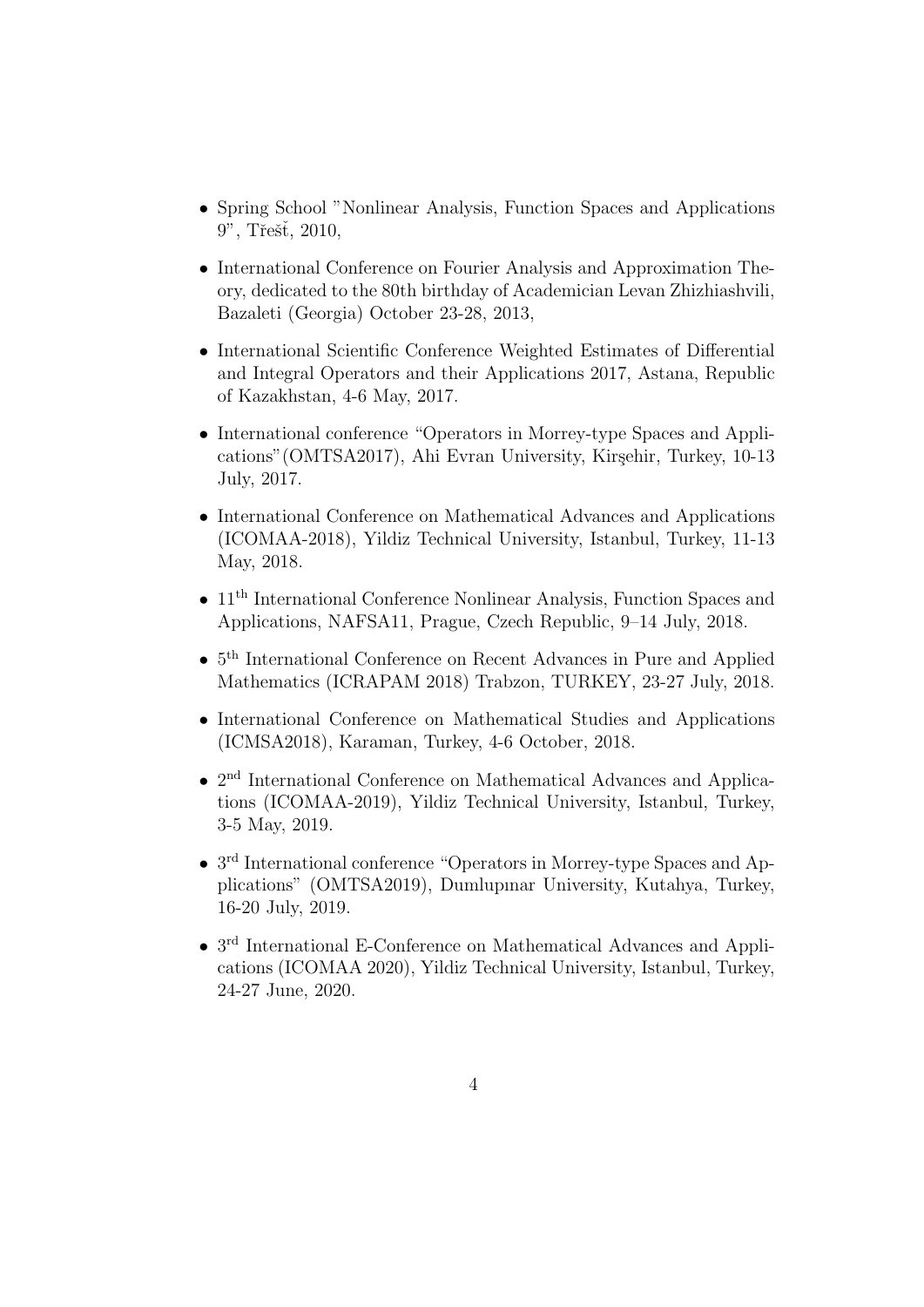- 4th International E-Conference on Mathematical Advances and Applications (ICOMAA 2021), Yildiz Technical University, Istanbul, Turkey, 26-29 May, 2021.
- Summer School in Algebra, Topology and Analysis :  $C^*$  and  $A_{\infty}$  algebras, Gonio, Batumi, Georgia, August 30 - September 3, 2021.

## Supervisor of the PhD student:

• Nino Samashvili (I. Javakhishvili Tbilisi State University) PhD Thesis: Aproximation problems in variable Lebesge spaces. Ph.D. thesis defend 2017

• Azhar Abekova , L.U. Gumilov Eurasian National University, Nursultan, Kazakhstan expected 2024

• Zadira Ermiashova - L.U. Gumilov Eurasian National University, Nursultan, Kazakhstan, expected 2025

#### Post Doctorate supervising:

INTAS supervisor of INTAS Postdoctoral Fellow R. Mustafayev, 2007- 2009

Supervisor of TUBITAK Postdoctoral Fellow Abdulhamit Küçükaslan 2017-2018

Supervisor of TUBITAK Postdoctoral Fellow Tuğçe Ünver 2021-2022

#### Grants:

- 1. Project Title: Weighted inequalities for integral operators. project period of time 1997-1999 , awarded by the Georgian Academy of Sciences, grant no. 1.7;
- 2. Project Title: Function spaces, weighted inequalities and approximation numbers for integral operators, project period of time 2001-2003, awarded by the Leverhulme Trust, Grant No. F/00407/E, UK;
- 3. Project Title: Weighted inequalities, function spaces, interpolation, extrapolation, approximation and entropy numbers, project period of time 2002-2003, awarded by the NATO-grant reg. No PST. CLG. 978694;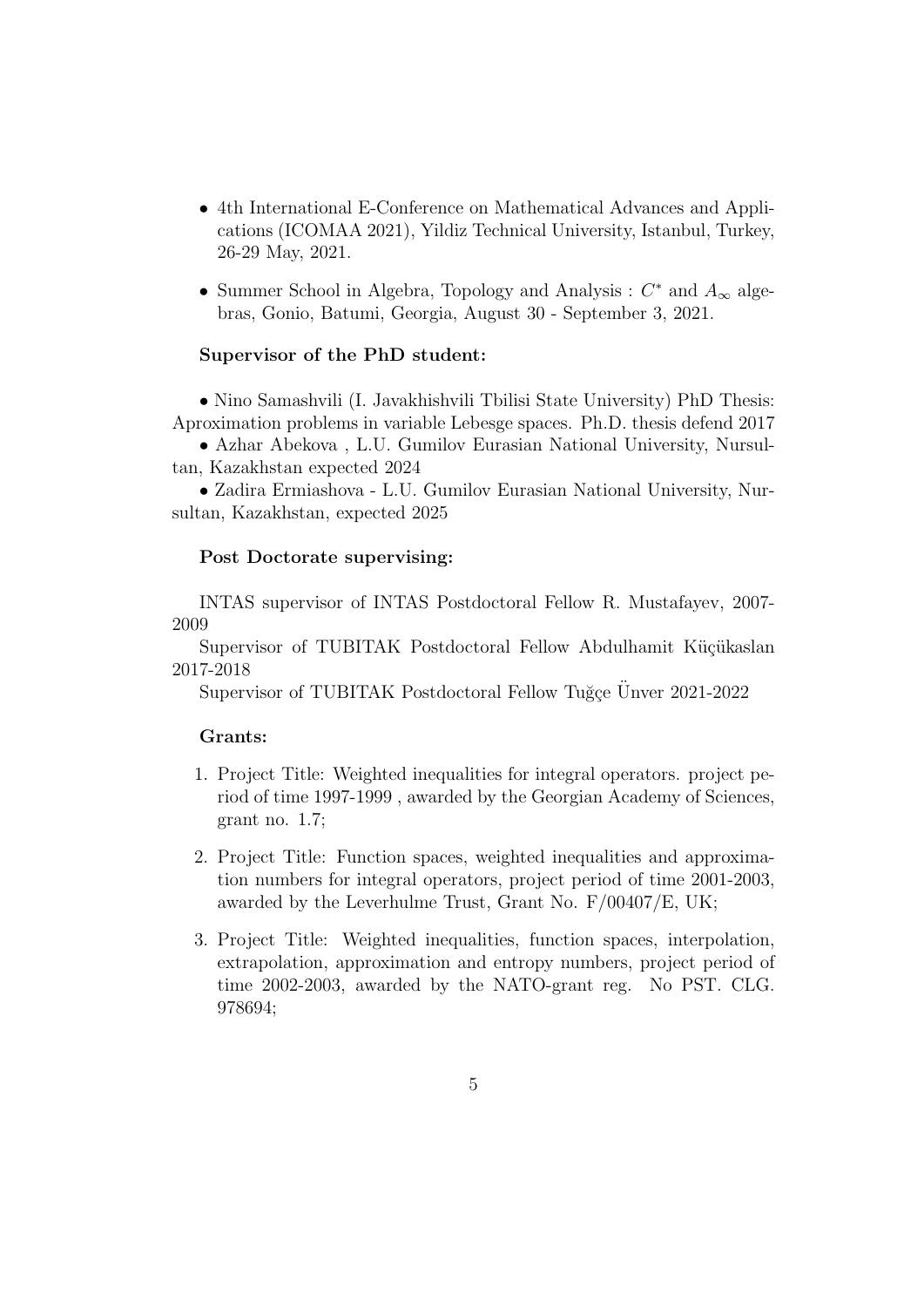- 4. Project Title: Function spaces and weighted inequalities for integral operators, project period of time 1.1.2001-31.12.2003, awarded by the Grant Agency of the Czech Republic, grant no. 201/01/0333;
- 5. Project Title: Function spaces and weighted inequalities for integral operators, project period of time 1.1.2005-31.12.2007, awarded by the Grant Agency of the Czech Republic, grant no. 201/05/2033;
- 6. Project Title: Functional spaces and applications to partial differential equations, project period of time 2006-2008, awarded by the INTAS, project no. 8157;
- 7. Project Title: Interpolation approach to embedding involving Sobolev, Besov and Hölder spaces, project period of time 2006 - 2008, awarded by the GRICES (Portugal)/ASCR, collaboration grant;
- 8. Project Title: Function spaces and interpolations, project period of time 2007-2008, awarded by the AV CR and VŠ  $\rm \check{C}R/DAAD$  SRN, PPP Project No. D 15 - CZ 2/07-08;
- 9. Project Title: Function spaces and weighted inequalities and interpolation, 1.1.2008 -31.12.2012, awarded by the Grant Agency of the Czech Republic, grant no. 201/08/0383;
- 10. Project Title: Interpolation approach to embedding involving Sobolev, Besov and Hölder type spaces, project period of time 2009 - 2010, awarded by the FCT(Portugal)/ASCR collaboration grant;
- 11. Project Title: Inequalities for moduli of smoothness and their applications to the study of the embeddings between Sobolev and Besov type spaces, project period of time 2011, awarded by the FCT(Portugal)/ASCR collaboration grant;
- 12. Project Title: Geometry of function spaces, interpolation and embedding theorems, project period of time 2012-2014, awarded by Shota Rustaveli National Science Foundation (SRNSF), grant no. 13/06;
- 13. Project Title: Function spaces and weighted inequalities and interpolation II, project period of time 1.1.2013 -31.12.2017, awarded by the Grant Agency of the Czech Republic, grant no. P201/13/14743S;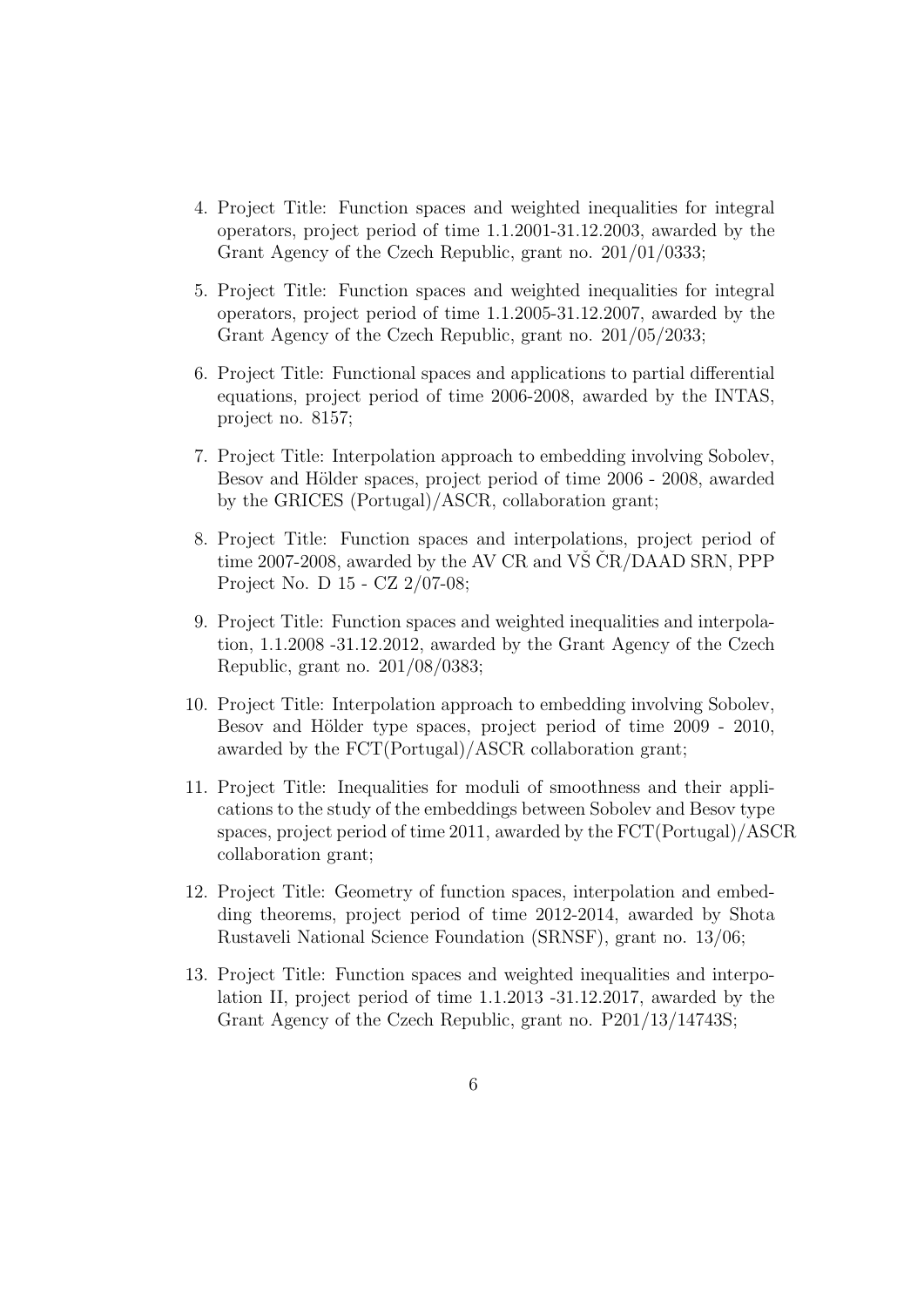- 14. Project Title: Operators in some function spaces and their applications in Fourier Analysis, project period of time 2013-2016, awarded by Shota Rustaveli National Science Foundation (SRNSF) , grant no. 31/48;
- 15. Project Title: Function spaces, weighted inequalities for integral operators and problems of summability of Fourier series, project period of time 2014-2017, awarded by Shota Rustaveli National Science Foundation (SRNSF), grant no. DI/9/5-100/13.
- 16. Project Title: Operators of Fourier analysis in some classical and new function spaces, project period of time 2016-2019, awarded by Shota Rustaveli National Science Foundation (SRNSF), grant no: 217282.
- 17. Project Title: Function Spaces and Approximation, project period of time 1.1.2018 - 31.12.2020, awarded by the Grant Agency of the Czech Republic, research grant no. 18 - 00580S.
- 18. Project Title: Function spaces and some problems of Harmonic Analysis, project period of time 20.12.2017-19.12.2020, awarded by Shota Rustaveli National Science Foundation (SRNSF) grant no: FR17−589.
- 19. Project Title: Function spaces, Approximation and Interpolation, project period of time 15.3.2022-14.03.2025, awarded by Shota Rustaveli National Science Foundation (SRNSF) grant no: FR21−12353

## Participation in the Conferences and contributed talks:

• 2022 (30 May - 3 June) Nonlinear Analysis, Function Spaces and Applications (NAFSA 12), Praha, Czech Republic, invited speaker

Title of the talk: Weighted inequalities involving Hardy operators, a new results and applications

• 2022 (12 - 15 May) The International Online Conference "Current Trends in Abstract and Applied Analysis" (ICCTAA2022), Ivano-Frankivsk, Ukraine.

Title of the talk: Weighted integral inequalities involving integral Hardy and Copson operators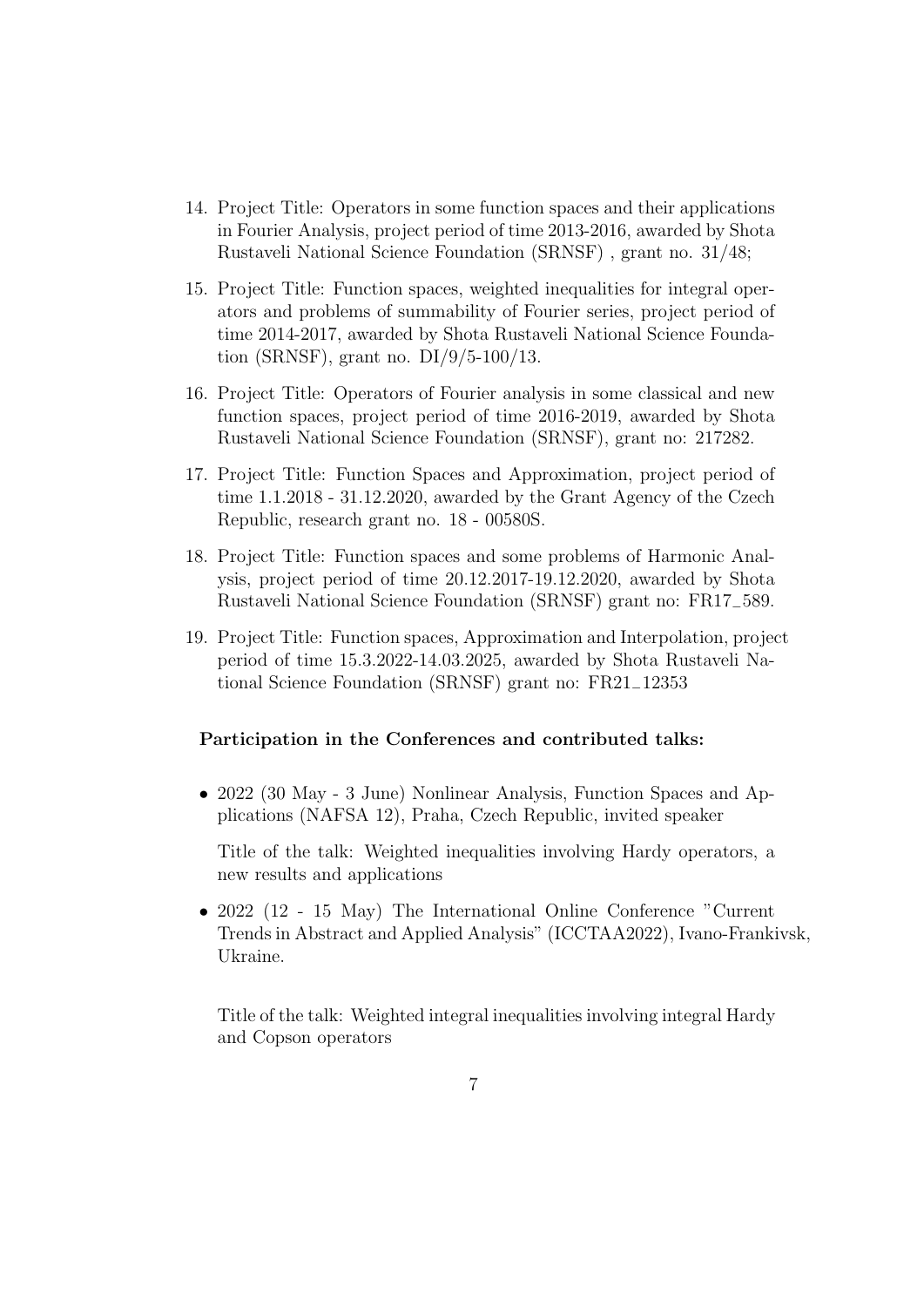• 2022 (11-14 May) 5th International E-Conference on Mathematical Advances and Applications (ICOMAA 2022), Yildiz Technical University, Istanbul, Turkey,

Title of the talk: Weighted inequalities containing two integral operators

• 2021 (15-19 September) Luboš 60, a conference on the occasion of 60th birthday of Luboš Pick, Zelezná Ruda, Czech Republic.

Title of the talk: From extra-weak type inequality until today

• 2021 (30 August - 3 September) Summer School in Algebra, Topology and Analysis :  $C^*$  and  $A_{\infty}$  algebras, Gonio, Batumi, Georgia, (Speaker, Member of the Organizing Committee)

Title of the talk: Introduction to Interpolation Theory

• 2021 (2-6 June) Workshop Per Partes 2021, Horní Lysečiny. Czechia,

Title of the talk: New results and open problems in weighted Hardy inequalities

• 2021 (26-29 May) 4th International E-Conference on Mathematical Advances and Applications (ICOMAA 2021), Yildiz Technical University, Istanbul, Turkey,

Title of the talk: Compact embeddings for variable exponent Sobolev and Lebesgue spaces

• 2021 (5-8 April) Traditional international April scientific conference in honor of the Day of Science, dedicated to the 75th anniversary of Academician Kalmenov Tynysbek Sharipovich April 5-8, 2021, Almaty, Kazakhstan

Title of the talk: Compactness results for variable exponent spaces

• 2020 (25-28 September) 7th International Conference on Recent Advances in Pure and Applied Mathematics, Goddess of Bodrum Isis Hotel, Bodrum/Muğla, Turkey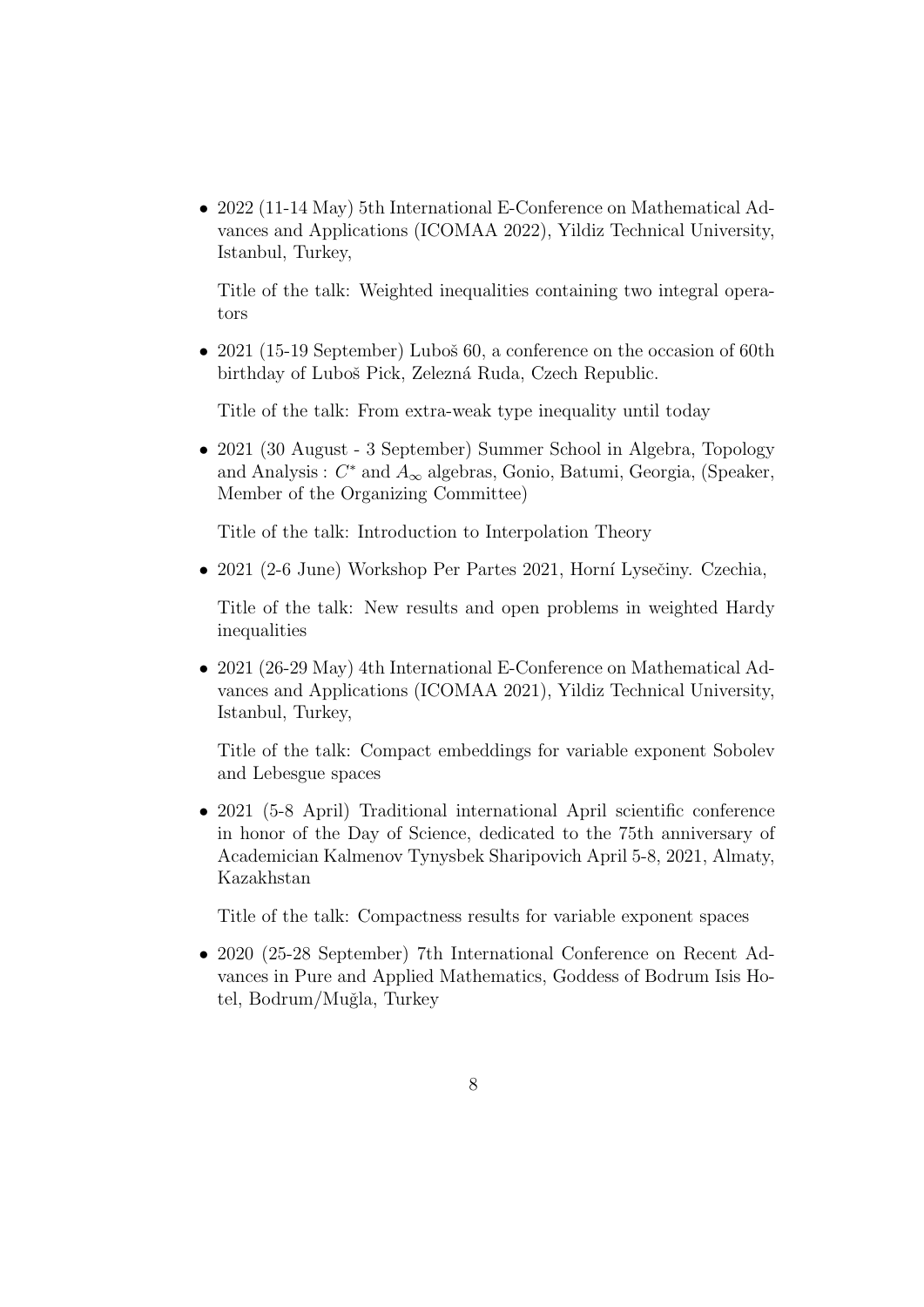Title of the talk: Some new results related to Lorentz GΓ-spaces and interpolation

• 2020 (13-17 September) International workshop QIND60, dedicated to the 60th birthday of Aleš Nekvinda, Špindler $\breve{\mathbf{v}}$  Mlýn, Czechia,

Title of the talk: Almost-compact and compact embeddings of variable exponent spaces

• 2020 (27-29 July) International Workshop "Analysis and Theoretical Numerics", Siegmundsburg/Thuringia, Germany

Title of the poster: Weighted inequalities for discrete iterated Hardy operators

• 2020 (24-27 June), International E-Conference on Mathematical Advances and Applications ICOMAA 2020, Yildiz Technical University, Istanbul, TURKEY. (Invited Speaker, Member of the Scientific Committee)

Title of the talk: Weighted inequalities for discrete iterated Hardy operators

• 2019 (5-8 December), Bohemian Day of Function Spaces, Friedrich Schiller University Jena, Germany, (Invited Speaker)

Title of the talk: Some new results related to Lorentz GΓ-spaces and interpolation.

• 2019 (24-30 November), Latest in Geometric Analysis. Celebration of Pekka Koskela's 59th birthday, Będlewo, Poland, (Invited Speaker)

Title of the talk: Interpolation of Sobolev spaces defined on a metric measure space

• 2019 (23-27 September), Function spaces and PDE's 2019, Male Ciche, Poland, (Invited Speaker)

Title of the talk: Operators in Generalized Morrey-type Spaces and One Dimensional Inequalities Involving Hardy Operators.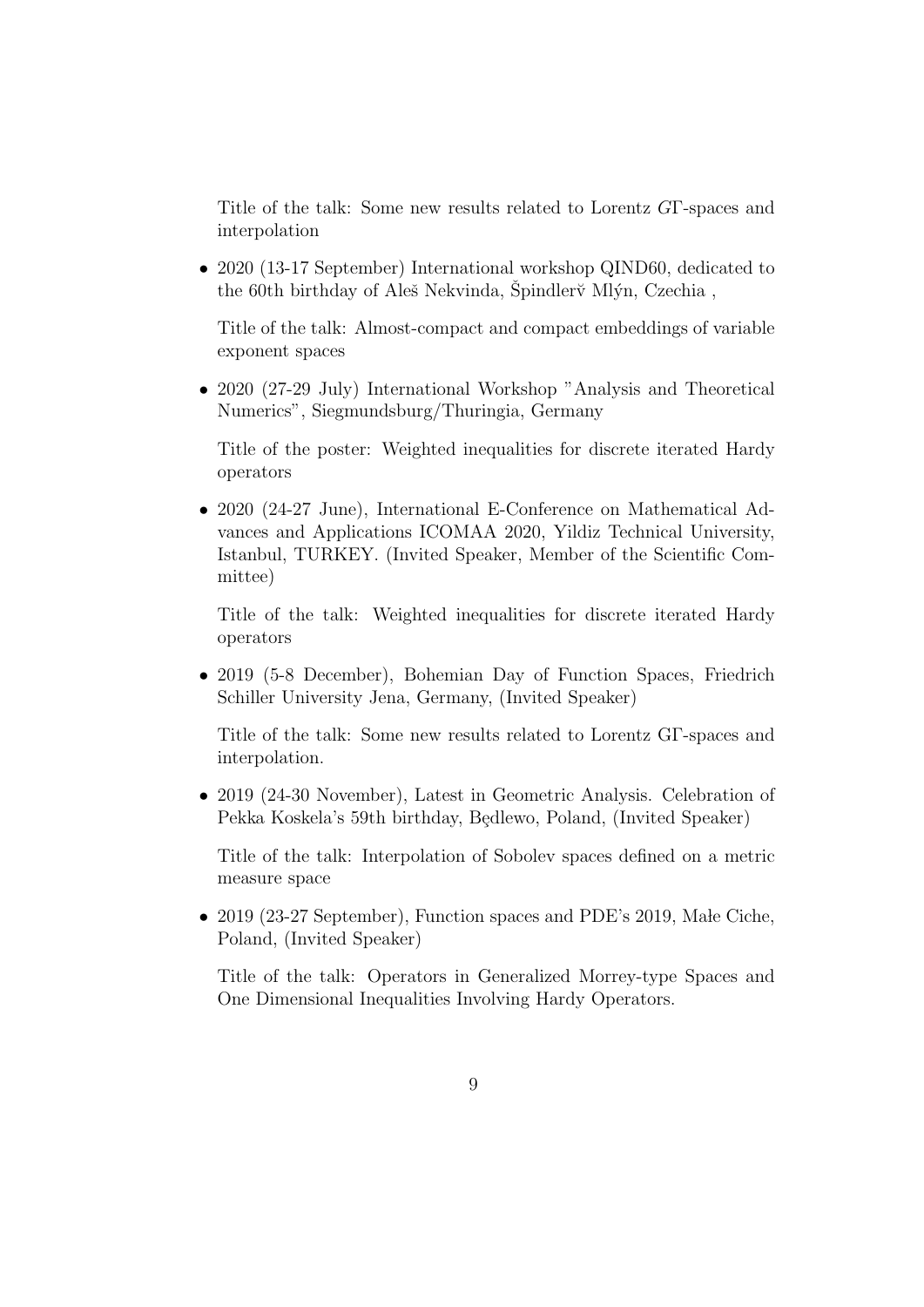• 2019 (16-20 July), 3<sup>rd</sup> International conference "Operators in General Morrey-type Spaces and Applications, (OMTSA2019) Dumlupinar University, Kutahya, Turkey, (Invited Speaker, Member of the Scientific Committee)

Title of the talk: Boundedness of classical operators in Morrey type spaces and Hardy inequalities.

• 2019 (10-13 July), International Conference on Mathematics and Mathematics Education (ICMME-2019), Selçuk University, Konya, Turkey. (Invited Speaker)

Title of the talk: Some new results related to Lorentz GΓ -spaces and interpolation,

• 2019 (9 July), Analysis Seminar, Department of Mathematics at Pamukkale University, Denizli, Turkey,

Title of the talk: Definition of the generalized Morrey-type spaces modeled on the Banach Function Spaces (local and global)

• 2019 (5 July), Analysis Seminar, Department of Mathematics at Ankara University.

Title of the talk: Embeddings between weighted complementary local Morrey-type spaces and weighted local Morrey-type spaces.

• 2019 (May 26 - June 1),  $46^{\text{th}}$  Spring School on Analysis, May 26- June 1, 2019, Paseky, Czech Republic

Title of talk: from one-dimensional two weighted inequalities to ndimensional analog

• 2019 (3-5 May), 2<sup>nd</sup> International Conference on Mathematical Advances and Applications (ICOMAA-2019), Yildiz Technical University, Istanbul, Turkey. (Invited Speaker, Member of the Scientific Committee)

Title of the talk: Characterization of Embeddings of Sobolev-type spaces into Generalized Hölder Spaces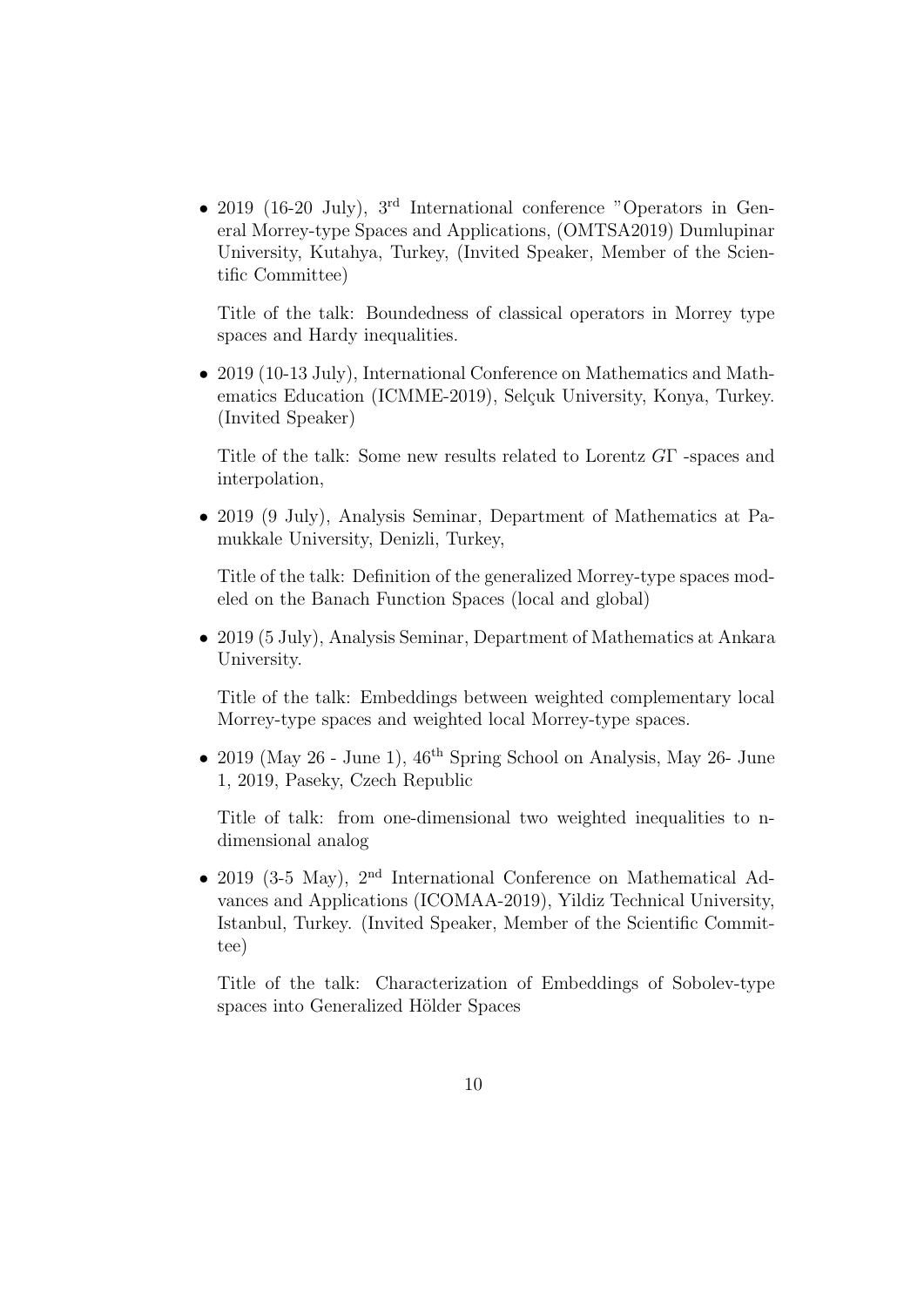• 2019 (28-31 March), VII School of Analysis in memory of A. Pełczyński, 28.03.2019 - 31.03.2019, Bedlewo, Poland

Poster: Interpolation approach of the Sobolev-type spaces embedding into generalized Hölder Spaces

- 2019 (10-14 February), Explorations in Harmonic Analysis and other realms, A conference honoring Alexander Olevskii's 80th birthday, February 10-14, 2019, Weizmann Institute of Science, Rehovot, Israel
- 2018 (30 November), Seminar in Analysis and PDE, Universidade de Coimbra, Coimbra, Portugal,

Title of talk: Generalized weighted Lorentz spaces

• 2018 (4-6 October), International Conference on Mathematical Studies and Applications (ICMSA2018), Karaman, Turkey,(Invited Speaker, Member of the Scientific Committee)

Title of the talk: Strong differentiation of functions from variable Lebesgue spaces  $L^{p(\cdot)}([0,1]^n)$ 

• 2018 (23-27 July), 5<sup>th</sup> International Conference on Recent Advances in Pure and Applied Mathematics (ICRAPAM 2018) Trabzon, TURKEY, (Invited Speaker, Member of the Scientific Committee)

Title of the talk: Weighted Norm Inequalities for Positive Operators Restricted on The Cone of  $\rho$ -Quasiconcave Functions

• 2018 (9-14 July),  $11<sup>th</sup> International Conference Nonlinear Analysis,$ Function Spaces and Applications, Prague, Czech Republic, (Speaker, Member of the Organizing Committee)

Title of the talk: Weighted Norm Inequalities for Positive Operators Restricted on The Cone of  $\rho$ -Quasiconcave Functions

• 2018 (4-8 June), International Conference Harmonic Analysis and Applications, Strobl18, Strobl, AUSTRIA

Title of the poster: Construction of function spaces close to  $L^{\infty}$  with associate space close to  $L^1$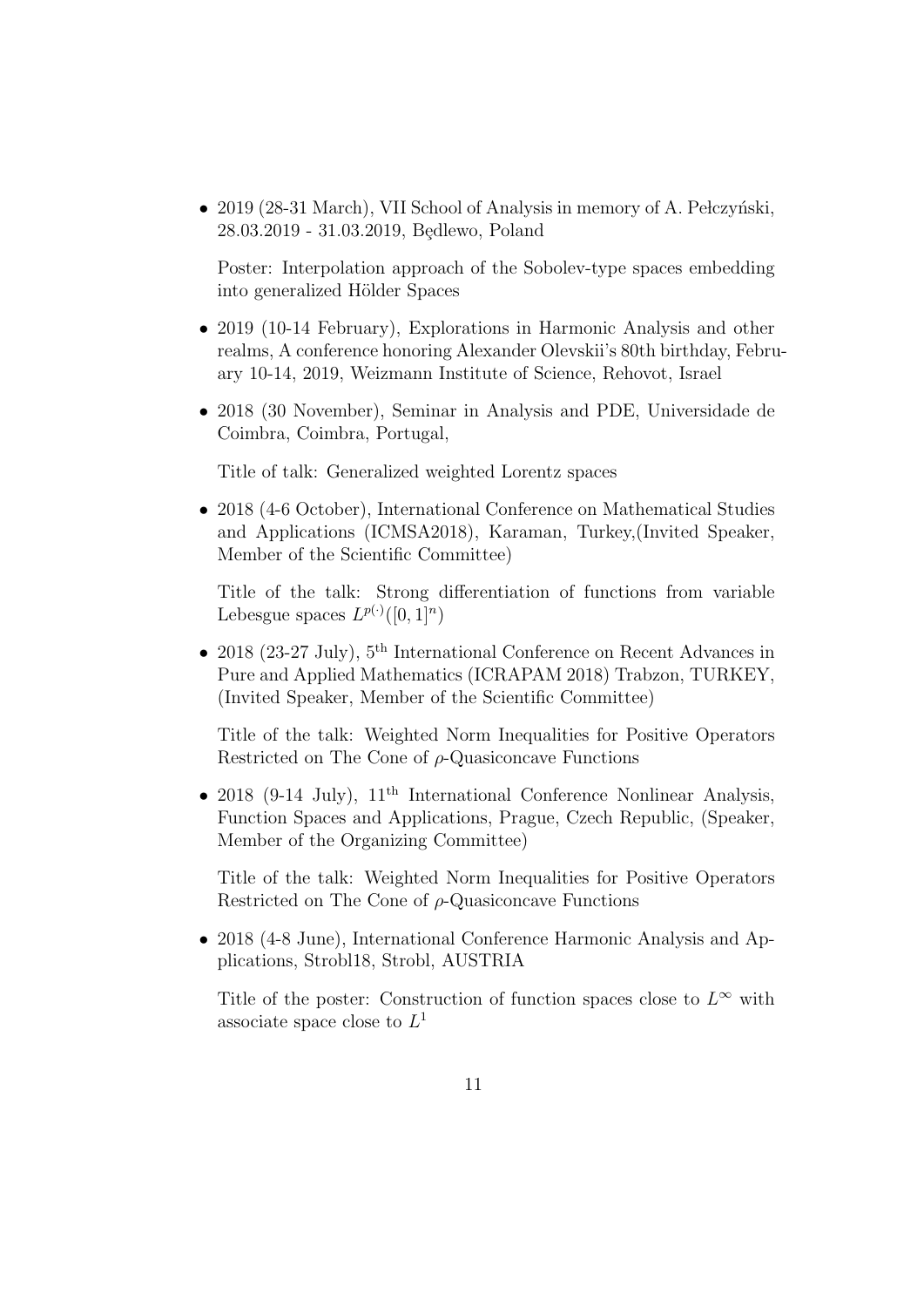• 2018 (11-13 May), International Conference on Mathematical Advances and Applications (ICOMAA-2018), Yildiz Technical University, Istanbul, Turkey. (Invited Speaker, Member of the Scientific Committee)

Title of the talk: Construction of variable exponent Lebesgue space  $L^p(\cdot)(\mathbb{T})$  close to  $L^{\infty}(\mathbb{T})$  with associate space close to  $L^1(\mathbb{T})$ 

• 2017 (24 November), Seminar in Analysis and PDE, Universidade de Coimbra, Coimbra, Portugal,

Title of talk: Characterization of Interpolation between Grand, small or classical Lebesgue spaces

• 2017 (17-23 September), New Perspectives in the theory of function spaces and applications, Bedlewo, Poland, (Speaker)

Title of the talk: Characterization of Interpolation between Grand, small or classical Lebesgue spaces

• 2017 (29-31 August), Siegmundsburg Seminar on Analysis & Theoretical Numerics, Siegmundsburg/Thuringia, Germany. (Invited Speaker)

Title of the talk: The extrapolation theorems for weighted generalized Morrey spaces

• 2017(10-13 July), International conference "Operators in Morrey-type Spaces and Applications", Ahi Evran University, Kirşehir, Turkey. (Invited Speaker)

Title of the talk: The extrapolation theorems for weighted generalized Morrey spaces

• 2017 (29-30 March), International conference in Analysis, University of Poitiers, Futuroscope, France,

Poster: Characterization of Interpolation between Grand, small or classical Lebesgue spaces

• 2016 (4-9 July), Ninth International Conference "Function Spaces, Differential Operators and Nonlinear Analysis" Prague, Czech Republic, July 4-9, 2016, (Speaker),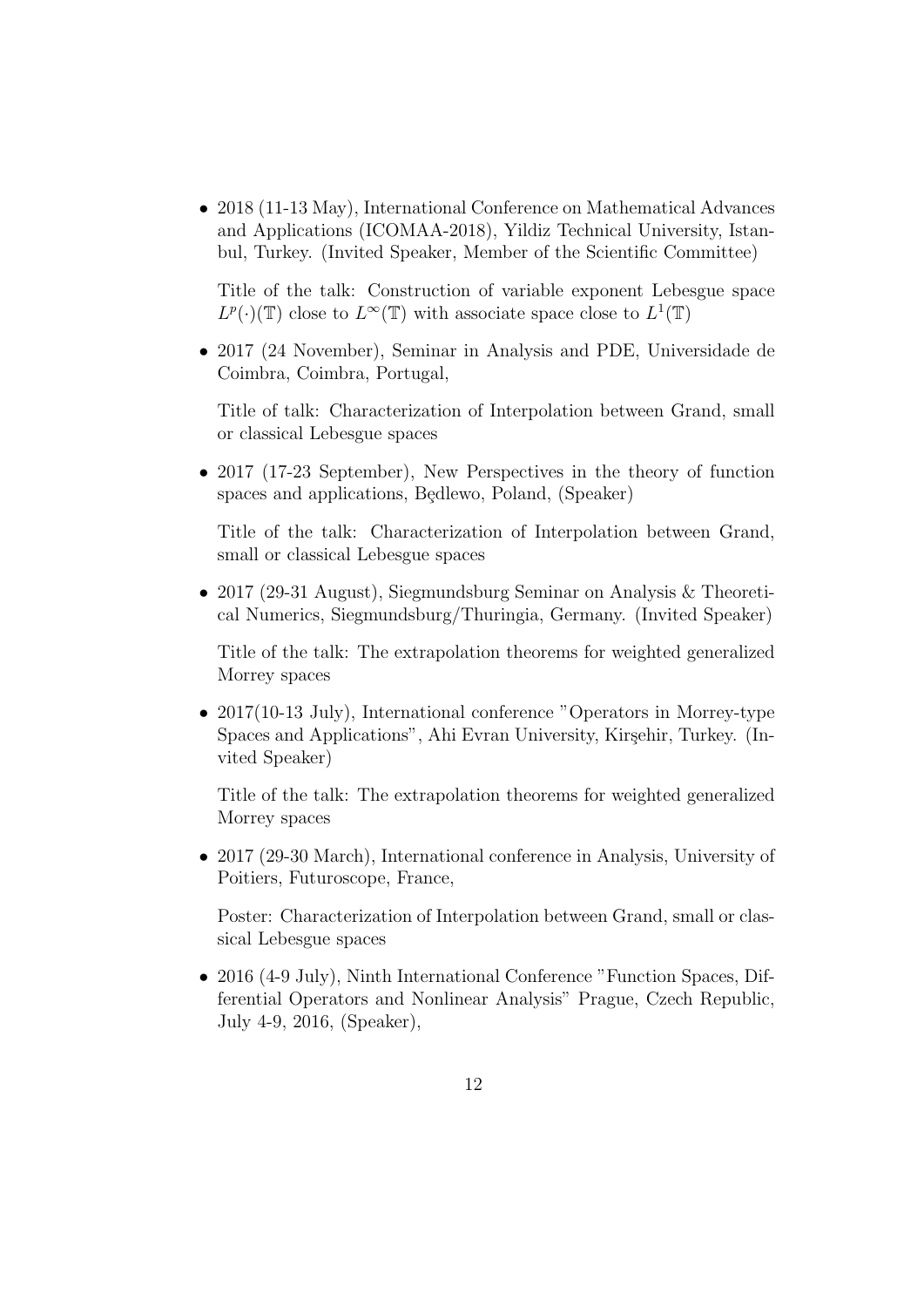Title of the talk: Some s-numbers of an integral operator of Hardy type in Banach function spaces

• 2016 (28 April), Colloquium, University of Poitiers, Poitiers, France

Title of the talk: Generalized weighted Lorentz spaces;

• 2016 (21 March), Analysis Seminar, Ahi Evran University, Kirsehir, **Turkey** 

Title of the talk: Boundedness of Stein's spherical maximal function in variable Lebesgue space and application to the wave equation;

• 2015 (27 November), Analysis Seminar, Friedrich-Schiller-University Jena, Germany,

Title of talk: Characterizations of Sobolev, Besov and Triebel-Lizorkin Spaces via averages on balls;

• 2015 (24 - 27 June), Singular PDEs, Analytical Tools and Applications, June 24 - 27, Male Ciche 2015, Poland, (Invited Speaker)

Title of talk: Weighted iterated Hardy-type inequalities;

• 2015 (28 May), Colloquim del Departmento de Análisis Matemático, Universidado Complutense de Madrid,

Title of talk: Ulyanov-type inequalities between Lorentz-Zygmund spaces

• 2015 (15 May), Seminar in Analysis and PDE, Universidade de Coimbra, Coimbra, Portugal,

Title of talk: Boundedness of Stein's spherical maximal function in variable Lebesgue space and application to the wave equation;

• 2014 (9 - 15 June), School on Nonlinear Analysis, Function Spaces and Applications 10, June 9 - 15, Trest Castle, Czech Republicn 2014, (Speaker),

Title of talk: Maximal multiplier operators in  $L^{p(\cdot)}(R^n)$  spaces;

• 2014 (30 May), Talk for all graduates, Beiling Normal University, Beijing, Chine,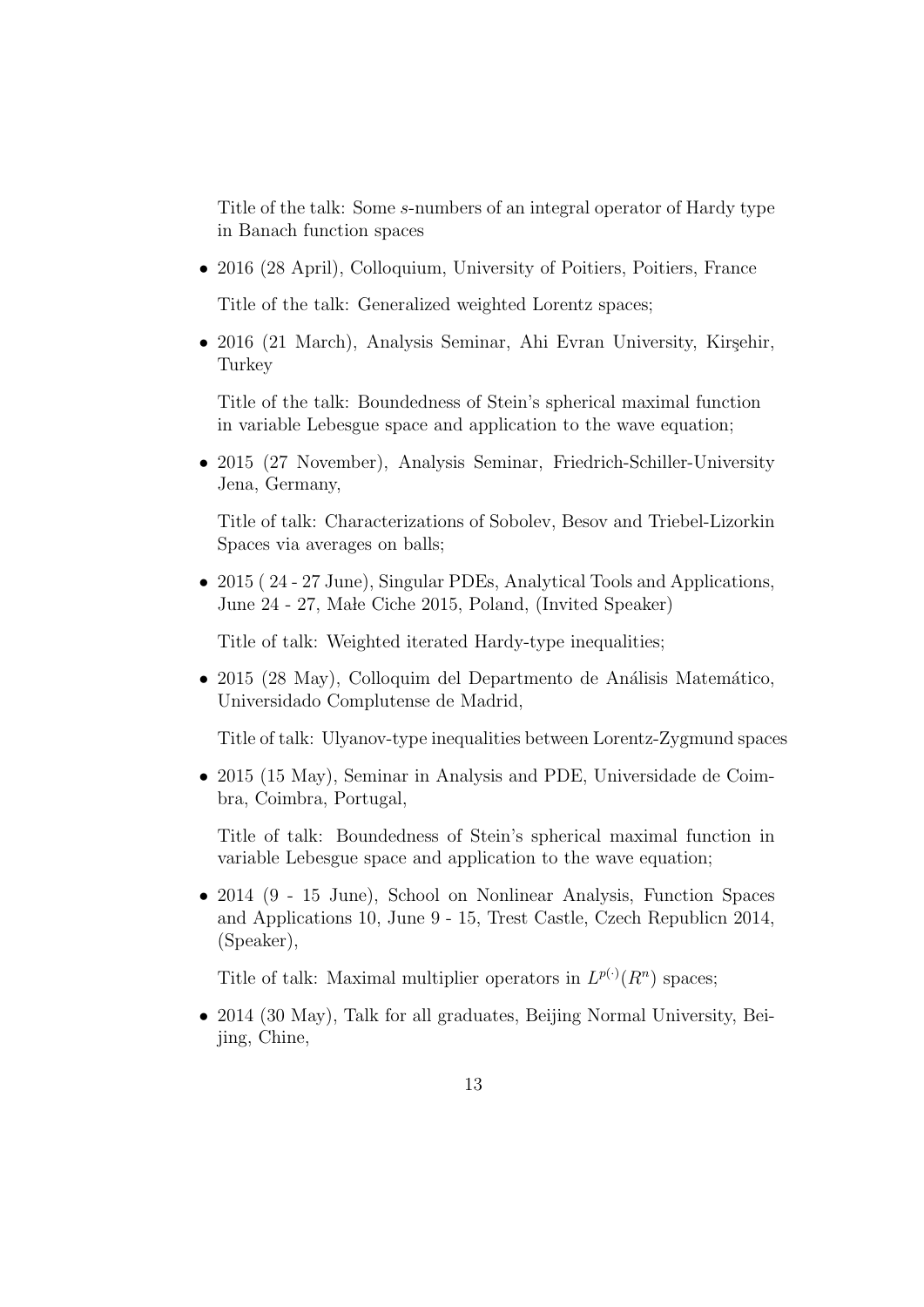Title of talk: Boundedness of Stein's spherical maximal function in variable Lebesgue space and application to the wave equation;

• 2014 (16 May), Analysis Seminar, Beijing Normal University, Beijing, Chine,

Title of talk: Sobolev spaces defined on a doubling metric measure spaces and real interpolation;

• 2014 (14 April), Analysis Seminar, Bilkent University, Ankara, Turkey,

Title of talk:The weighted Stieltjes inequality and applications;

• 2013 (21 November), Colloquim del Departmento de Análisis Matemático, Universidado Complutense de Madrid,

Title of talk: Boundedness of Stein's spherical maximal function in variable Lebesgue space and application to the wave equation;

• 2013 (23-28 October), International Conference on Fourier Analysis and Approximation Theory, dedicated to the 80th birthday of Academician Levan Zhizhiashvili, Bazaleti (Georgia) October 23-28, 2013, (member of the organizing committee and Speaker),

Title of talk: Boundedness of Stein's spherical maximal function in variable Lebesgue space and application to the wave equation;

• 2013 (24-31 August), Second international conference, Mathematics in Armenia: Advances and Perspectives, 24-31 August, 2013, Tsaghkadzor, Armenia, Dedicated to the 70th Anniversary of Foundation of Armenian National Academy of Sciences, (Invited Speaker),

Title of talk: Boundedness of Stein's spherical maximal function in variable Lebesgue space and application to the wave equation;

• 2013 (14 May), Analysis Seminar, Kirikkale University, Kirikkale University, Turkey,

Title of talk:Reduction theorems for operators on the cones of monotone functions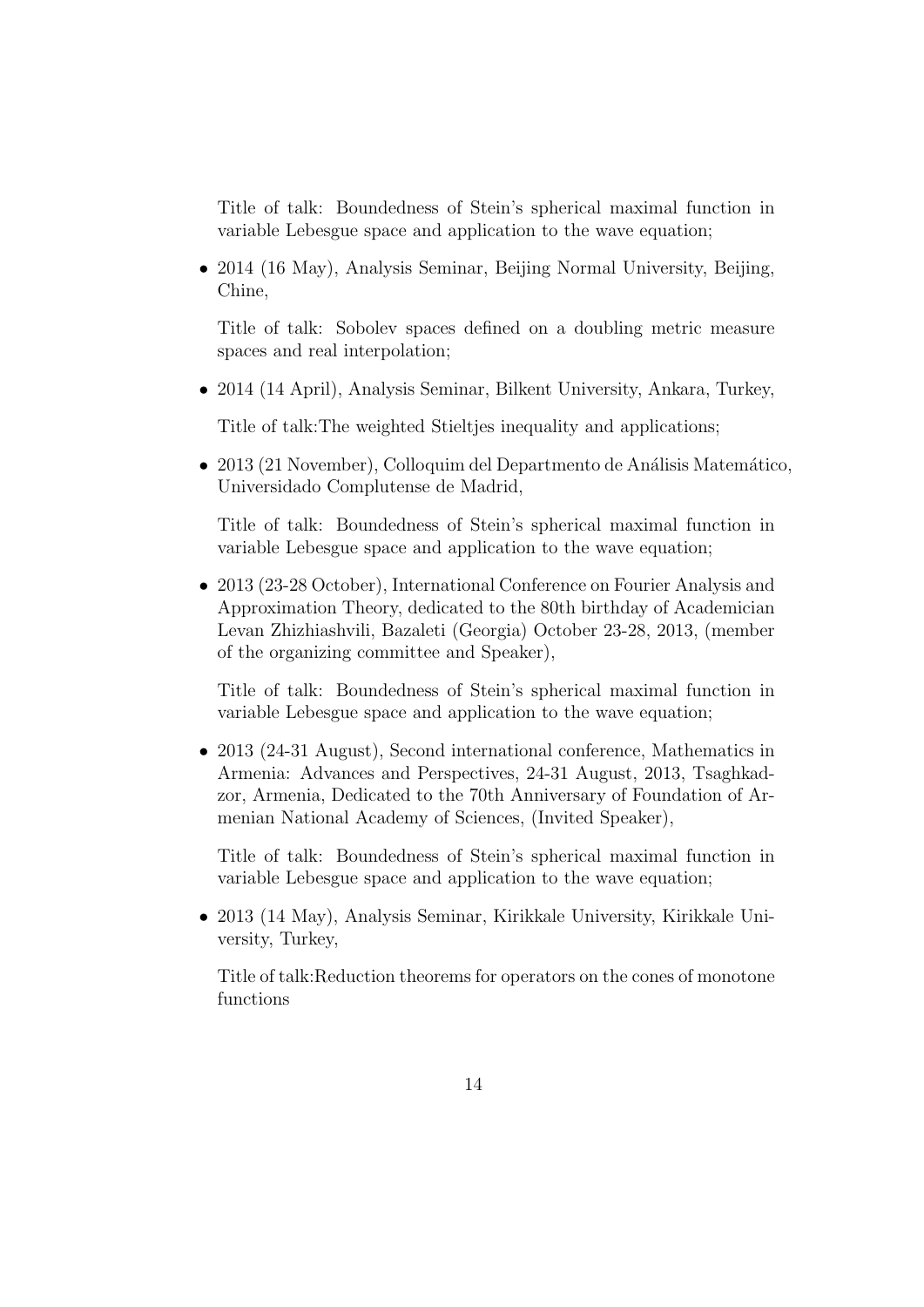• 2012 (4 December), Istituto per le Applicazioni del Calcolo "Mauro Picone" - UOS di Napoli, Seminar in analysis and application,

Title of talk: The weighted Stieltjes inequality and applications;

• 2012 (2-5 October), International Scientific Conference on Functional Analysis and its Application, 2-5 October, Astana, Kazakhstan 2012, (Invited Speaker),

Title of talk: Reduction theorems for operators on the cones of monotone function;

• 2012 (9-13 July), Calculus of Variations and PDEs, satellite conference of the 6th European Congress of Mathematics, Szczawnica, Poland, 9-13 July, 2012,(Speaker),

Title of talk: Reduction theorems for operators on the cones of monotone functions;

• 2012 (4 June), Analysis Seminar, Kirikkale University, Kirikkale University, Turkey,

Title of talk: Some properties of quasi-concave functions;

• 2011 ( 10 October), Barcelona Analysis Seminar, Centre de Recerca Matematica, Bellaterra, Barcelona, Spain,

Title of talk: Sobolev spaces defined on a doubling metric measure spaces and real interpolation;

• 2011 (26-30 September), International Conference on Function Spaces and Variable Exponent Analysis September 26 to 30, 2011, Centre de Recerca Matematica (CRM), Bellaterra, Barcelona, Spain, (Invited Speaker),

Title of talk: Embeddings and the growth envelope of Besov spaces involving only slowly varying smoothness;

• 2011 (18-24 September),  $8^{th}$  International Conference on Function Spaces, Differential Operators, Nonlinear Analysis (FSDONA-2011) 18-24 September, 2011, in Tabarz/Thür. (Germany) http://fsdona2011.uni-jena.de/, (Speaker),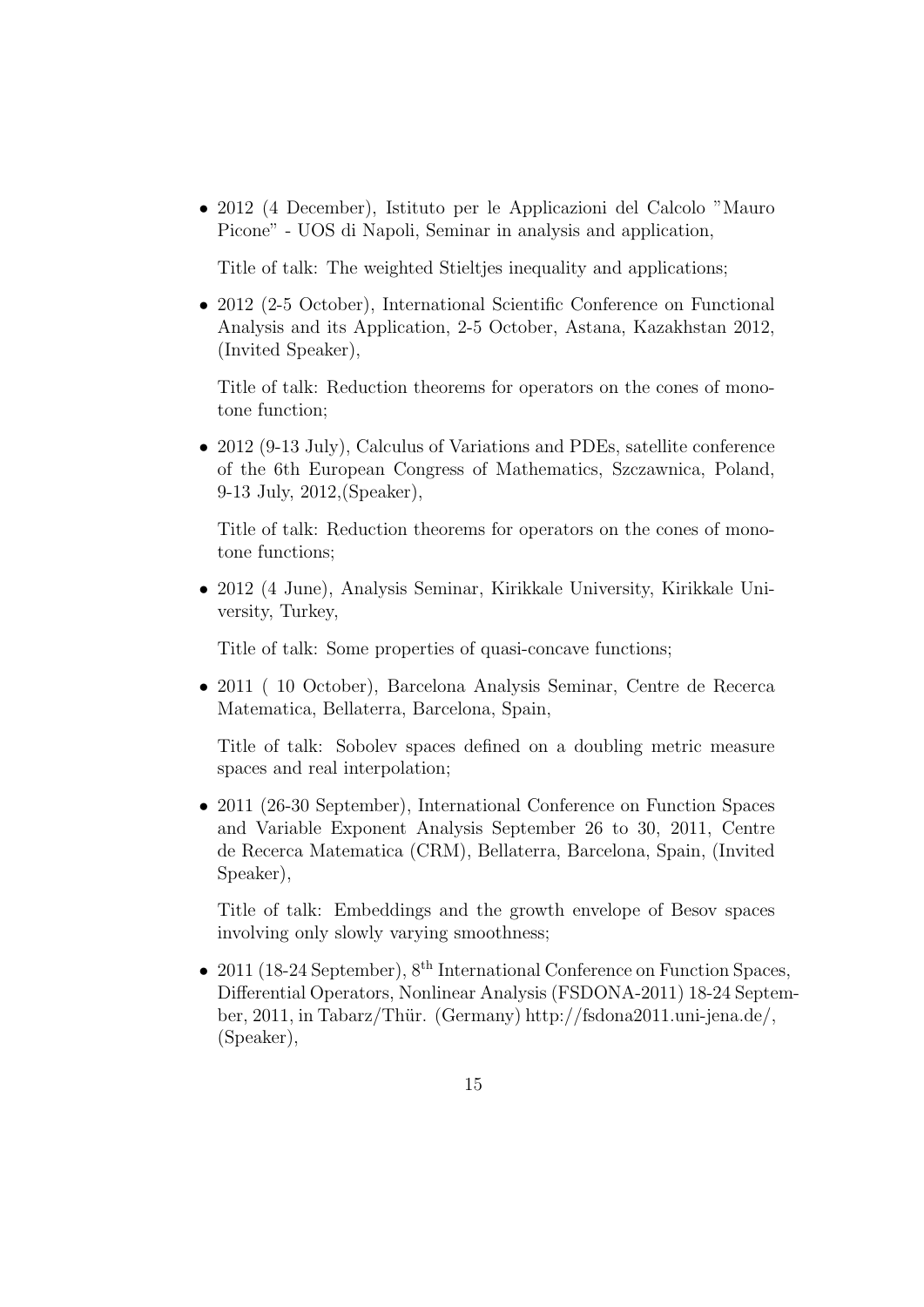Title of talk: Embeddings of Besov spaces with generalized smoothness into Lorenz spaces;

• 2011 (17 June), Seminar in Analysis and PDE, Universidade de Coimbra, Coimbra, Portugal,

Title of talk: The weighted Stieltjes inequality and applications;

• 2011 (20-27 May), The International Workshop on Operators in Morrey Type Space and Applications - OMTSA 2011, Kirşehir, Turkey, (Invited Speaker),

Title of talk: Characterization of the dual and pre-dual spaces of the local and global Morrey-type spaces;

• 2010 (22-25 September), Workshop in Inequalities and PDEs, Male Ciche, Poland, (Invited Speaker),

Title of talk: Resent development in the theory of the weighted Hardy inequalities;

- 2010 (11-17 September), Nonlinear Analysis, Function Spaces and Applications (NAFSA 9) September 11 - 17, 2010, Trest Castle, Czech Republic member of the organizing committee;
- 2010 (June 28-July 2), The Jozef Marcinkiewicz Centeraly conference, Poznan, Poland, (Speaker),

Title of talk: Calderón-type interpolation theorem for operators with nonstandard endpoint behaviour and applications to sharp sobolev embeddings;

• 2010 (June 17, 2010), Seminar in functional analysis and application, Universidade de Aveiro, Aveiro, Portugal;

Title of talk: Calder<sub>on-type</sub> interpolation theorem for operators with nonstandard endpoint behaviour and applications to sharp sobolev embeddings;

• 2010 (May 19), Analysis seminar, University of Jyväskylä, Finland,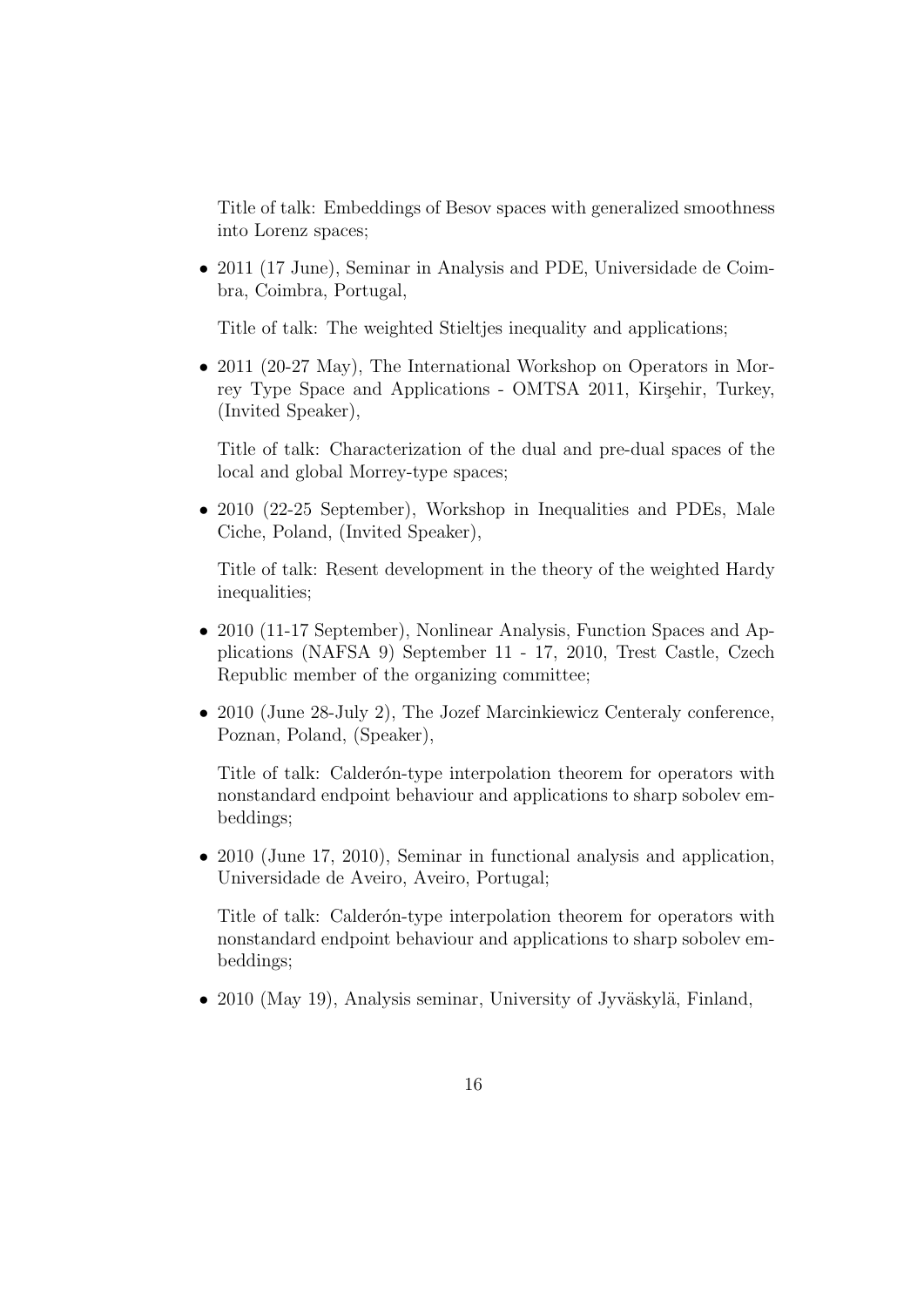Title of talk: Calder<sub>on-type</sub> interpolation theorem for operators with nonstandard endpoint behaviour and applications to sharp sobolev embeddings;

• 2010 (April 14), Seminar at the Department of Mathematics, Lulea Univesity of Technology, Lulea, Sweden,

Title of talk: Some open problems in the weighted Hardy inequality;

• 2010 (March 30), Seminar in the Department of Mathematics and Art, Ahi Evran University, Kirşehir, Turkey,

Title of talk: Reverse Hardy inequality;

• 2010 (January 22-27), The Joint Mathematical Conference CSASC 2010, (XIth Conference of Czech Mathematicians), Prague, Czech Republic, (Invited Speaker)

Title of talk: Calderón-type interpolation theorems and applications to sharp Sobolev embeddings;

• 2009(March 4-8),  $4^{\text{th}}$  World Conference on 21st Century Mathematics 2009, Abdus Salam School of Mathematical Sciences, GC University Lahore, Pakistan, (Invited Speaker),

Title of talk: Optimal embeddings of Bessel-Potential-type spaces into generalized Hölder spaces involving k-modulus of smoothness;

• 2008(July 6-12), Workshop on Function Spaces and Applications, Freyburg/Unstrut (Germany), (Speaker),

Title of talk: Interpolation orbits and optimal Sobolev's embeddings;

• 2007(August 13-18),  $6^{th}$  International ISAAC (International Society for Analysis, its Applications and Computation) congress, Ankara, Turkey, (Speaker),

Title of talk: Optimal Sobolev's embeddings;

• 2007(May 21), Analysis seminar, University of Helsinki, Finland,

Title of talk: Sobolev's embeddings and interpolation in the Lorentz spaces;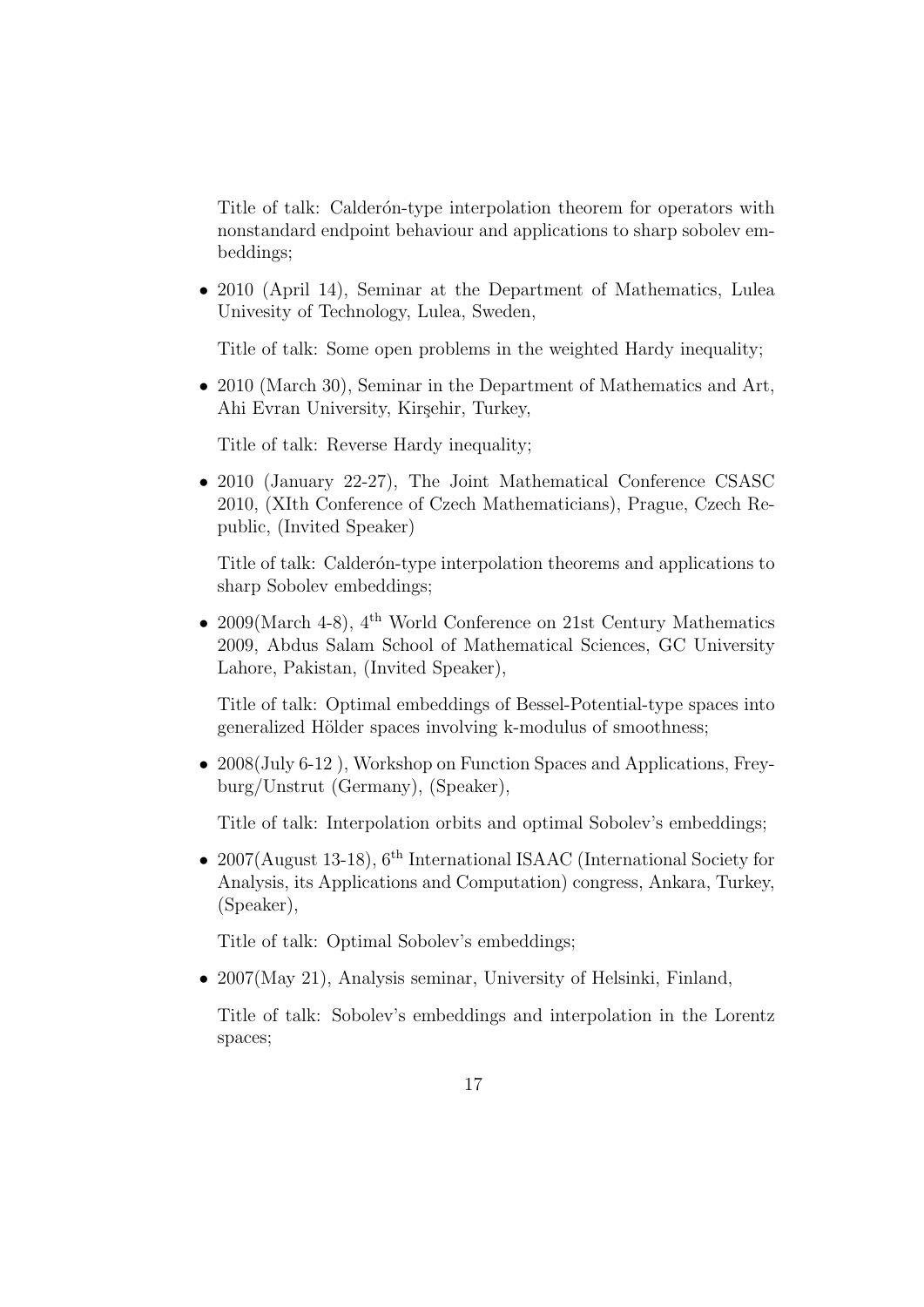• 2007 (May 17), Analysis seminar, University of Jyväskylä, Finland,

Title of talk: Interpolation Orbits and optimal Sobolev's embeddings;

• 2007( May 15), Analysis seminar, University of Oulu, Finland,

Title of talk: The optimal embedding for the Calderon type spaces and the J-method spaces;

• 2006 (September 14), Seminar in functional analysis and application, Universidade de Aveiro, Portugal,

Title of talk: "A reduction theorem for supremum operators " ;

• 2005 (September 11-17), Workshop on Fractal Analysis, Eisenach, Germany, (Speaker),

Title of talk: Integral operators on metric spaces;

• 2005 (May 26), Functional Analysis Seminar, University of Helsinki, Finland,

Title of talk: A non- doubling Trudinger inequality;

• 2005 (May 6), Analysis seminar, University of Jyväskylä, Finland,

Title of talk: Optimal embeddings of Bessel-potential-type spaces into Lorentz- Karamata spaces;

• 2004 (December 8), Seminar at the Department of Mathematics, Luleå University of Technology, Lulea, Sweden,

Title of talk: Embeddings and Duality theorems for weak classical Lorentz spaces;

• 2004 (October 21), Seminar in functional analysis and application, Universidade de Aveiro, Portugal,

Title of talk: An equivalence theorems for some scales of integral conditions related to Hardy's inequality;

• 2004 (April 25), Seminar in Problems of Modern Analysis, Technion, Haifa (Israel),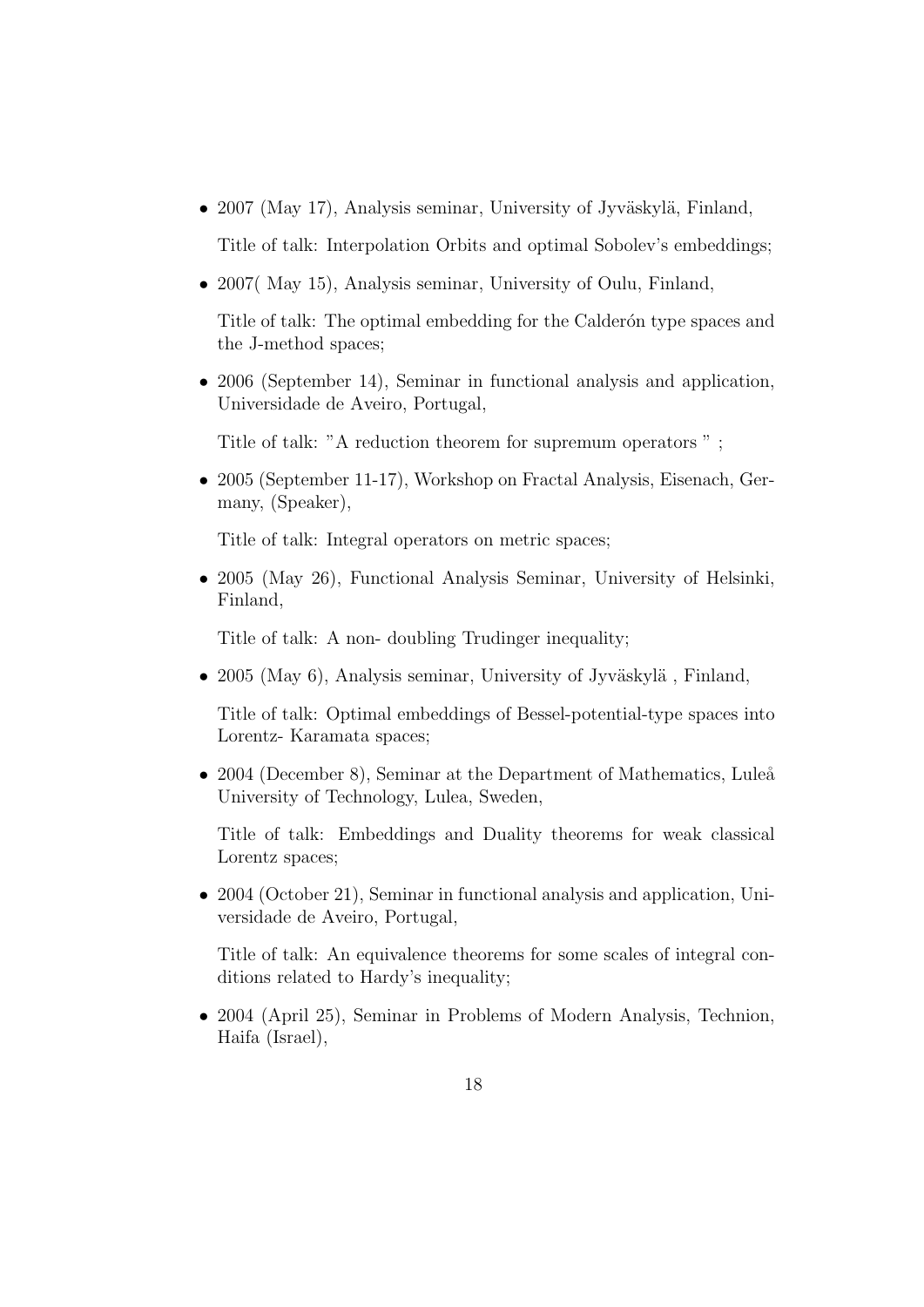Title of talk: Functional properties of the space  $S_p(w)$ ;

• 2004 (April 19), Analysis seminar, Bar-Ilan University Ramat Gan, Israel,

Title of talk: A new type of symmetric spaces;

• 2003 (July 21-25), The Wladyslaw Orlicz Centenary Conference and function spaces VII, Poznan (Poland), (Speaker),

Title of talk: Boundedness of Classical operators on Lorentz spaces;

• 2003 (April 14), Seminar in Problems of Modern Analysis, Technion, Haifa (Israel),

Title of talk: Stability of the real interpolation method;

• 2002 (November 7-9), Real analysis symposium, Kagoshima University, Kagoshima (Japan), (Invited Speaker),

Title of talk : Integral operators defined on metric spaces;

• 2002 (September 25-28), Autumn Conference Mathematical Society of Japan, Shimane University, Matsue,(Japan), (Invited Speaker),

Title of talk: Discretization and anti-discretization of function spaces;

• 2002 (May 22-30), International Conference in Analysis in honor of Y.Brudnyi, Technion, Haifa (Israel),(Speaker),

Title of talk: Duality principles in Lorentz spaces and embeddings;

• 2001 (June 28 - July 4), International Conference on Function Spaces, Differential Operators, and Nonlinear Analysis in honor of Hans Triebel on his 65th birthday, Teistungen (Germany)(Speaker),

Title of talk: A new characterization of the associate space to  $\Gamma^p(v)$ ;

• 2000 (August 17-22), Conference on Function Spaces, Interpolation Theory, and related topics, in honor of Jaak Peetre on his 65th birthday, Lund University, Sweden, (Speaker),

Title of talk: Duality principles and reduction theorems;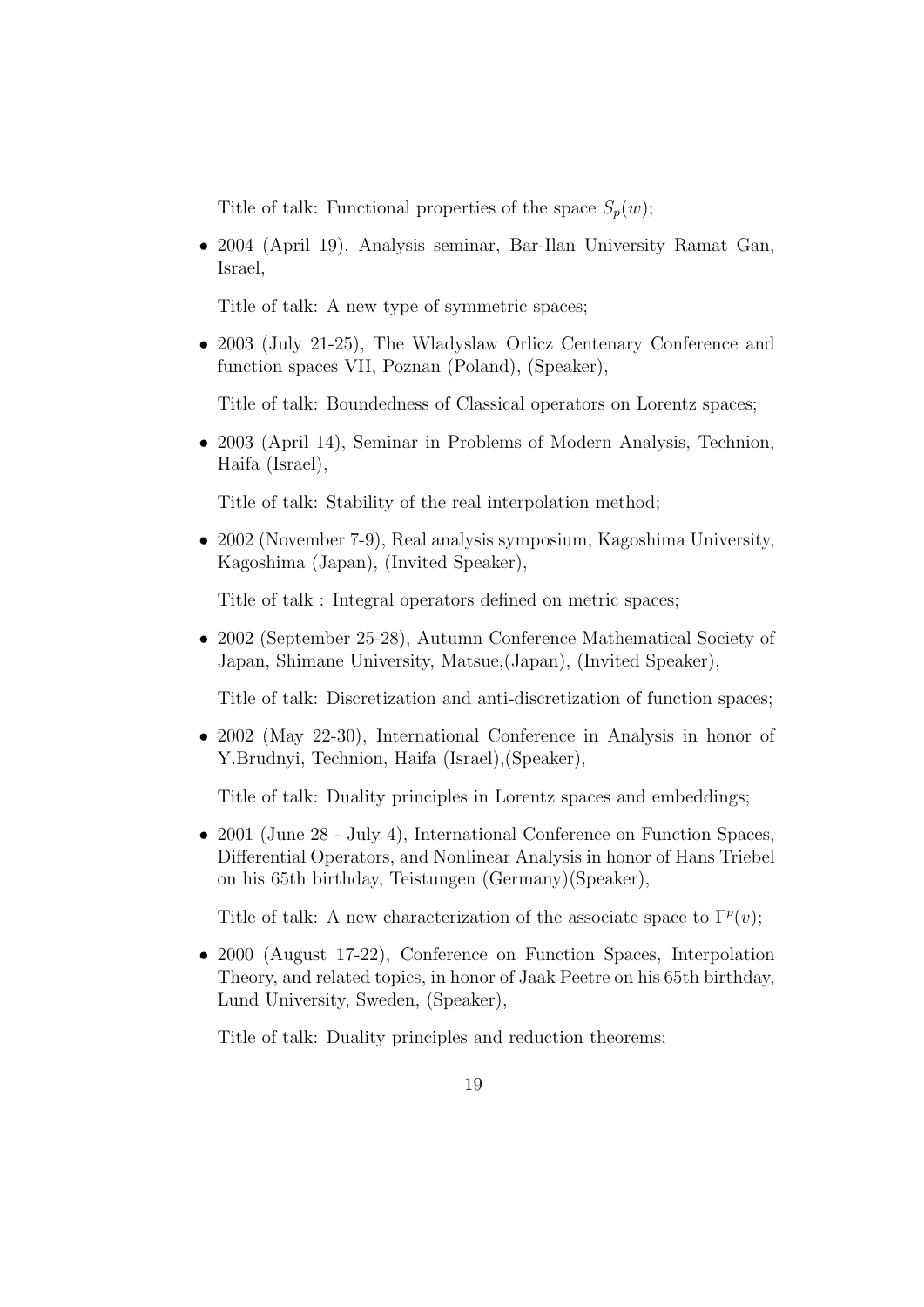• 1998 (May 31 -June 6), Spring School "Nonlinear analysis, Function Spaces, and Applications 6", Prague, Czech Republic, (Speaker),

Title of talk: Certain Volterra integral operators in weighted rearrangement invariant Banach function spaces;

• 1996 (June 17-20),  $5^{\text{th}}$  International Conference on Harmonic Analysis and Partial differential equations, El Escorial, Spain, (Speaker),

Title of talk: Two-weighted mixed inequalities in Orlicz classes for fractional maximal functions defined on homogeneous type spaces;

• 1995 (September 3-9), International conference of Function Spaces, Differential Operators and Nonlinear Analysis, Paseky nad Jizerou, Czech Republic, (Speaker),

Title of talk: Weighted inequalities for one– sided maximal functions in Orlicz classes;

• 1994 (May), Mathematical Institute, Academy of Sciences of the Czech Republic, Prague, (Speaker),

Title of talk: Criteria of weight inequalities for integral transforms defined on homogeneous type spaces;

• 1994 (May 23-28), Spring School "Nonlinear analysis, Function Spaces, and Applications 5", Prague, Czech Republic,(Speaker),

Title of talk: Criteria of weighted inequalities in Orlicz classes for maximal functions defined on homogeneous type;

• 1994 (May 2-6), International conference of Topological Vector Spaces, Algebras and Related Areas, McMaster University, Hamilton, Canada, (Speaker),

Title of talk: Criteria of weight inequalities for integral transforms defined on homogeneous type spaces;

• 1991 (June 6-11), International symposium in Continuum Mechanics and Related Problems of Analysis. Tbilisi, Georgia, (Speaker),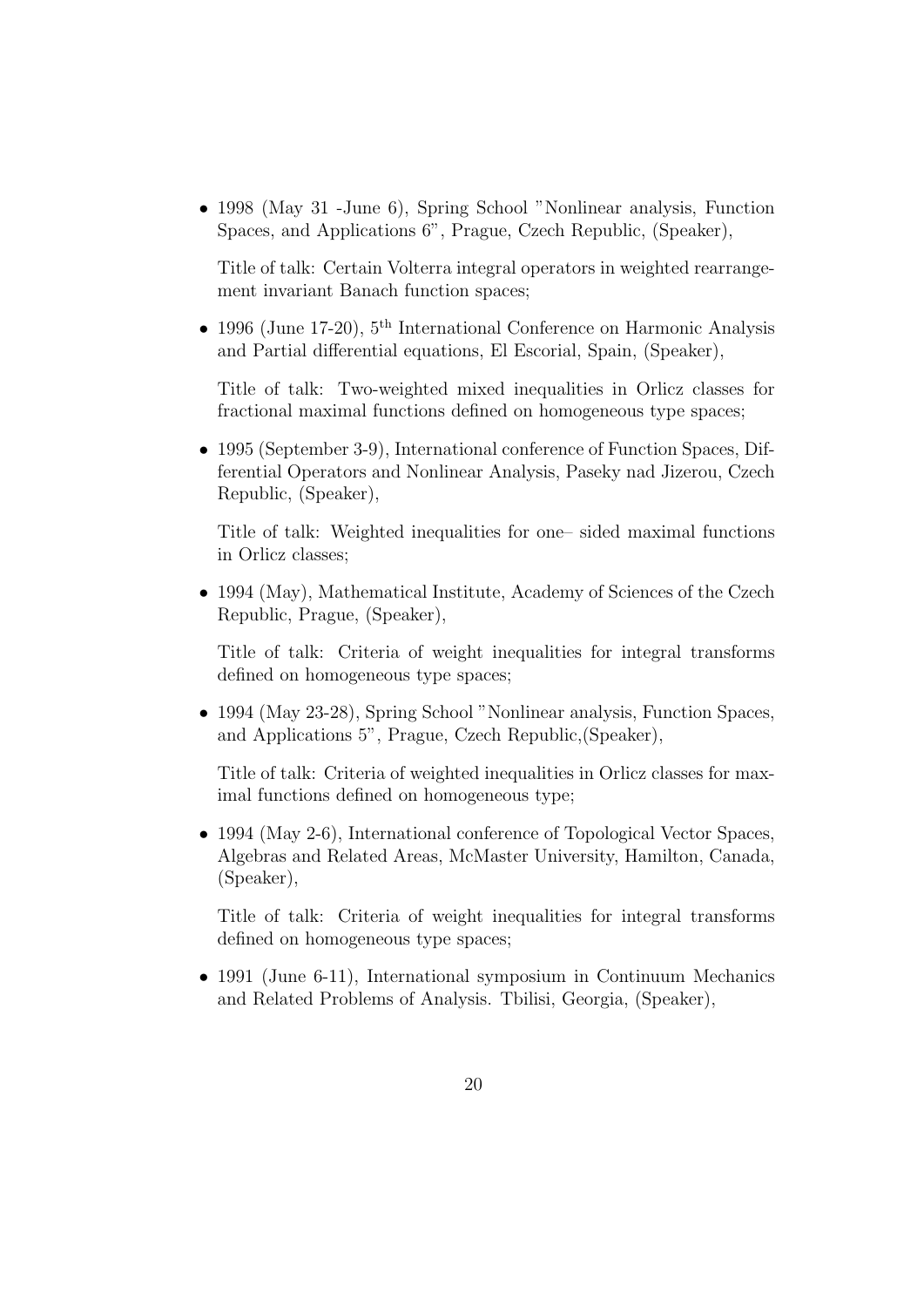Title of talk: Weak type weighted inequalities for maximal functions with respect to the general basis;

• 1990 (May 21-25), Spring School "Nonlinear analysis, Function Spaces, and Applications 4", Roudnice nad Labem, Czechoslovakia,(Speaker),

Title of talk: Hilbert transform in Zygmund classes, Maximal functions in Morrey-Campanato spaces.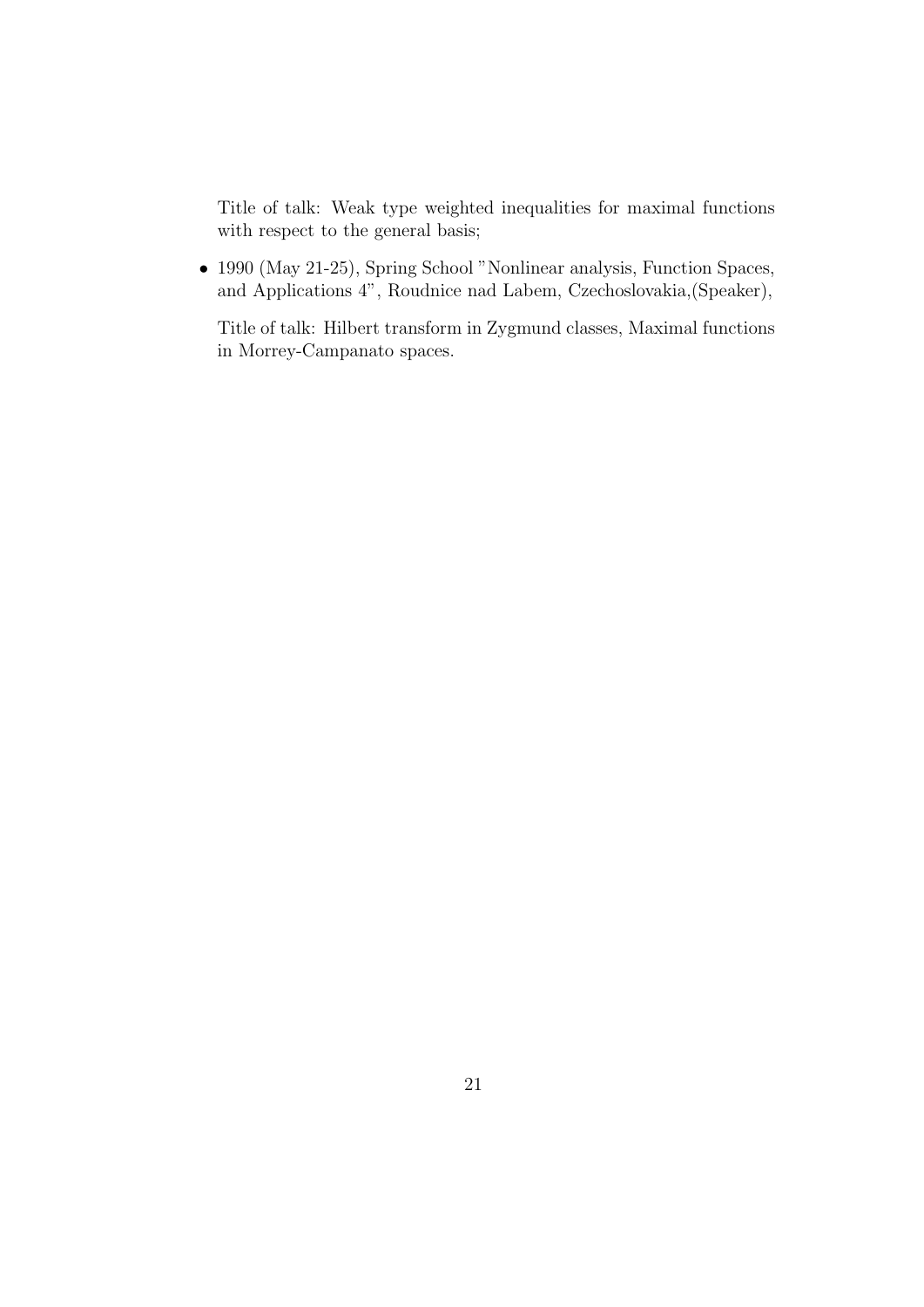#### Short stays and invited research visits:

- University of Poitiers, Poitiers, France, one month in 2022, (visiting Professor);
- Friedrich Schiller University, Jena, Germany, 4 days in 2021 (invited research visit);
- Friedrich-Schiller-University, Jena, Germany, 4 days in 2020 (invited research visit);
- Tbilisi State University, Tbilisi, Georgia, 9 days in 2019; (Supported by Shota Rustaveli National Science Foundation);
- Pamukkale University, Çivril, Turkey,  $7$  days in 2019, (invited research visit, supported by TUBITAK);
- Ankara University, Ankara, Turkey, 7 days in 2019, (invited research visit, supported by TUBITAK);
- Universidade de Coimbra, Coimbra, Portugal, 9 days in 2018, (invited research visit);
- South Asian University, New Delhi, India, three weaks in 2018, (exchange program);
- Tbilisi State University, Tbilisi, Georgia, five weeks in 2018; (Supported by Shota Rustaveli National Science Foundation);
- Universidade de Coimbra, Coimbra, Portugal, 9 days in 2017, (invited research visit);
- Tbilisi State University, Tbilisi, Georgia, three visits five weeks in 2017; (Supported by Shota Rustaveli National Science Foundation);
- Universidade de Coimbra, Coimbra, Portugal, 8 days in 2016, (invited research visit);
- Tbilisi State University, Tbilisi, Georgia, two visits three weeks in 2016, (Supported by Shota Rustaveli National Science Foundation);
- Centre de Recerca Matematica (CRM), Bellaterra, Barcelona, Spain, one month in 2016, (invited research visit);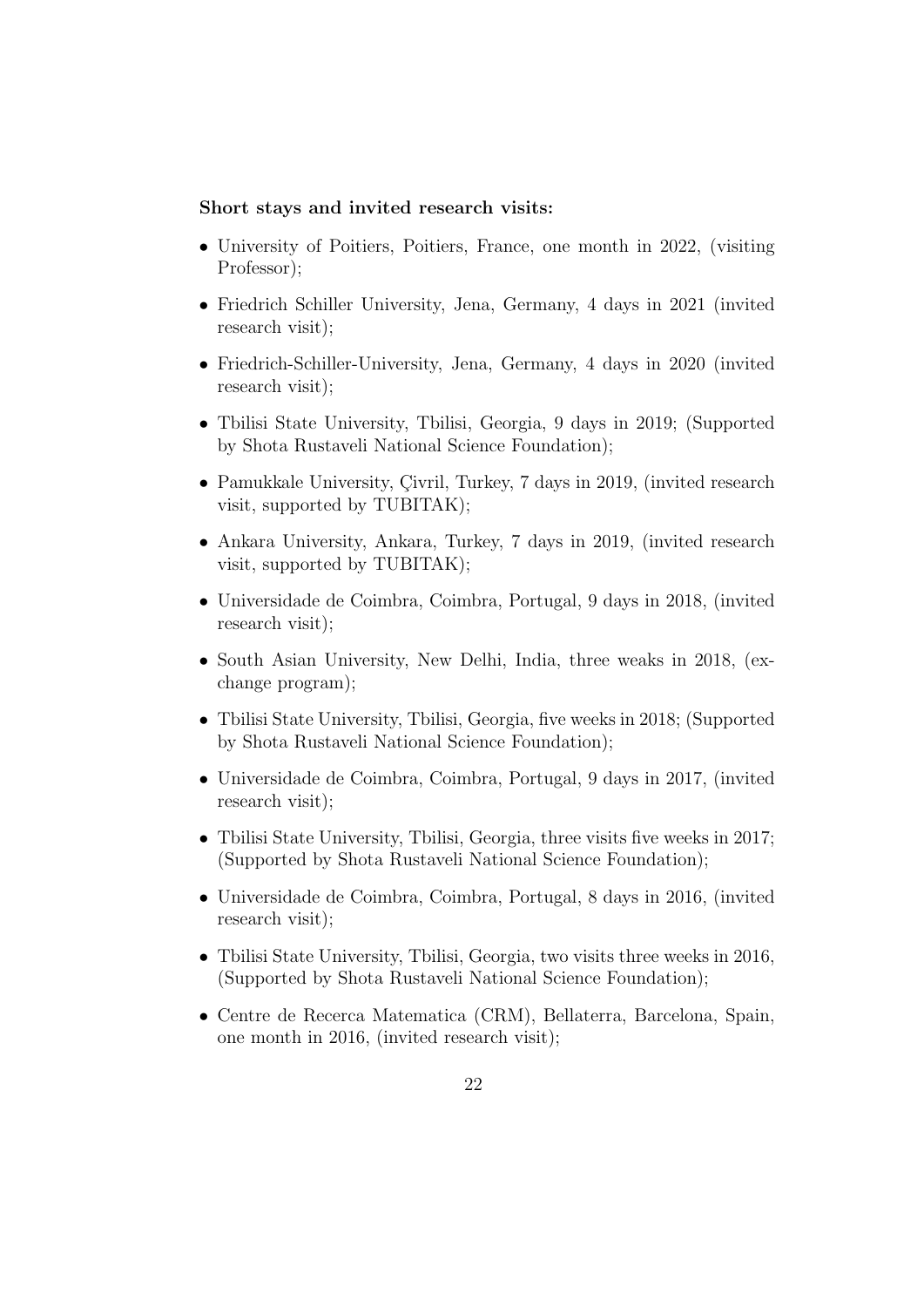- University of Poitiers, Poitiers, France, one month in 2016, (visiting Professor);
- Ahi Evran University, Kirşehir, Turkey, 10 days in 2016, (exchange program);
- Friedrich-Schiller-University, Jena, Germany, 4 days in 2015 (invited research visit);
- Institute of Mathematics of the Polish Academy of Sciences, Warsaw, Poland, 8 days in 2015 (exchange program);
- Tbilisi State University, Tbilisi, Georgia, two visits six weeks in 2015, (Supported by Shota Rustaveli National Science Foundation);
- Universidad Complutense de Madrid, Madrid, Spain, 6 days in 2015, (invited research visit);
- Universidade de Coimbra, Coimbra, Portugal, two visits 16 days in 2015, (invited research visit);
- Kirikkale univeristy, Kirikkale, and Ahi Evran University. Kirşehir, Turkey, 14 days in 2015, (exchange program);
- Tbilisi State University, Tbilisi, Georgia, two visits six weeks in 2014, (Supported by Shota Rustaveli National Science Foundation);
- Akdeniz Univerity, Antalya, Turkey, 6 days in 2014, (invited research visit);
- Beijing Normal Univerity, Beijing, China, 24 days in 2014, (exchange program);
- Karlstad University, Karlstad, Sweden, 6 days in 2014, (invited research visit);
- Ankara university, Ankara, Kirikkale univeristy, Kirikkale and Ahi Evran University, Kirşehir, Turkey, 9 days in 2014, (exchange program);
- Lulea University of Technology, Lulea, Sweden. 9 days in 2014, (invited research visit);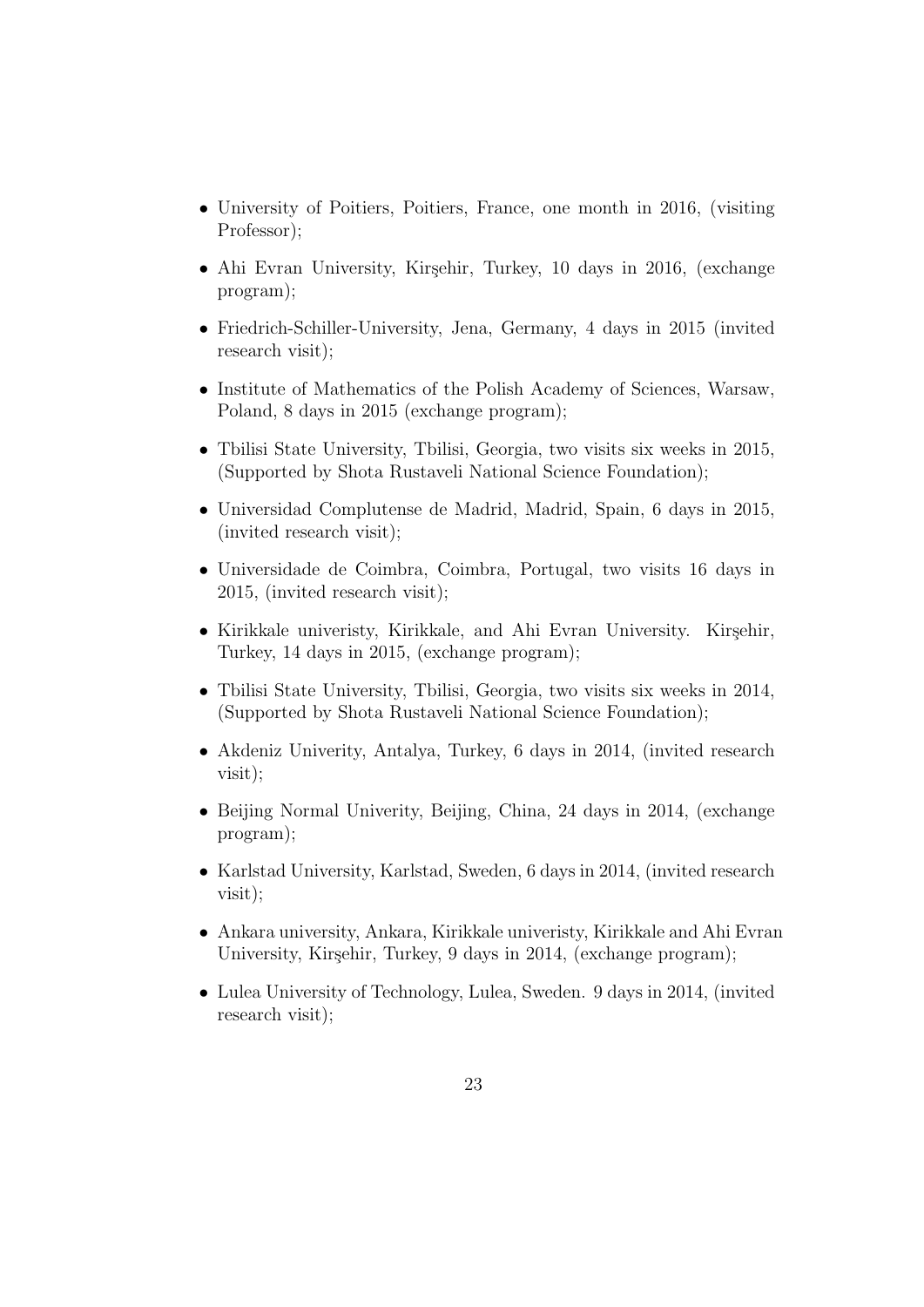- Universidad Complutense de Madrid, Madrid, Spain, 8 days in 2013, (invited research visit);
- Tbilisi State University, Tbilisi, Georgia, three weeks in 2013, (Supported by Shota Rustaveli National Science Foundation);
- Tbilisi State University, Tbilisi, Georgia, four weeks in 2013, (Supported by Shota Rustaveli National Science Foundation);
- Universidade de Coimbra, Coimbra, Portugal, two weeks in 2013, (invited research visit);
- Tbilisi State University, Tbilisi, Georgia, three visits all together nine weeks in 2013, (Supported by Shota Rustaveli National Science Foundation);
- Ankara university, Ankara, Kirikkale univeristy, Kirikkale, and Ahi Evran University, Kirşehir, Turkey, 10 days in 2013, (exchange programme);
- Lulea University of Technology, Lulea, Sweden. two weeks in 2013, (invited research visit);
- Istituto per le Applicazioni del Calcolo "Mauro Picone" UOS di Napoli, Italy, 8 days in 2012, (invited research visit);
- L.N. Gumilyov Eurasian National University, Astana, Kazakhstan, two weeks in 2012, (invited research visit);
- Tbilisi State University, Tbilisi, Georgia, foure weeks in 2012, (Supported by Shota Rustaveli National Science Foundation);
- Universidade de Coimbra, Coimbra, Portugal, two weeks in 2012, (invited research visit);
- Ankara univerity, Ankara, Kirikkale univeristy, Kirikkale and Ahi Evran University, Kirşehir, Turkey, 10 days in 2012, (exchange programme);
- Tbilisi State University, Tbilisi, Georgia, three weeks in 2012, (Supported by Shota Rustaveli National Science Foundation);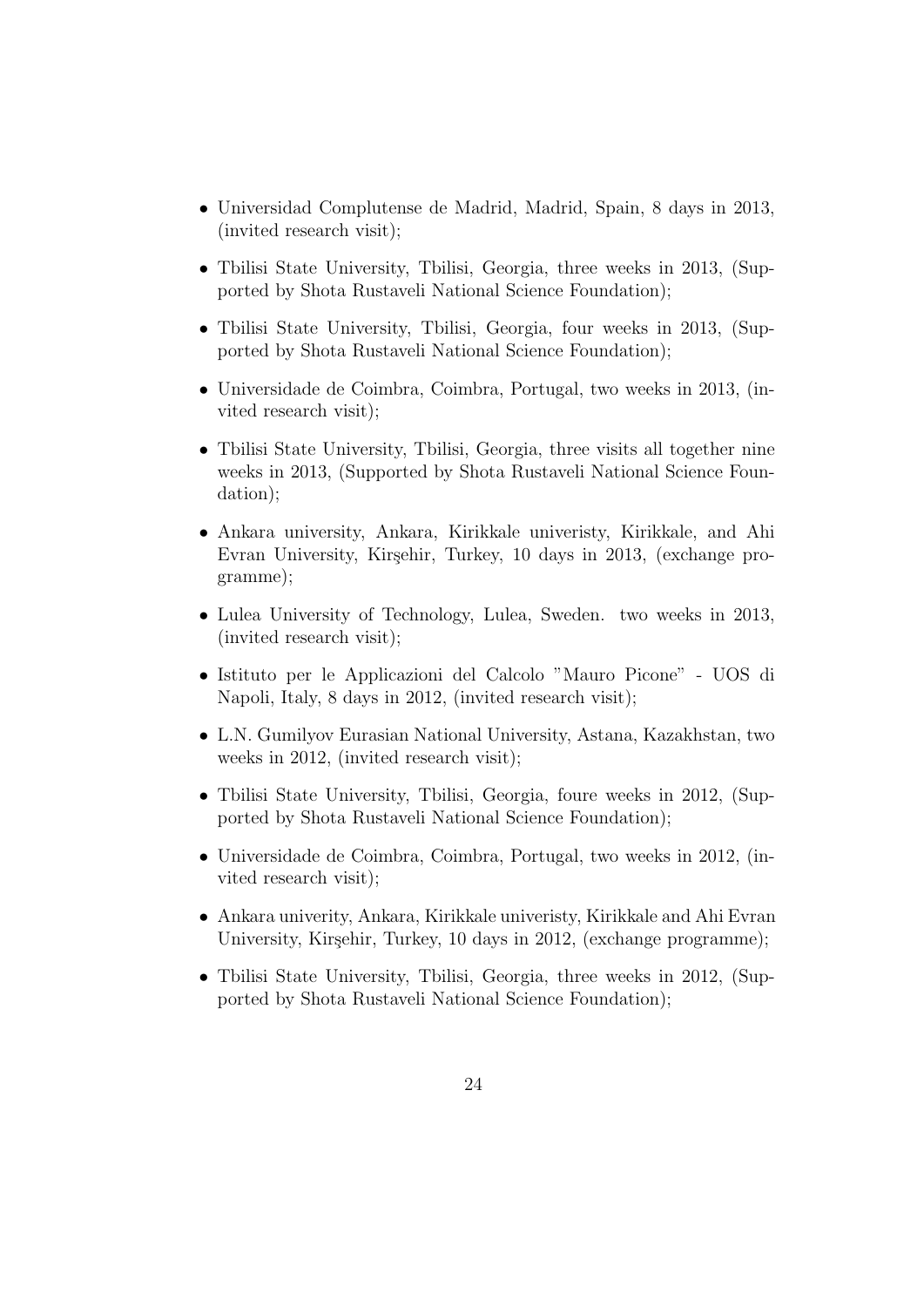- Lulea University of Technology, Lulea, Sweden. 8 days in 2012, (invited research visit);
- Cardiff University, Cardiff, UK, one week in 2012, (invited research visit);
- Lulea University of Technology, Lulea, Sweden. 10 days in 2011, (invited research visit);
- Centre de Recerca Matematica (CRM), Bellaterra, Barcelona, Spain, one month in 2011, (invited research visit);
- Universidade de Coimbra, Coimbra, Portugal, two weeks in 2011, (exchange program);
- Universidade de Coimbra, Coimbra, Portugal, two weeks in 2010, (exchange program);
- Jyväskilä University, Jyväskilä, Finland, 10 days in 2010, (invited research visit);
- Lulea University of Technology, Lulea, Sweden. two visits four weeks in 2010, (invited research visit);
- Ahi Evran University, Kirşehir, Turkey, one week in 2010, (invited research visit);
- Universidad Complutense de Madrid, 10 days in 2010, (invited research visit);
- Universidade de Coimbra, Coimbra, Portugal, two weeks in 2009, (exchange program);
- Universidade de Aveiro, Aveiro, Portugal, one week in 2008, (exchange program);
- Universidade de Coimbra, Coimbra, Portugal, one week in 2008, (exchange program);
- Brock University, St.Catharines, Canada, two months in 2008 (invited research visit);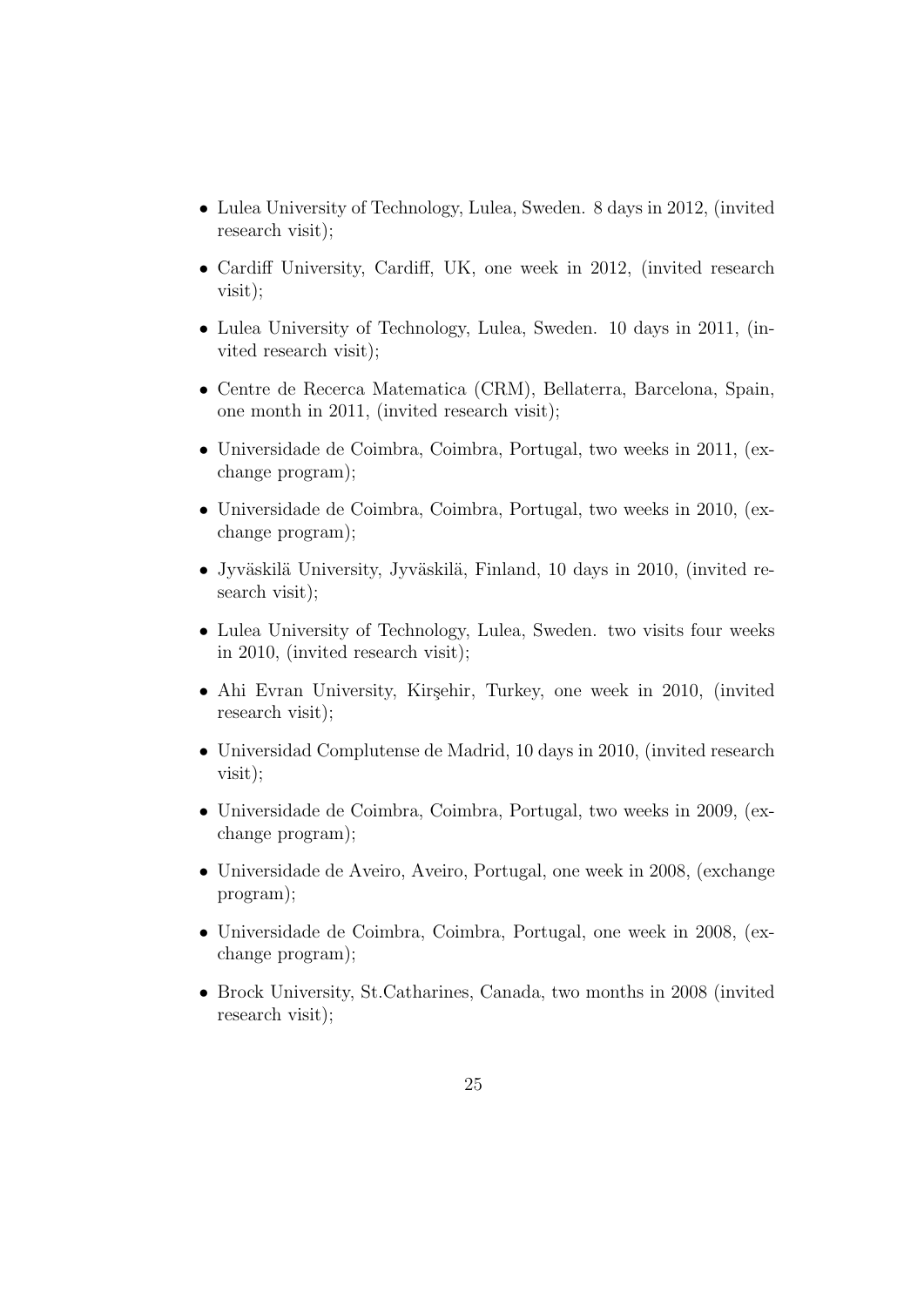- Cardiff University, Cardiff, Wales, UK, one week in 2007, (research visit supported by INTAS gran);
- Universidade de Coimbra, Coimbra, Portugal, one week in 2007, (exchange program);
- Universidade de Aveiro, Aveiro, Portugal, one week in 2007, (exchange program);
- University of Helsnki, Helsnki, Finland, one week in 2007, (exchange program);
- University of Jyväskylä, Jyväskylä, Finland, four weeks in 2007 (exchange program);
- Universidade de Coimbra, Coimbra, Portugal, one week in 2006, (exchange program);
- Universidade de Aveiro, Aveiro, Portugal, one week in 2006, (exchange program);
- University of Barcelona, Barcelona, Spain, one week in 2006, (invited research visit);
- University of Helsinki, Helsinki, Finland, one week in 2005, (invited research visit);
- University of Jyväskylä, Jyväskylä, Finland, four weeks in 2005 (exchange program);
- Friedrich-Schiller-University Jena, Jena, Germany, one week in 2005 (invited research visit);
- Lulea University of Technology, Lulea, Sweden, two weeks in 2004, (invited research visit);
- Universidade de Coimbra, Coimbra, Portugal, two weeks in 2004, (invited research visit);
- Universidade de Aveiro, Portugal, two weeks in 2004, (invited research visit);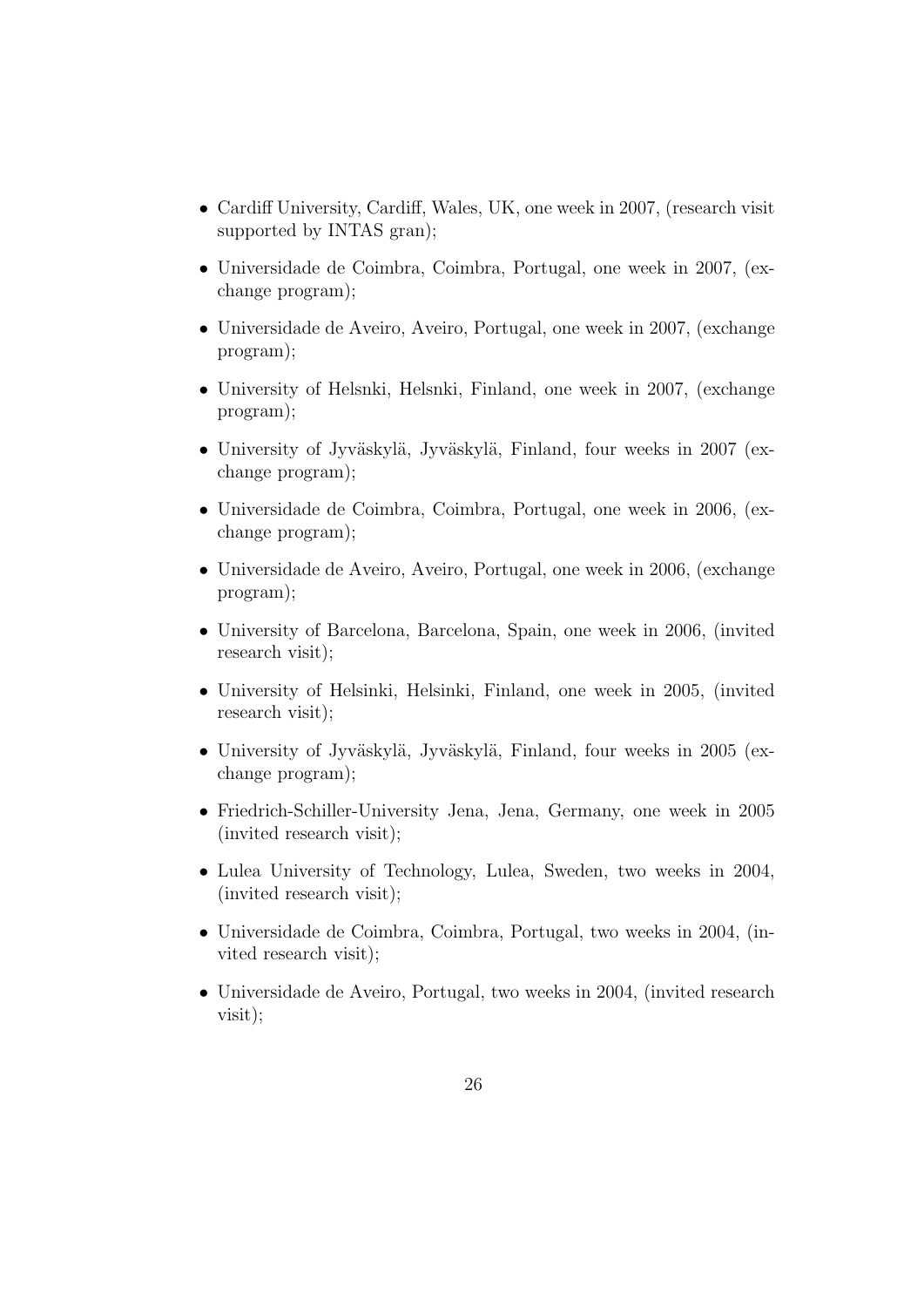- Cardiff University, Cardiff, Wales, UK, one week in 2004, (research visit supported by Leverhulme Trust Grant);
- Technion, Haifa, Israel, three weeks in 2004, (exchange program);
- Weizmann Institute of Science, Rehovot, Israel, one week in 2004, (exchange program);
- University of Jyväskylä, Jyväskylä, Finland, three weeks in 2003 (exchange program);
- Cardiff University, Cardiff, Wales, UK, two weeks in 2003 (research visit supported by Leverhulme Trust Grant);
- Weizmann Institute of Science, Rehovot, Israel, three weeks in 2003 (exchange program);
- Okayama University, Okayama, Japan, tree weeks in 2002 (exchange program);
- Osaka Kyoiku University, Osaka, Japan, one week in 2002 (exchange program);
- Hokkaido University, Sapporo, Japan, one week in 2002 (exchange program);
- Waseda University, Tokyo, Japan, one week in 2002 (exchange program);
- Nara Women's University, Nara, Japan, one week in 2002 (exchange program);
- Weizmann Institute of Science, Rehovot, Israel, one week in 2002 (research visit supported by NATO);
- Cardiff University, Cardiff, Wales, UK, two weeks in 2002 (research visit supported by Leverhulme Trust Grant);
- Cardiff University, Cardiff, Wales, UK, tree weeks in 2001 (research visit supported by Leverhulme Trust Grant);
- Brock University, St.Catharines, Canada, two months in 2001(invited research visit);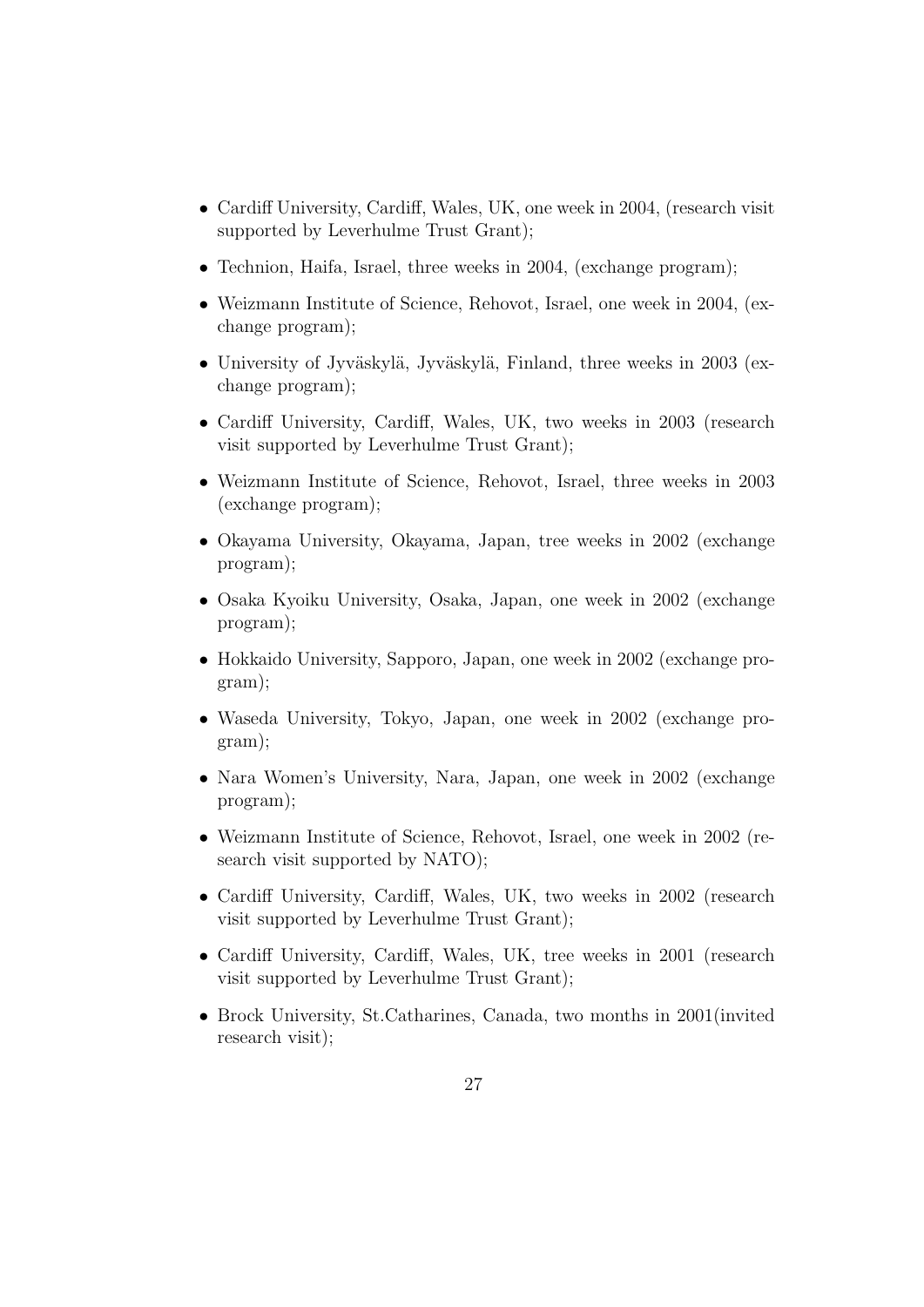- McMaster University, Hamilton, Canada, one week in 2001 (invited research visit);
- Sussex University, Brighton, UK, one week in 1998 (invited research visit);
- Sussex University, Brighton, UK, one week in 1997 (invited research visit);
- McMaster University, Hamilton, Canada, one week in 1994 (invited research visit);
- Brock University, St.Catharines, Canada, two months in 1994(invited research visit).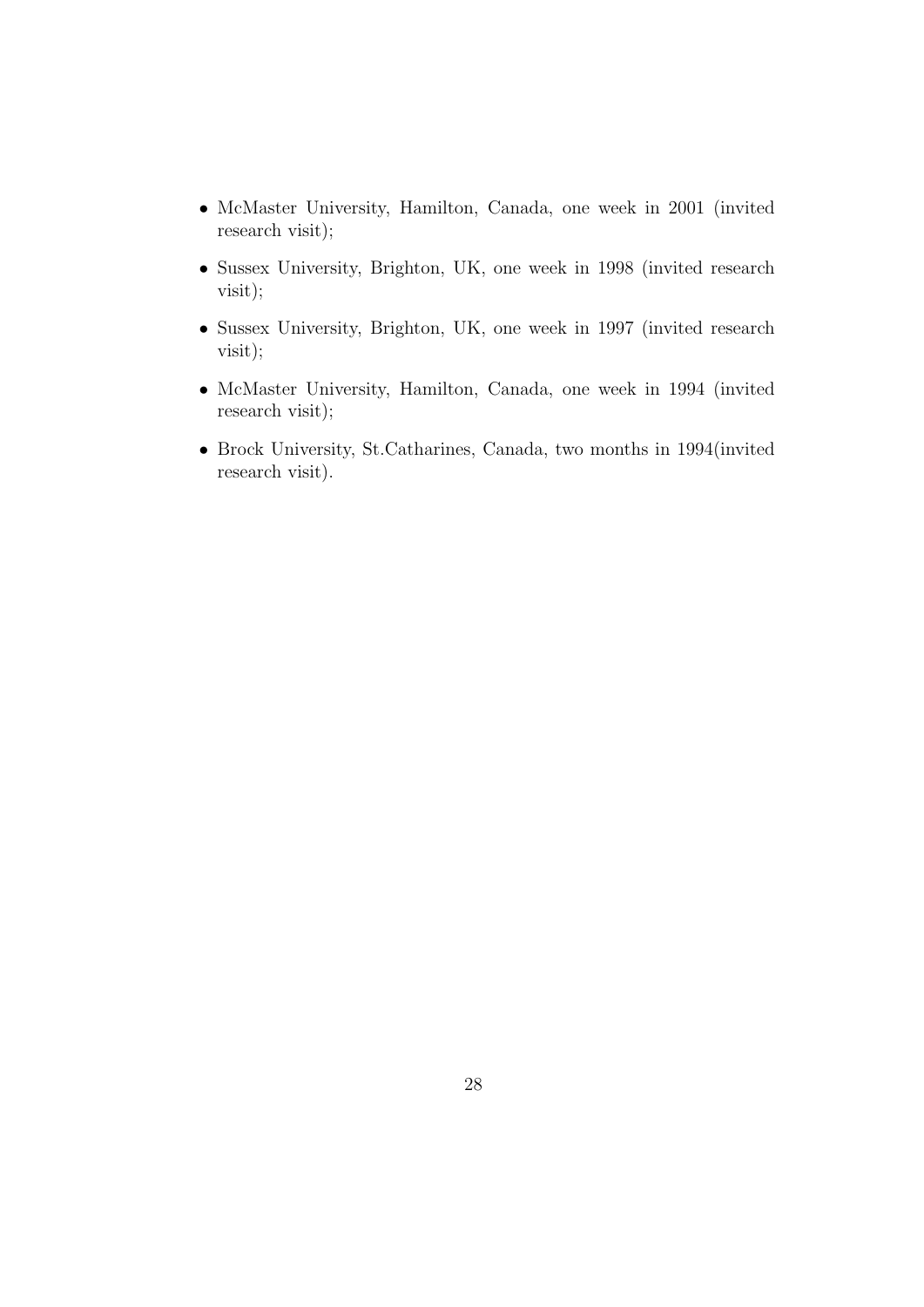### Publication activity

### Monographs

1. I. Genebashvili, A. Gogatishvili, V. Kokilashvili and M. Krbec

Weight theory for integral transforms on spaces of homogeneous type. Pitman Monographs and Survey in Pure and Applied Mathematics 92, Longman, Harlow, 1998. MR1791462 (2003b:42002)

2. W.D. Evans, A. Gogatishvili and B. Opic.

Weighted inequalities involving  $\rho$ -quasiconcave operators. World Scientific Publishing Co. Pte. Ltd., Hackensack, NJ, 2018. xv+140 pp. MR3823807

## Research papers in academic journal

3. A. Gogatishvili

Fractional maximal functions with respect to the basis of the convex comperable sets in weighted Lebesgue spaces, (Russian. English and Georgian Summaries), Soobshch. Akad. Nauk Grusin. SSR, 129(1988), no. 2, 273 – 275. MR0953054 (89g:42033)

4. A. Gogatishvili

Weighted inequalities for potentials in spaces of homogeneous type, (Russian. English and Georgian Summaries), Soobshch. Akad. Nauk Grusin. SSR, 129(1988), no. 3, 493 – 495. MR0953066 (89i:42033)

5. A. Gogatishvili

Riesz transforms and maximal functions in  $\varphi(L)$  classes, (Russian and Georgian Summaries), Soobshch. Akad. Nauk Grusin. SSR, 137(1990), no. 3, 489 - 492. MR1087544 (91j:42009)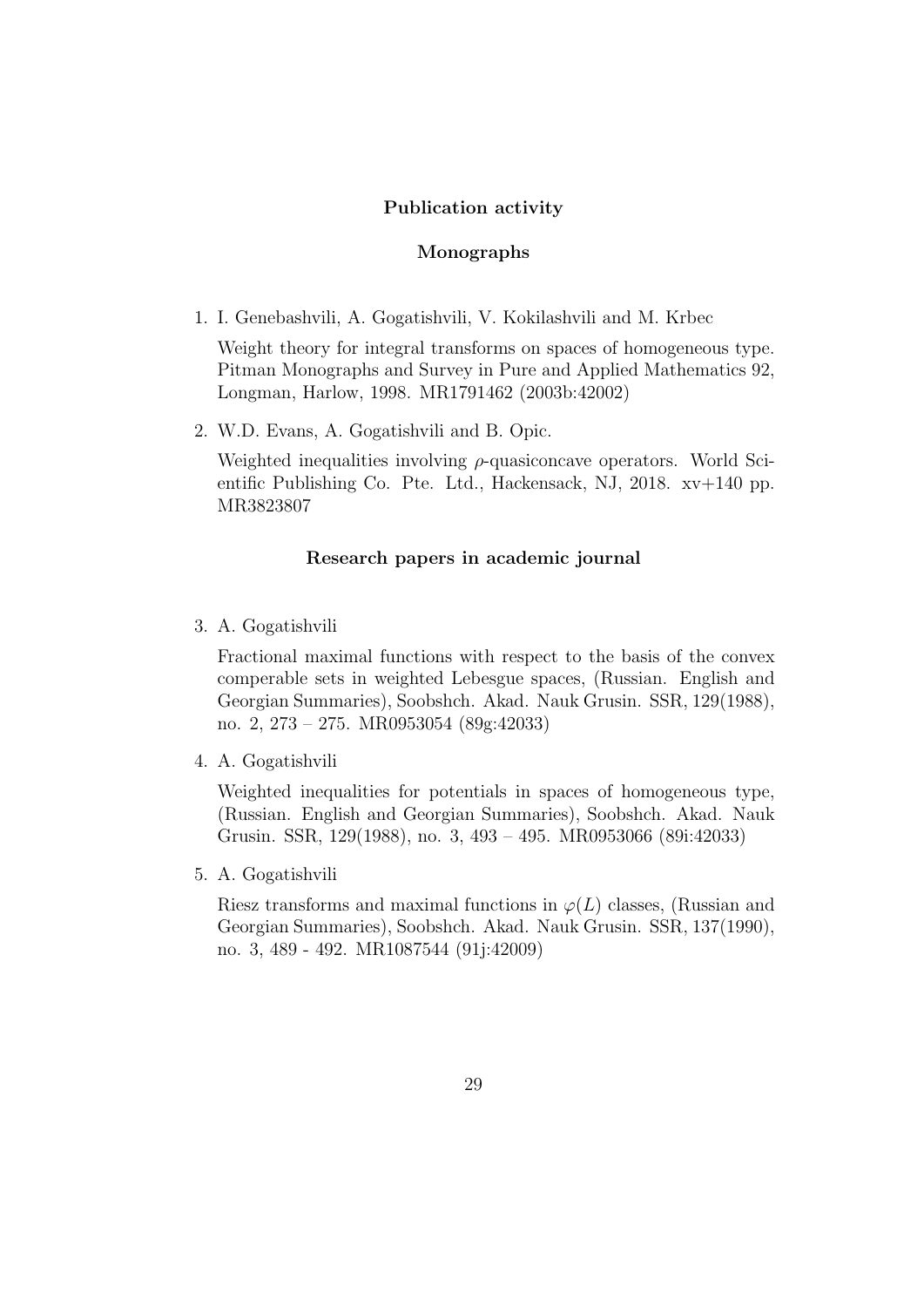6. A. Gogatishvili, V.Kokilashvili and M.Krbec

Maximal functions in the classes  $\varphi(L)$ , (English, Russian original), Soviet Math. Dokl., 42(1991), no. 2, 488 – 490; translation from Dokl. Akad. Nauk SSSR, 314(1990), no. 3, 534 – 536. MR1094013 (92c:42018)

7. A. Gogatishvili

Maximal functions with respect to the basis of the comperable convex sets in weighted Lebesgue spaces, (Russian. English Summary), Trudy Tbiliss. Mat. Inst. Razmadze Akad. Nauk Grusin. SSR, 95(1990), 20 – 38. MR1119755 (92h:42034)

8. A. Gogatishvili

Weighted inequalities for vector-valued fractional maximal functions, (Russian. English Summary), Trudy Tbiliss. Mat. Inst. Razmadze Akad. Nauk Grusin. SSR, 98(1991), 9 – 18. MR1221298 (94e:26037)

9. A. Gogatishvili

Weak type weighted inequalities for maximal functions with respect to the general basis, (Russian and Georgian Summaries), Soobshch. Akad. Nauk Grusin. SSR, 145(1992), no. 2, 249 – 252. MR1248367 (94m:42040)

10. A. Gogatishvili

General weak–type inequalities for maximal operator and Riesz transforms, (Russian and Georgian Summaries), Soobshch. Akad. Nauk Grusin. SSR, 146(1992), no. 3, 497 – 500. MR1247940 (94m:42041)

11. A. Gogatishvili

General weak type inequalities for maximal operators and singular integrals, (Georgian Summary), Proc. A.Razmadze Math. Inst., 101(1992), 47 – 63. MR1251273 (95e:42015)

12. A. Gogatishvili

Riesz transforms and maximal functions in  $\varphi(L)$  classes, (Georgian Summary), Proc. A.Razmadze Math. Inst., 102(1993), 59 – 70. MR1268817 (95d:42024)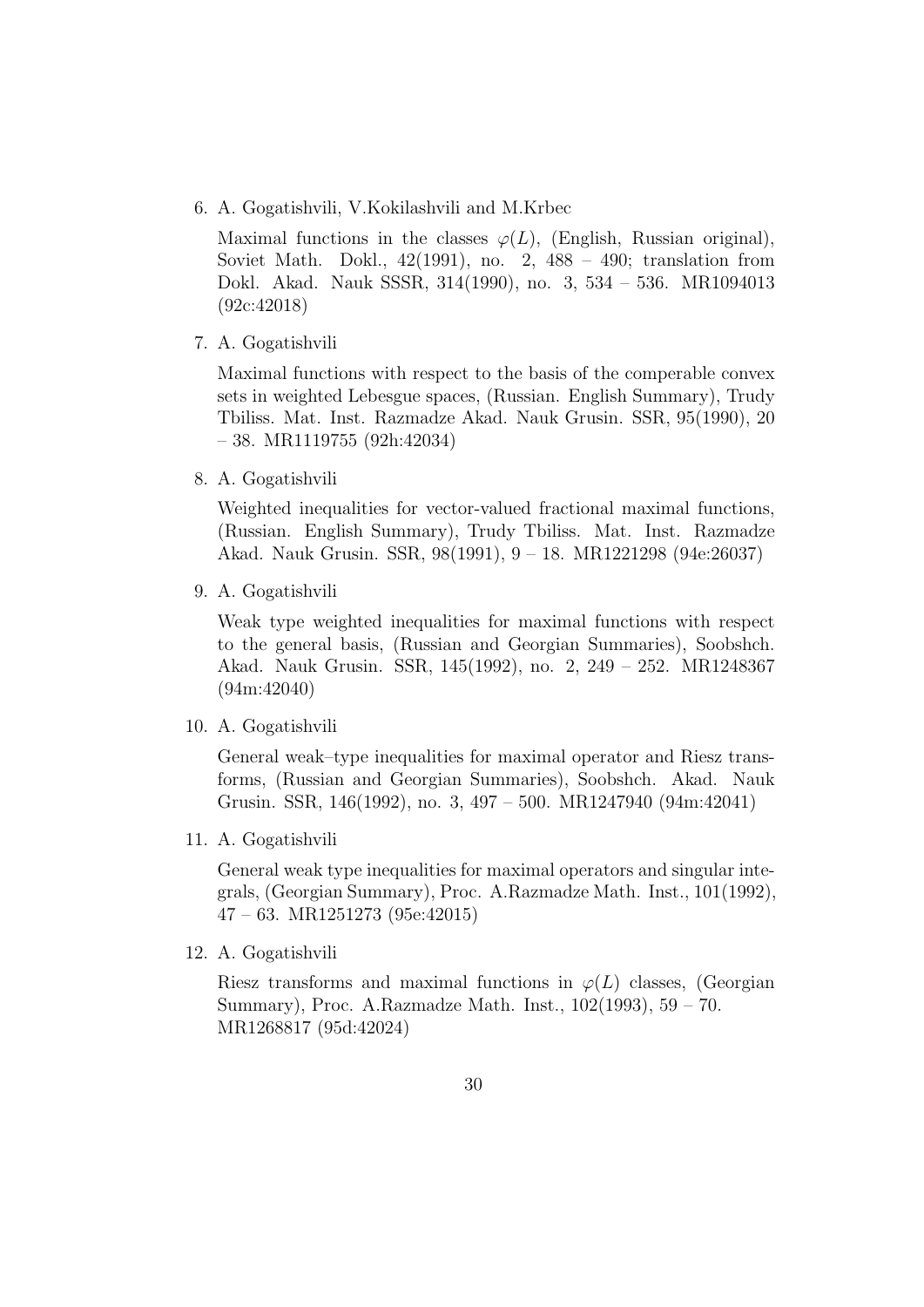#### 13. A. Gogatishvili

Hilbert transform in Zygmund classes, (Georgian Summary), Proc. A.Razmadze Math. Inst., 102(1993), 71 – 84. MR1268818 (95d:47065)

14. A. Gogatishvili, V. Kokilashvili and M. Krbec

Maximal functions,  $\varphi(L)$  classes and Carleson measures, (Georgian Summary), Proc. A.Razmadze Math. Inst., 102(1993), 85 – 97. MR1268819 (95e:42016)

15. A. Gogatishvili, L.Pick

Weighted inequalities of weak and extra-weak type for the maximal operator and Hilbert transform, Czechoslovak Math. J., 43(118) (1993), no.3, 547 – 566. MR1249621 (95i:42013)

16. I. Genebashvili, A. Gogatishvili and V. Kokilashvili

Criteria of general weak type inequalities for integral transforms with positive kernels, (English and Georgian Summaries), Proc. Georgian Acad. Sci., Math., 1 (1993), no. 1, 11 – 35; Georgian Math. J., 1(1994), no. 1, 9 – 29. MR1251491 (94j:42030)

17. A. Gogatishvili, V. Kokilashvili

Criteria of weighted inequalities in Orlicz classes for maximal functions defined on homogeneous type spaces, (English and Georgian Summaries), Proc. Georgian Acad. Sci., Math., 1(1993), no. 6, 721 – 755; (English Summary), Georgian Math. J., 1(1994), no. 6, 641 – 673. MR1296573 (96b:42021)

18. A. Gogatishvili, V. Kokilashvili

Necessary and sufficient conditions for weighted Orlicz class inequalities for maximal functions and singular integrals I, (English Summary), Georgian Math. J., 2(1995), no. 4, 361 – 384. MR1344301 (96g:42010)

19. A. Gogatishvili, V. Kokilashvili

Necessary and sufficient conditions for weighted Orlicz class inequalities for maximal functions and singular integrals II, (English Summary), Georgian Math. J., 2(1995), no. 5, 445 – 468. MR1351334 (96m:42031)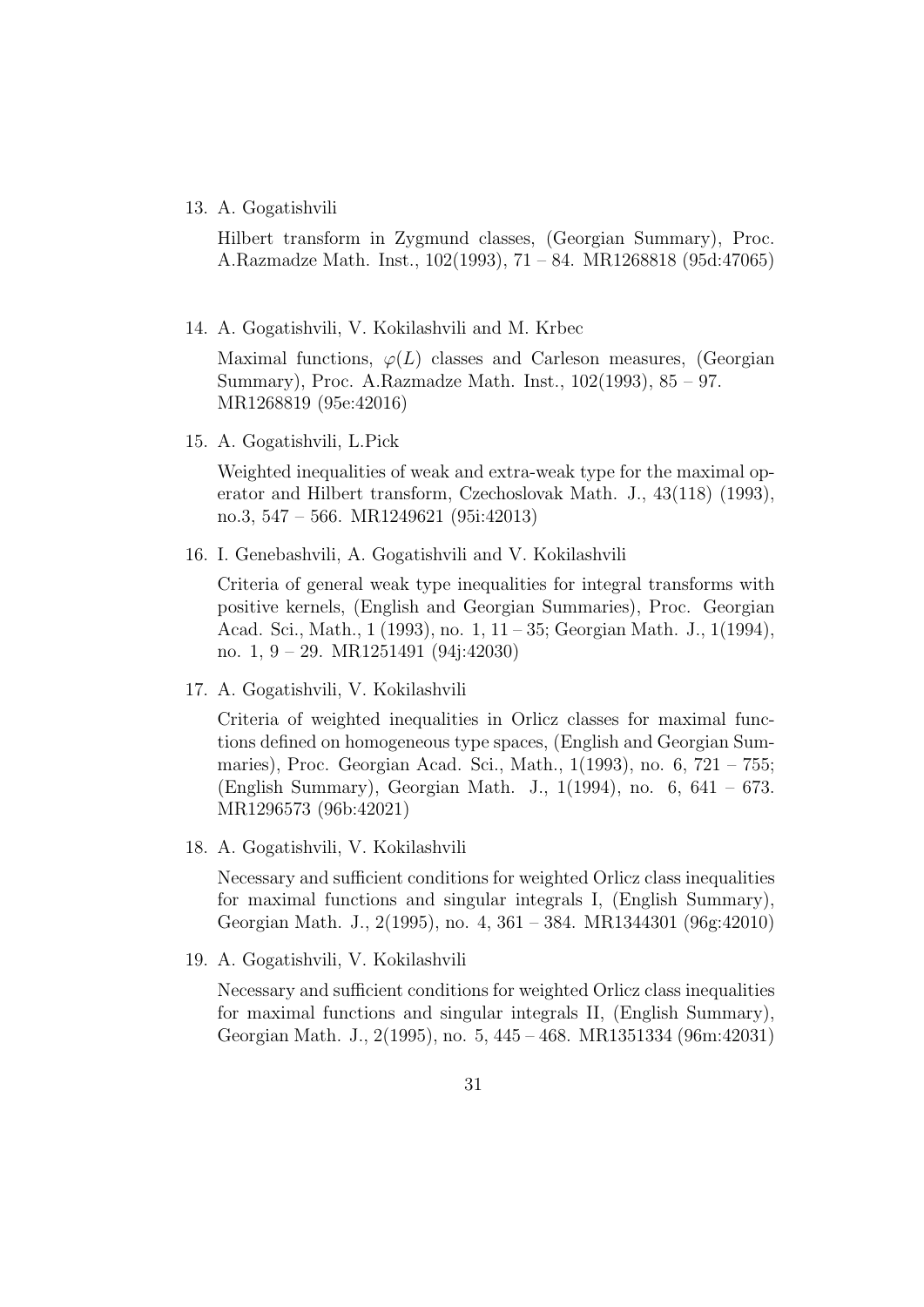20. I. Genebashvili, A. Gogatishvili and V. Kokilashvili

Solution of two-weight problems for integral transforms with positive kernel, (English Summary), Georgian Math. J., 3(1996), no. 4, 319 – 342. MR1397815 (97k:42029)

21. I. Genebashvili, A. Gogatishvili and V. Kokilashvili

Criteria of two-weighted inequalities for integral transforms with positive kernel and maximal functions, (English, Russian original) Dokl. Math., 54(1996), no. 3, 895 – 898, translation from Dokl. Akad. Nauk RAN, 351(1996), no.4, 448 – 451. MR1469056 (99c:42030)

22. A. Gogatishvili and V. Kokilashvili

Criteria of strong type two-weighted inequalities for fractional maximal functions, (English Summary), Georgian Math. J., 3(1996), no. 5, 423 – 446. MR1407384 (98m:42020)

23. A. Gogatishvili

Two-weighted mixed inequalities in Orlicz classes for fractional maximal functions defined on homogeneous type spaces, (English and Georgian Summaries), Proc. A.Razmadze Math. Inst.,  $112(1997)$ ,  $23 - 56$ . MR1468961 (98m:42021)

24. A. Gogatishvili

Maximal functions and singular integrals on  $L^{p,\varphi}$  spaces, Proc. A.Razmadze Math. Inst., 114(1997), 112 – 115. MR1638706 (99i:46017)

25. A.Gogatishvili and J.Lang

The generalized Hardy operator with kernel and variable integral limits in Banach function spaces, J. Inequal. Appl.,  $4(1999)$ , no. 1,  $1 - 16$ . MR1733113 (2001f:47085)

26. A. Gogatishvili

Fractional maximal functions in weighted Banach function spaces, Real Analysis and Exchange, 25(1999/2000), no.1, 291 – 316. MR1758007 (2001g:42029)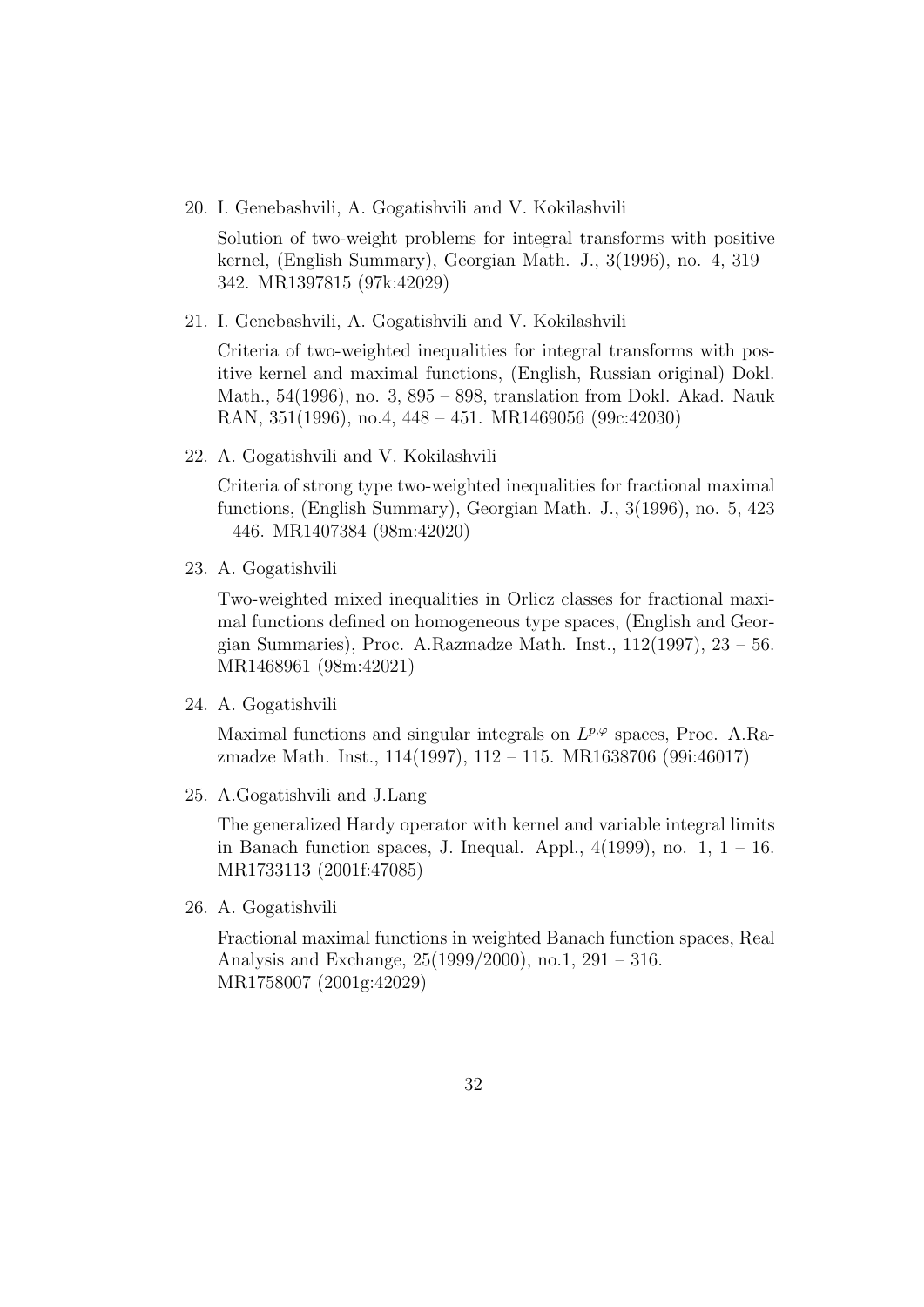27. A.Gogatishvili and L.Pick

Duality principles and reduction theorems, Math. Inequal. Appl., 3(2000), no. 4, 539 – 558. MR1786395 (2002c:46056)

28. A.Gogatishvili and T.Sobukawa

On the extrapolation estimates, Math. Inequal. Appl., 6(2003), no. 1, 97 – 104. MR1950654 (2003k:46030)

29. A.Gogatishvili and L.Pick

Discretization and antidiscretization of rearrangement–invariant norms, Publ. Mat., 47(2003), no. 2, 311 – 358. MR2006487 (2005f:46053)

30. A. Gogatishvili, A. Kufner, L.-E. Persson and A. Wedestig

An equivalence theorems for some scales of integral conditions related to Hardy's inequality with applications, Real Analysis and Exchange, 29(2003/04), no. 2, 867 – 880. MR2083821 (2005f:26043)

31. A. Gogatishvili, J. S. Neves and B. Opic

Optimality of embeddings of Bessel-potential-type spaces into Lorentz-Karamata spaces, Proc. Roy. Soc. Edinburgh Sec. A, 134(2004), no. 6, 1127 – 1147. MR2107486 (2005h:46044)

32. A. Gogatishvili, B. Opic and W. Trebels

Limiting reiteration for real interpolation with slowly varying functions, Math. Nachr., 278(2005), no. 1-2, 86 – 107. MR2111802 (2005k:46048)

33. A. Gogatishvili, J. S. Neves and B. Opic

Optimality of embeddings of Bessel-potential-type spaces into generalized Hölder spaces, Publ. Mat.,  $49(2005)$ , no.  $2, 297 - 327$ . MR2177070 (2006f:26002)

34. M. J. Carro, A. Gogatishvili, J. Martin and L. Pick

Function properties of rearrangement invariant spaces defined in term of oscillations, J. Funct. Anal., 229(2005), no. 2, 375 – 404. MR2182593 (2006g:46051)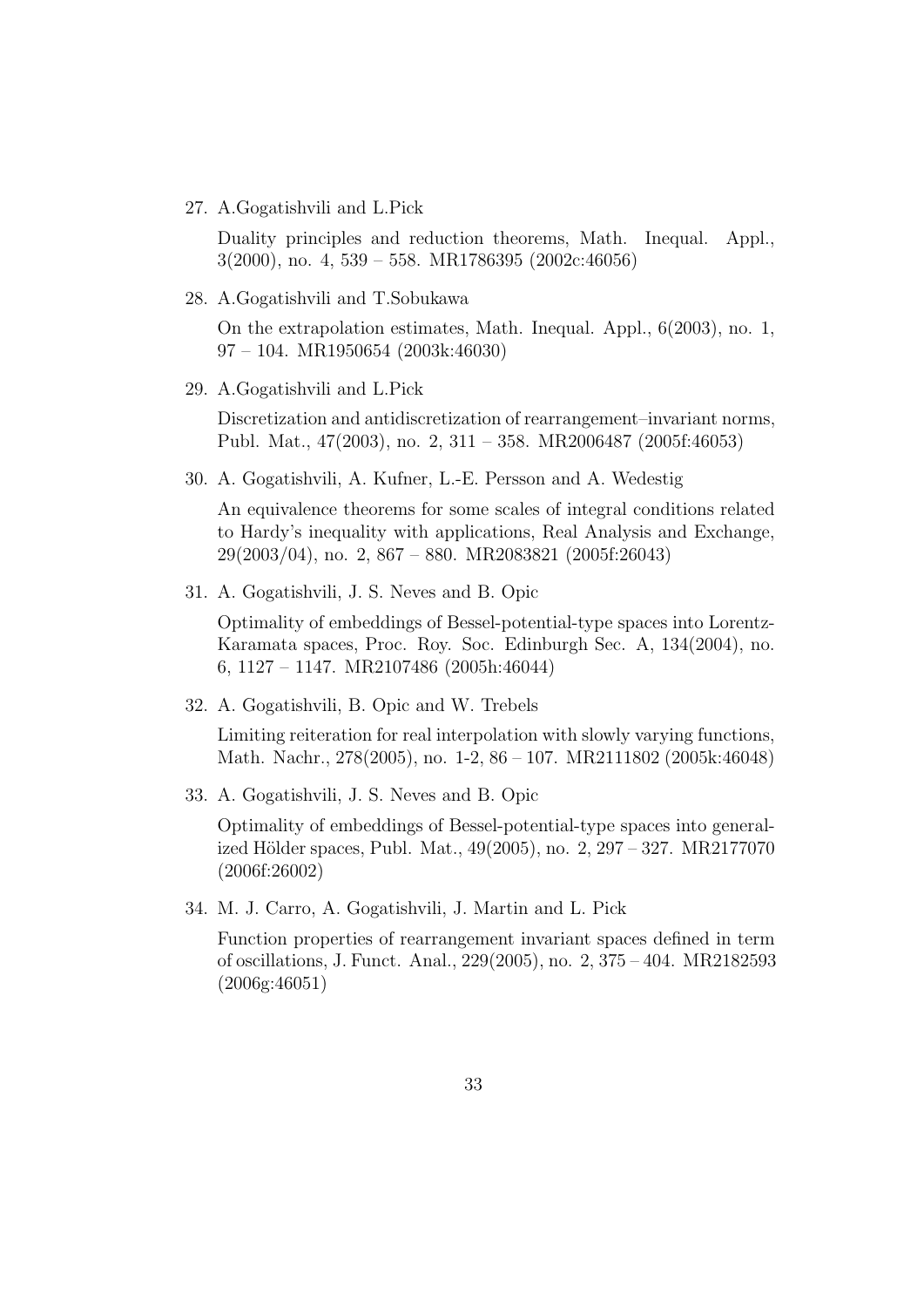35. A. Gogatishvili and P. Koskela

A non-doubling Trudinger inequality, Studia Math., 170(2005), no. 2, 113 – 119. MR2184101 (2007b:26041)

36. A. Gogatishvili and L. Pick

Embeddings and duality theorems for weak classical Lorentz spaces, Canad. Math. Bull., 49(2006), no. 1, 82 – 95. MR2198721 (2006k:26024)

37. A. Gogatishvili, A. Kufner, L.-E. Persson and A. Wedestig

Compactness of the Hardy operator and its limiting case, Soochow J. Math., 32(2006), no. 1, 21 – 35. MR2218524 (2006m:26031)

38. A. Gogatishvili, B. Opic and L. Pick

Weighted inequalities for Hardy-type operators involving suprema, Collect. Math., 57(2006), no.3, 227 – 255. MR2264321 (2007g:26019)

39. A. Gogatishvili and V.I. Ovchinnikov

The optimal embedding for the Calderon type spaces and the J-method spaces, Vestnik VGU, Ser. Phys. Math., 2006. no. 1, p.145 – 151.

40. A. Gogatishvili, J. S. Neves and B. Opic

Sharpness and non-compactness of embeddings of Bessel-potential-type spaces, Math. Nachr., 280(2007), no. 9-10, 1083 – 1093. MR2334661 (2008f:46044)

41. A. Gogatishvili, M. Johansson, C. A. Okpoti and L.-E. Persson

Characterization of embeddings in Lorentz spaces, Bull. Austral. Math. Soc., 76 (2007), no. 1, 69 – 92. MR2343440 (2008j:46017)

42. A. Gogatishvili and L. Pick

A reduction theorem for supremum operators, J. Comput. Appl. Math., 208(2007), no.1, 270 – 279. MR2347749 (2009a:26013)

43. A.Gogatishvili and V.I.Ovchinnikov

Interpolation orbits and optimal Sobolev's embeddings, J. Funct. Anal., 253(2007) no. 1, 1 – 17. MR2362416 (2008k:46096)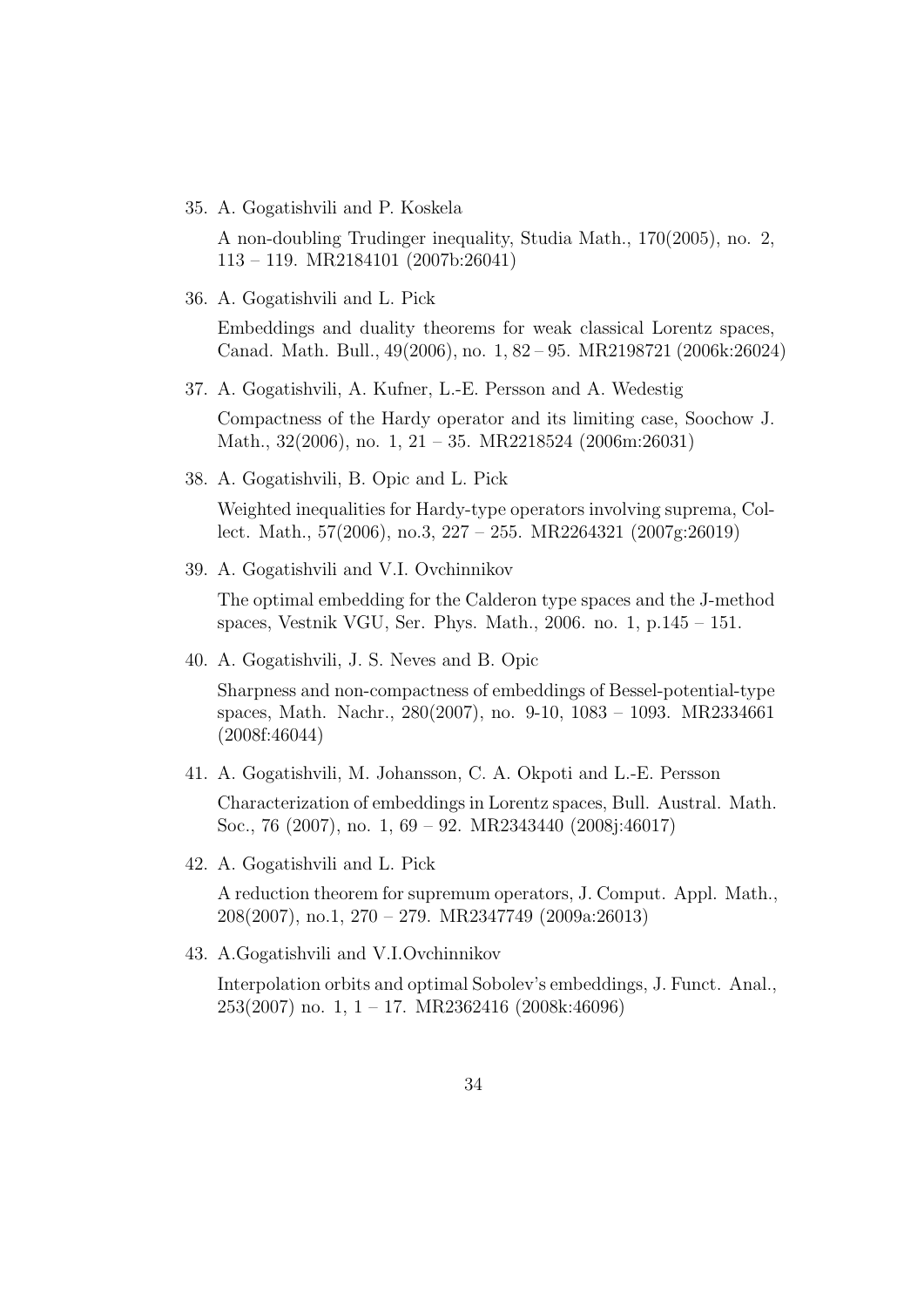44. W. D. Evans, A. Gogatishvili and B. Opic

The reverse Hardy inequality with measures, Math. Inequal. Appl., 11(2008), no. 1, 43 – 74. MR2376257 (2008m:26029)

45. A. Gogatishvili, K. Kuliev and G. Kulieva

Some conditions characterizing the "Reverse" Hardy inequality, Real Anal. Exchange, 33(2007/2008), no. 1, 249 – 258. MR2402877 (2009b:26030)

46. M. Carro, A. Gogatishvili, J. Martin and L. Pick

Weighted inequalities involving two Hardy operators with applications to embeddings of function spaces, J. operator Theory, 59(2008), no. 2, 309 – 332. MR2411048 (2009f:26024)

47. A. M. Caetano, A. Gogatishvili and B. Opic

Sharp embeddings of Besov spaces involving only logarithmic smoothness, J. Approx. Theory, 152(2008), no. 2, 188 – 214. MR2422148 (2010c:46079)

48. A.Gogatishvili, J.S.Neves and B.Opic

Optimal embeddings and Compact embeddings of Bessel-potential-type spaces, Math. Zeitshrift, 262(2009), no. 3, 645 – 682. MR2506313 (2010c:46074)

49. A. Gogatishvili, A. Kufner and L.E. Persson

Some new scales of weight characterizations of the class  $B_n$ , Acta Math. Hungar., 123(2009), no.4, 365 – 377. MR2506756 (2010b:42021)

50. A.Gogatishvili and L.Pick

Calderon-type theorems for operators of non-standard endpoint behavior, Indiana Univ. Math. J., 58(2009), no.4, 1831 – 1852. MR2542981 (2010i:46117)

51. A.Gogatishvili, P. Koskela and N. Shanmugalinam

Interpolation properties of Besov spaces on metric spaces, Math. Nachr., 283(2010), no. 2, 215 – 231. MR2542981 (2010i:46117)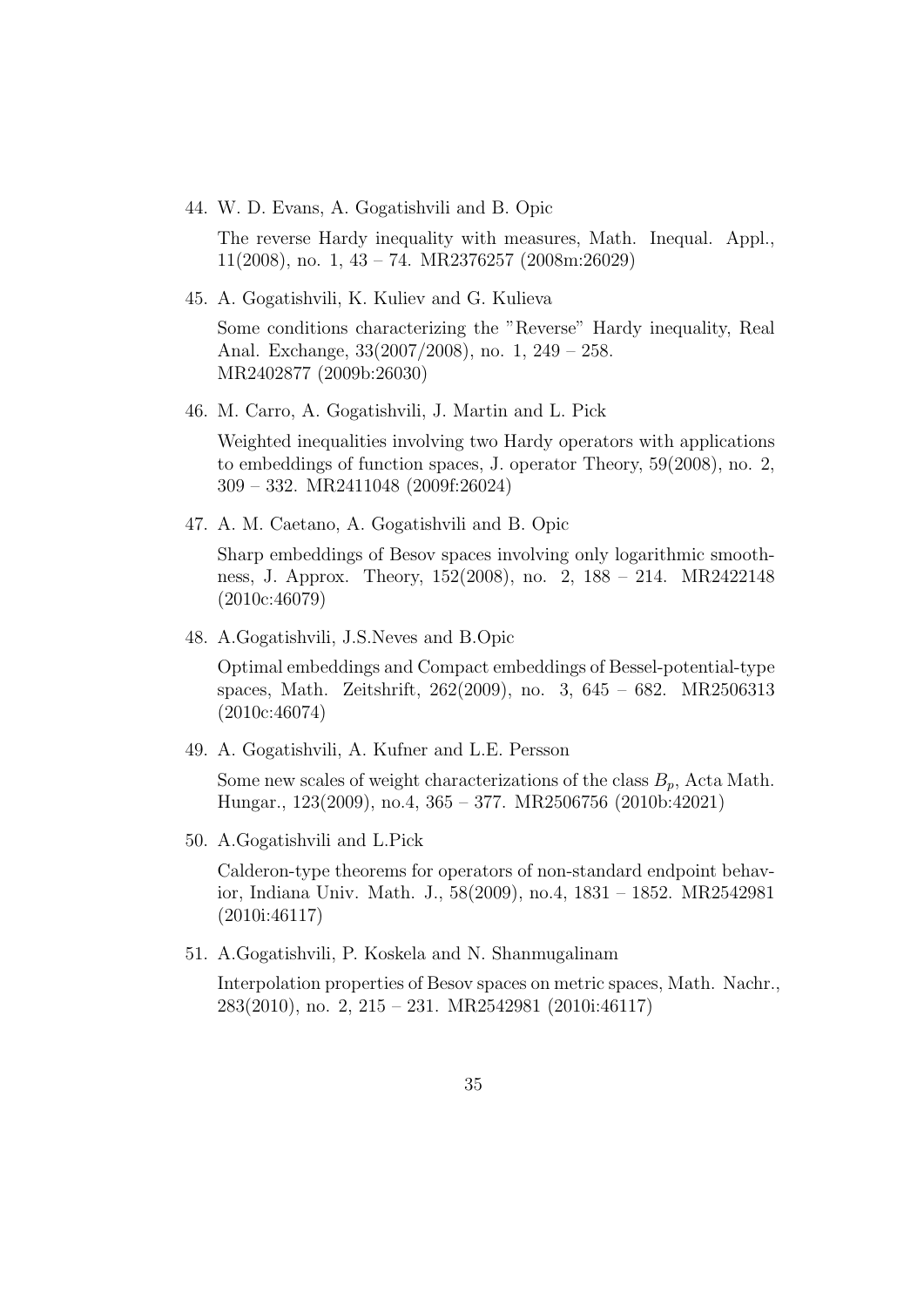52. A.Gogatishvili, J.Neves and B.Opic

Optimal embeddings of Bessel-potential-type spaces into generalized Holder spaces involving k-modulus of smoothness, Potential Anal., 32(2010), no 3, 201 – 228. MR2595366 (2011d:46061)

53. A. Gogatishvili, A. Kufner and L.E. Persson

Some new scales of charachterization of Hardy's inequality, Proc. Est. Acad. Sci., 59(2010), no. 1, 7 – 18. MR2647852 (2011d:26038)

54. A. Gogatishvili, J.Neves and B.Opic

Sharp estimates of the k-modulus of smoothness of Bessel potentials, J. London Math. Soc., 81(2010), no.3, 608 – 624. MR2650787 (2011k:46040)

55. V. Burenkov, A. Gogatishvili, V. Guliyev and R. Mustafayev

Boundedness of the fractional maximal operator in local Morrey-type spaces, Complex Var. Elliptic Equ., 55(2010), no. 8-10, 739 – 758. MR2674862 (2011f:42015)

56. A.Gogatishvili, J.Neves and B.Opic

Compact embeddings of Bessel-potential-type spaces into generalized Hölder spaces involving  $k$ -modulus of smoothness, Z. Anal. Anwend., 30(2011), no.1, 1 – 27. MR2764931 (2012c:46052)

57. V.Burenkov, A.Gogatishvili, V.Guliyev and R.Mustafayev

Sufficient conditions for boundedness of the Riesz potential in local Morrey-type spaces, Potential Anal., 35(2011), no. 1, 67 – 87. MR2804553 (2012d:42027)

58. A. Gogatishvili, R. Mustafayev.

On a theorem of Muchenhoupt-Wheeden in generalized Morrey spaces, Eurasian Math. J., 2(2011), no. 2,134 – 138. MR2910836

59. A.Caetano, A. Gogatishvili and B. Opic

Embeddings and the growth envelope of Besov spaces involving only slowly varying smoothness, J. Approx. Theory, 163(2011), no. 10, 1373 – 1399. MR2832731 (2012h:46060)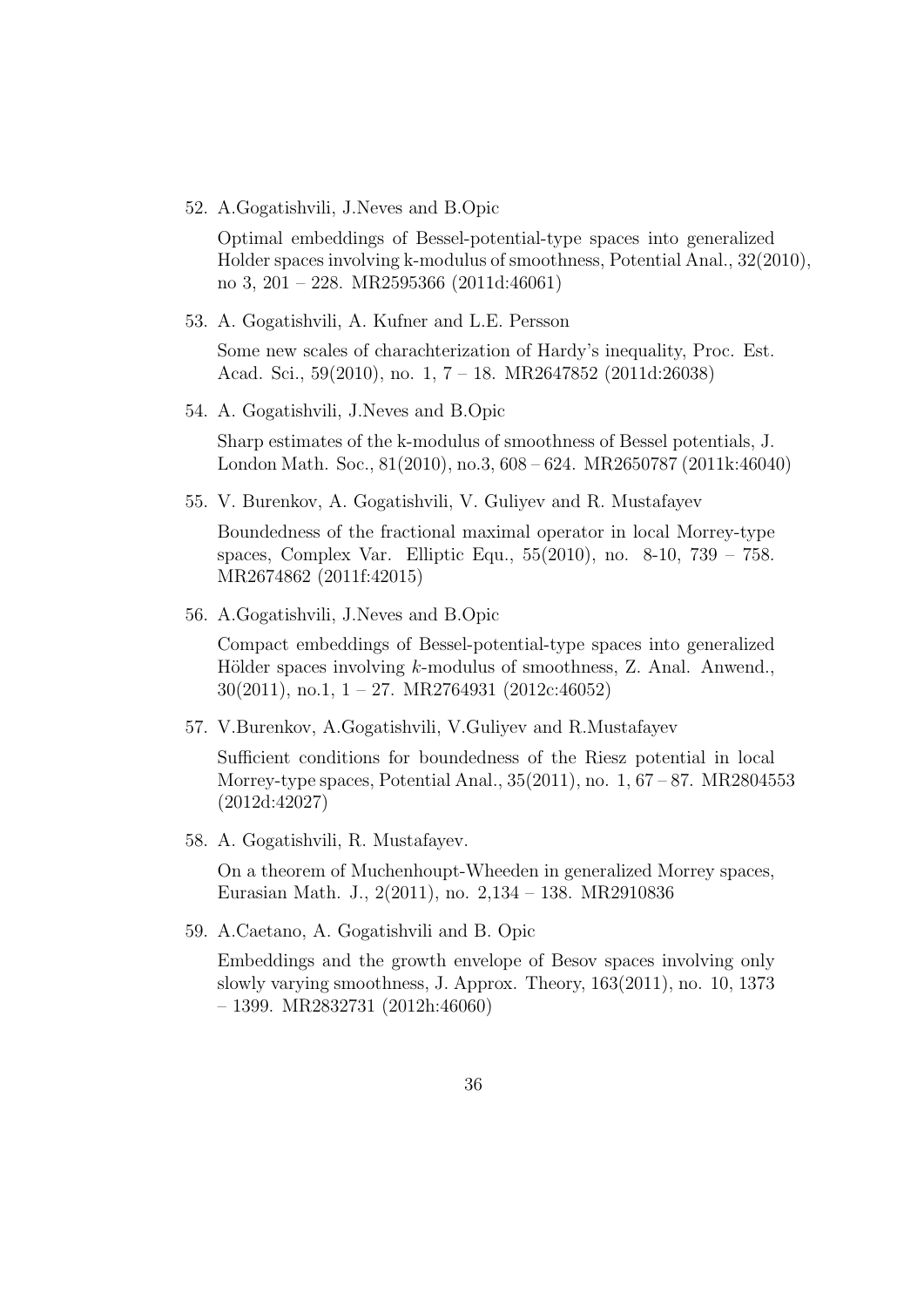60. A.Gogatishvili and R. Mustafayev

Dual spaces of local Morrey-type spaces, Czechoslovak Math. J., 61(2011), no. 3, 609 – 622. MR2853078

61. A.Caetano, A. Gogatishvili and B. Opic

Compact embeddings of Besov spaces involving only slowly varying smoothness, Czechoslovak Math. J., 61(136)(2011), no. 4, 923 – 940. MR2886248

62. A.Gogatishvili and R. Mustafayev

The multidimensional reverse Hardy inequalities, Math. Inequal. Appl., 15 (2012), no. 1, 1 – 14. MR2919426

63. A. Gogatishvili and R.Mustafayev

Equivalence of norms of Riesz potential and fractional maximal function in generalized Morrey spaces, Collectanea Mathematica, 63(2012), no. 1, 11 – 28. MR2887108

64. A.Gogatishvili, L.Pick and J.Schneider

Interpolation characterization of the rearrangement-invariant hull of a Besov space, Revista Matemática Complutense,  $25(2012)$ , no. 1,  $267$  – 283. MR2876928 (2012m:46041)

65. A.L. Bernardis, A. Gogatishvili, F.-J. Mart´ın-Reyes, P. Ortega Salvador and L. Pick

The one-sided  $A_p$  conditions and local maximal operator, Proceedings of the Edinburgh Mathematical Society,  $55(2012)$ , no. 1, 79 – 104. MR2888442

66. A.Gogatishvili and V. D. Stepanov.

Operators on cones of monoton functions, Doklady Mathematics, 86(2012), no. 1, 562 – 565, translation from Dokl. Akad. Nauk., 445 (2012), no. 6, 618 – 621. MR3050526

67. A.Gogatishvili and V. D. Stepanov

On integral operators on the cones of monotone functions, Doklady Mathematics,  $86(2012)$ , no. 2,  $650 - 653$ , translation from Doklady Akademii Nauk, 446(2012), no. 4, 367 – 370. MR3053208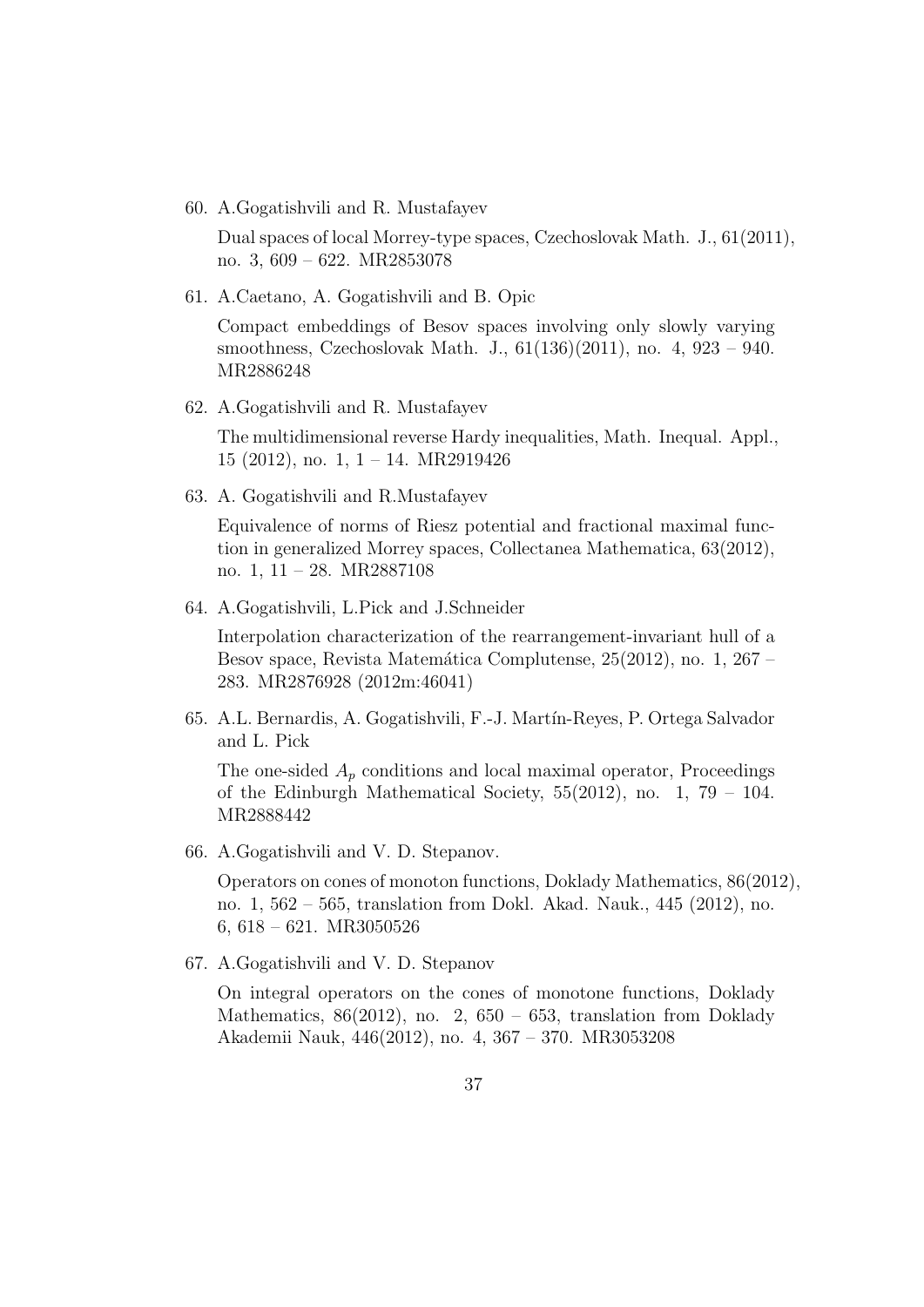68. A. Gogatishvili, L.-E. Persson, V. D. Stepanov and P. Wall

On scales of equivalent conditions characterizing weighted Stieltjes inequality, Doklady Mathematics,  $86(2012)$ , no. 3,  $738 - 739$ , translation from Dokl. Akad. Nauk. 447(2012), no. 1, 13 – 14. MR3075082

- 69. A. Gogatishvili, R. Mustafayev and L.-E. Persson, Some new iterated Hardy-type inequalities, Journal of Function Spaces and Applications, vol. 2012, Article ID 734194, 30 pages, 2012. MR3000818
- 70. A.Gogatishvili and R.Mustafayev New pre-dual space of Morrey Space, J. Math. Anal. Appl., 397(2013), no. 2, 678 – 692. MR2979604
- 71. F.Cobos, A.Gogatishvili, B.Opic and L.Pick Interpolation of uniformly absolutely continuous operators, Math. Nachr., 286(2013), no. 5-6, 579 – 599. MR3048133
- 72. A.Gogatishvili, A. Kufner and L.-E. Persson The weighted Stieltjes inequality and applications, Math. Nachr., 286(2013), no. 7, 659 – 668. MR3060837
- 73. A. Fiorenza, A. Gogatishvili, and T. Kopaliani

Boundedness of Stein's spherical maximal function in variable Lebesgue space and application to the wave equation, Arch. Math., 100(2013), no. 5, 465 – 472. MR3057132

74. . A. Gogatishvili and V.D. Stepanov

Reduction theorems for operators on the cones of monotone functions, J. Math. Anal. Appl., 405 (2013), no. 1, 156 – 172. MR3053495

75. A. Gogatishvili, P. Koskela and Y. Zhou

Characterizations of Besov and Triebel-Lizorkin Spaces on Metric Measure Spaces, Forum Math., 25(2013), no. 4, 787 – 819. MR3089750

76. A. Gogatishvili and R. Mustafayev New characterization of Morrey Space, Eurasian Math. J., 4(2013), no.1, 54 – 64. MR3118891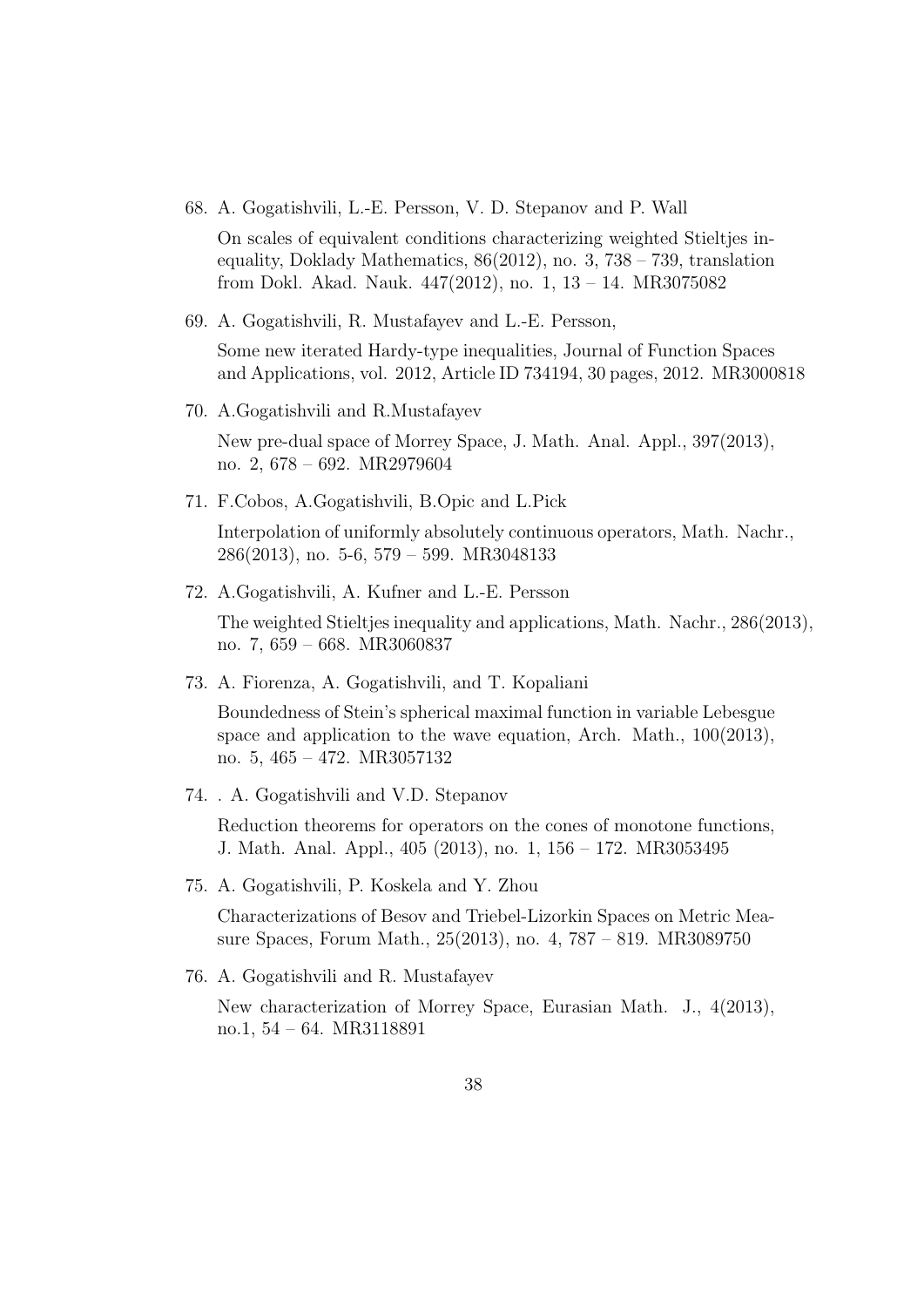77. A. Gogatishvili and V. D. Stepanov

Reduction theorems for weighted integral inequalities for the cones of monotone functions, Russian Math. Surveys, 68(2013), no. 4, 597 – 664, translation from Uspekhi Mat. Nauk 68(2013), no. 4, 3 – 68. MR3154814

78. A. Gogatishvili, R. Mustafayev and L.-E. Persson

Some new iterated Hardy-type inequalities: the case  $\theta = 1$ , J. Inequal. Appl., 2013( 2013), no 515.

79. A. Gogatishvili, L.-E. Persson, V. D. Stepanov and P. Wall

Some scales of equivalent conditions to characterize the Stieltjes inequality: the case  $q < p$ , Math. Nachr., 287(2014), no. 2-3, 242 – 253. MR3163577

80. A.Gogatishvili, A. Danelia and T. Kopaliani

Local Hardy-Littlewood maximal operator variable Lebesgue spaces, Banach Journal of Mathematical Analysis, 8(2014), no.2, 229 – 244. MR3189553

81. A. Gogatishvili and R. Kerman

The Rearrangement-Invariant space, Positivity, 18 (2014), no. 2, 319 – 345. MR3215181

82. A.Gogatishvili, B.Opic, S.Tikhonov, and W.Trebels.

Ulyanov-type inequalities between Lorentz-Zygmund spaces, J. Fourier Anal. Appl., 20(2014), no. 5, 1020 – 1049. MR3254611

83. A. Fiorenza, A. Gogatishvili and T. Kopaliani,

Some estimates for imaginary powers of Laplace operators in variable Lebesgue spaces and applications, Izv. Nats. Akad. Nauk Armenii Mat. 49 (2014), no. 5,  $11 - 2$ ; reprinted in J. Contemp. Math. Anal. 49 (2014), no. 5, 232 – 240. MR3379555

84. A.Gogatishvili, L.Pick and F. Soudsk´y

Characterization of associate spaces of weighted Lorentz spaces with applications, Studia Mathematica 224 (2014), no. 1, 1 – 23. MR3277050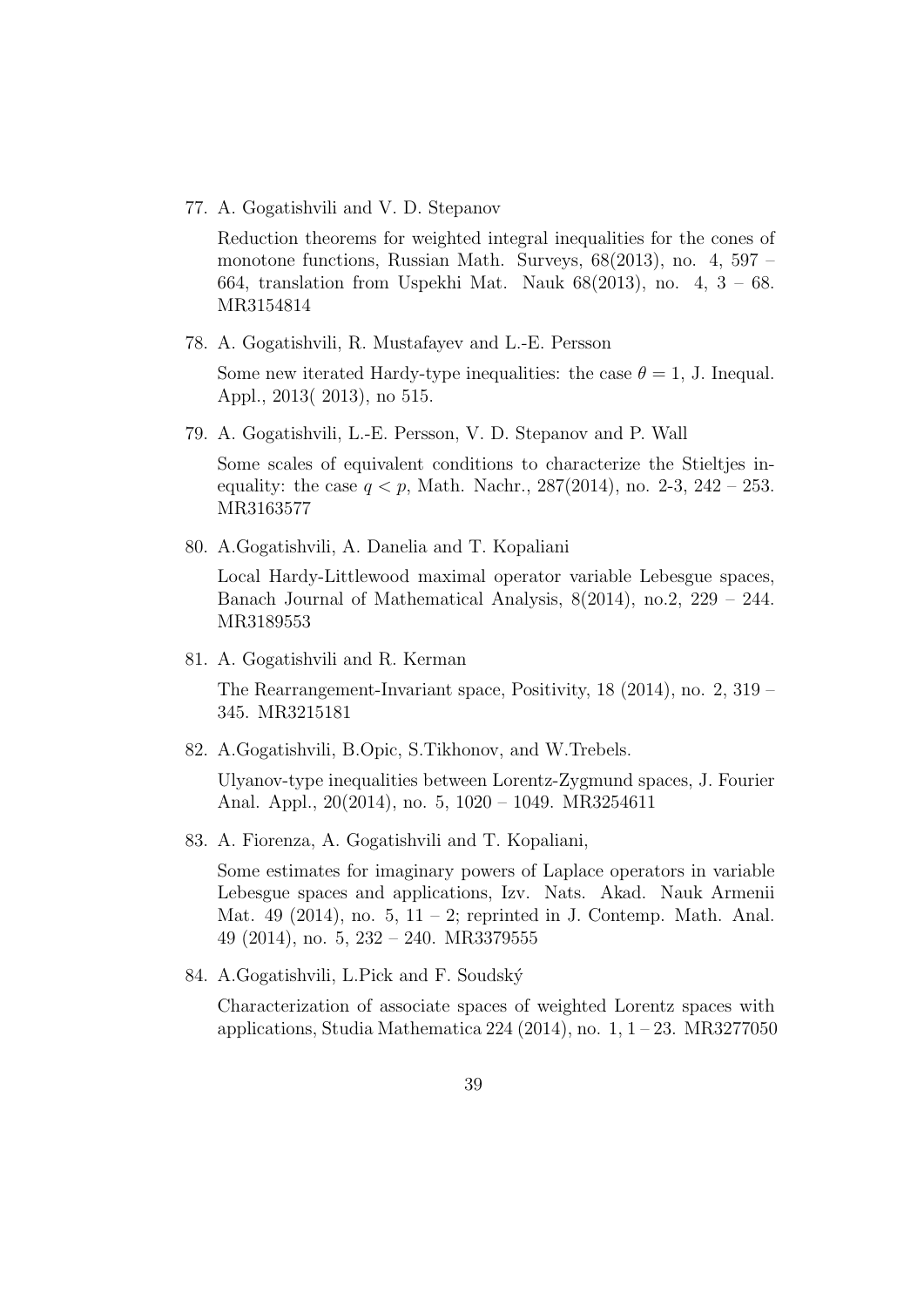85. A. Gogatishvili and F. Soudský.

Normability of Lorenz spaces-an alternative approach, Czechoslovak Math. J. 64(139) (2014), no. 3, 581 – 597. MR3298548

86. A. Gogatishvili, U. Goginava and G. Tephnadze.

Relations between some classes of functions of generalized bounded variation. Function spaces X, 89 – 98, Banach Center Publ., 102, Polish Acad. Sci. Inst. Math., Warsaw, 2014. MR3379555

87. A.Gogatishvili and T.Kopaliani.

On the Rubio De Francia's theorem in varible Lebesgue spaces, Bull. TICMI 18 (2014), no. 1, 3 – 10. MR3409427

88. A. Gogatishvili, S. D. Moura, J. S. Neves and B. Opic

Embeddings of Sobolev-type spaces into generalized Hölder spaces involving k-modulus of smoothness, Ann. Mat. Pura Appl. (4) 194 (2015), no. 2, 425 – 450. MR3322429

- 89. M. Ağcayazi, A. Gogatishvili, K. Koca and R. Ch. Mustafayev Commutators of maximal function, J. Math. Soc. Japan 67 (2015), no. 2, 581 – 593. MR3340187
- 90. F. Dai, A. Gogatishvili, D. Yang and W. Yuan

Characterizations of Sobolev Spaces via Averages on Balls, Nonlinear Anal. 128 (2015), 86 – 99. MR3399519

91. A.Gogatishvili, C. Aykol and V.S. Guliyev

Characterization of associate spaces of generalized weighted weak-Lorentz Spaces and embeddings, Studia Math. 228 (2015), no. 3, 223 – 233. MR3432285

92. F. Dai, A. Gogatishvili, D. Yang and W. Yuan

Characterizations of Besov and Triebel-Lizorkin Spaces via Averages on Balls, J. Math. Anal. Appl. 433 (2016), no. 2, 1350 – 1368. MR3398768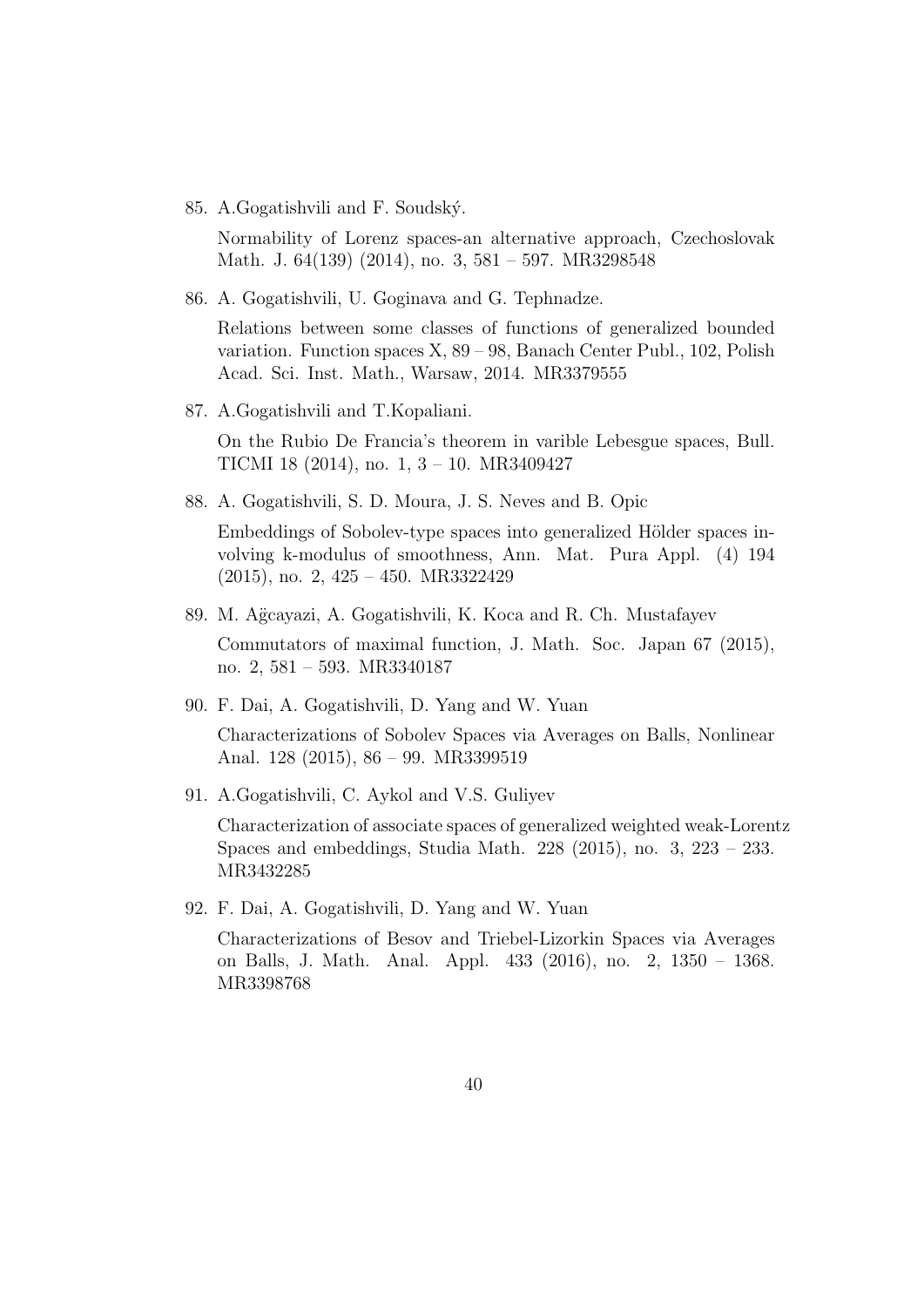93. D. Edmunds, A. Gogatishvili, T. Kopaliani and N. Samashvili

Some s-numbers of an integral operator of Hardy type in Banach function spaces, J. Approx. Theory 207 (2016), 76 – 97. MR3494223

- 94. A. Gogatishvili, and T. Kopaliani, Maximal multiplier operators in  $L_{p(\cdot)}(\mathbb{R}_n)$  spaces, Bull. Sci. Math. 140 (2016), no. 4, 86 – 97, MR3498310
- 95. A.Gogatishvili and R.Ch. Mustafayev

A note on boundedness of the Hardy-Littlewood maximal operator on Morrey spaces, Mediterr. J. Math. 13 (2016), no. 4, 1885 – 1891. MR3530905

96. A. Caetano, A. Gogatishvili and B. Opic

Compactness in quasi-Banach function spaces and applications to compact embeddings of Besov-type spaces, Proc. Roy. Soc. Edinburgh Sect. A 146 (2016), no. 5, 905 – 927. MR3569143

97. A.Gogatishvil and R.Ch. Mustafayev

Weighted iterated Hardy-type inequalities, Math. Inequal. Appl. 20(2017) no. 3, 683 – 726. MR3653914

- 98. A.Gogatishvil and R.Ch. Mustafayev Iterated Hardy-type inequalities involving suprema, Math. Inequal. Appl. 20(2017), no. 4, 901 – 927. MR3711402
- 99. A. Gogatishvili, R.Ch. Mustafayev, T. Ünver.

Embeddings between weighted complementary local Morrey-type spaces and weighted local Morrey-type spaces, Eurasian Math. J. 8(2017), no. 1, 34 – 49. MR3663345

- 100. A. Gogatishvili, M. Kˇrepela, L. Pick and F. Soudsky: Embeddings of Lorentz-type spaces involving weighted integral means, J. Funct. Anal. 273 (2017), no. 9, 2939 – 2980. MR3692326
- 101. A. Gogatishvili, R. Mustafayev and T. Ünver Embeddings between weighted Copson and Cesaro function spaces, Czech Math J. 67(2017), no. 4, 1105 – 1132. MR3736022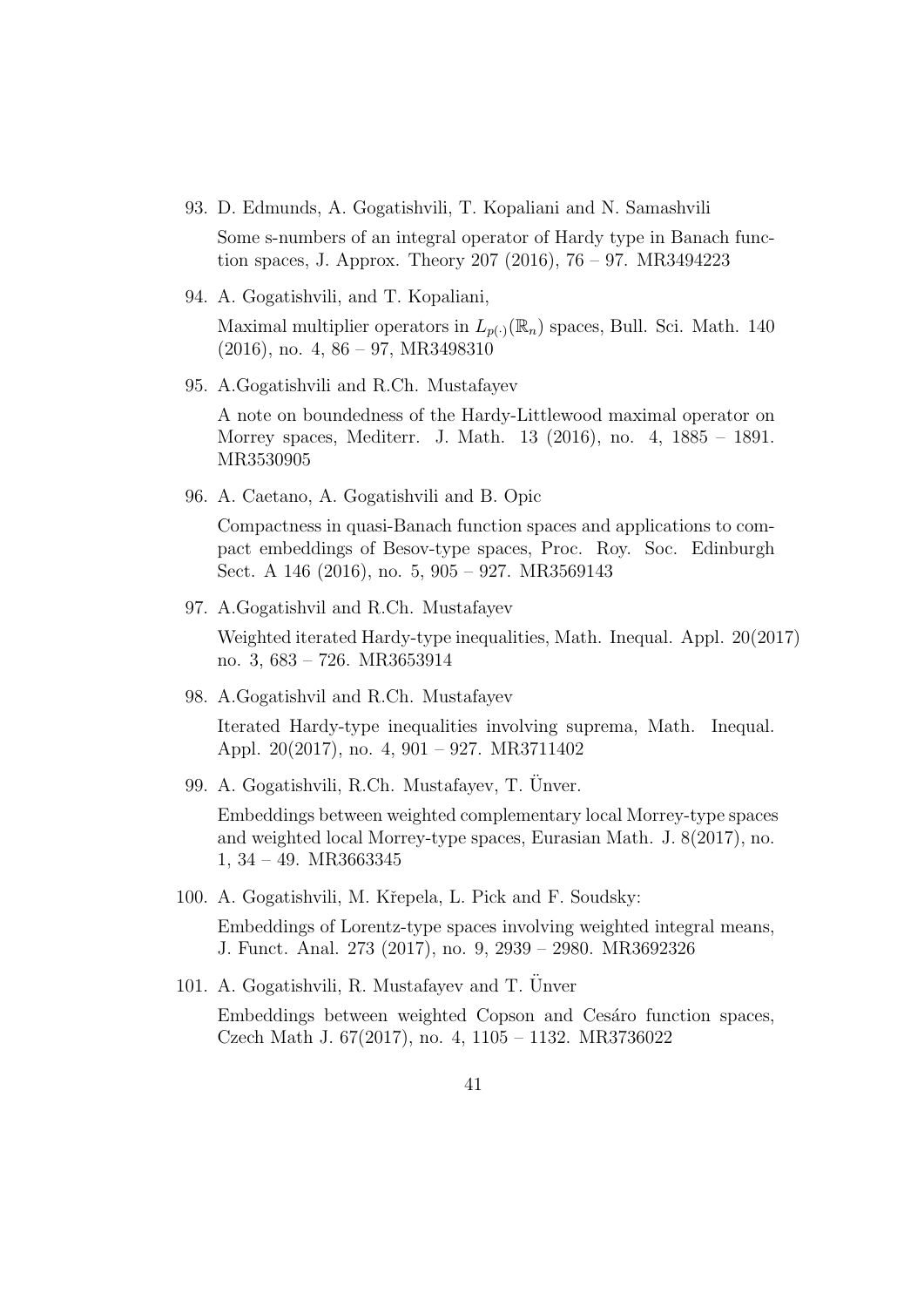102. A. Fiorenza, M. R. Formica and A. Gogatishvili

On grand and small Lebesgue and Sobolev spaces and some applications to PDEs, Differential Equations & Applications 10 (1), 2018,  $21 - 46$ . MR3765429

103. A. Gogatishvili, R.Ch. Mustafayev and M. Ağcayazi

Weak-type estimates in Morrey spaces for maximal commutator and commutator of maximal function, Tokyo J. of Math. 41 (2018), no. 1, 193 – 218. MR3830814

104. A. Fiorenza, M. R. Formica, A. Gogatishvili, T. Kopaliani and J.M.Rakotoson

Characterization of interpolation between Grand, small or classical Lebesgue spaces, Nonlinear Analysis 177 (2018), Part B, 422 – 453. MR3886583

105. D. Edmunds, A.Gogatishvili and T.Kopaliani

Construction of function spaces close to  $L^{\infty}$  with associate space close to L 1 , J. Fourier Anal. Appl. 24 (2018), no. 6, 1539 – 1553. MR3881841

106. A. Gogatishvili, J.S. Neves and B.Opic

Characterization of embeddings of Sobolev-type spaces into generalized Hölder spaces defined by  $L^p$ -modulus of smoothness, J. Funct. Anal. 276 (2019), no 2, 636 – 657. MR3906286

107. A. Gogatishvili and T.  $\ddot{\text{U}}$ nver

Embeddings Between weighted local Morrey-type spaces, Nonlinear Studies (NS), 26 (2019), no. 4, 805 – 819. MR4039869

108. I. Ahmed, A. Fiorenza, M. R. Formica, A. Gogatishvili and J.M.Rakotoson

Some new results related to Lorentz GΓ-spaces and interpolation. J. Math. Anal. Appl. 483 (2020), no. 2, 123623. MR4026493

109. A. Gogatishvili, R. Mustafayev and T. Unver Pointwise multipliers between weighted Copson and Cesaro function spaces. Math. Slovaca 69 (2019), no. 6, 1303 – 1328. MR4045520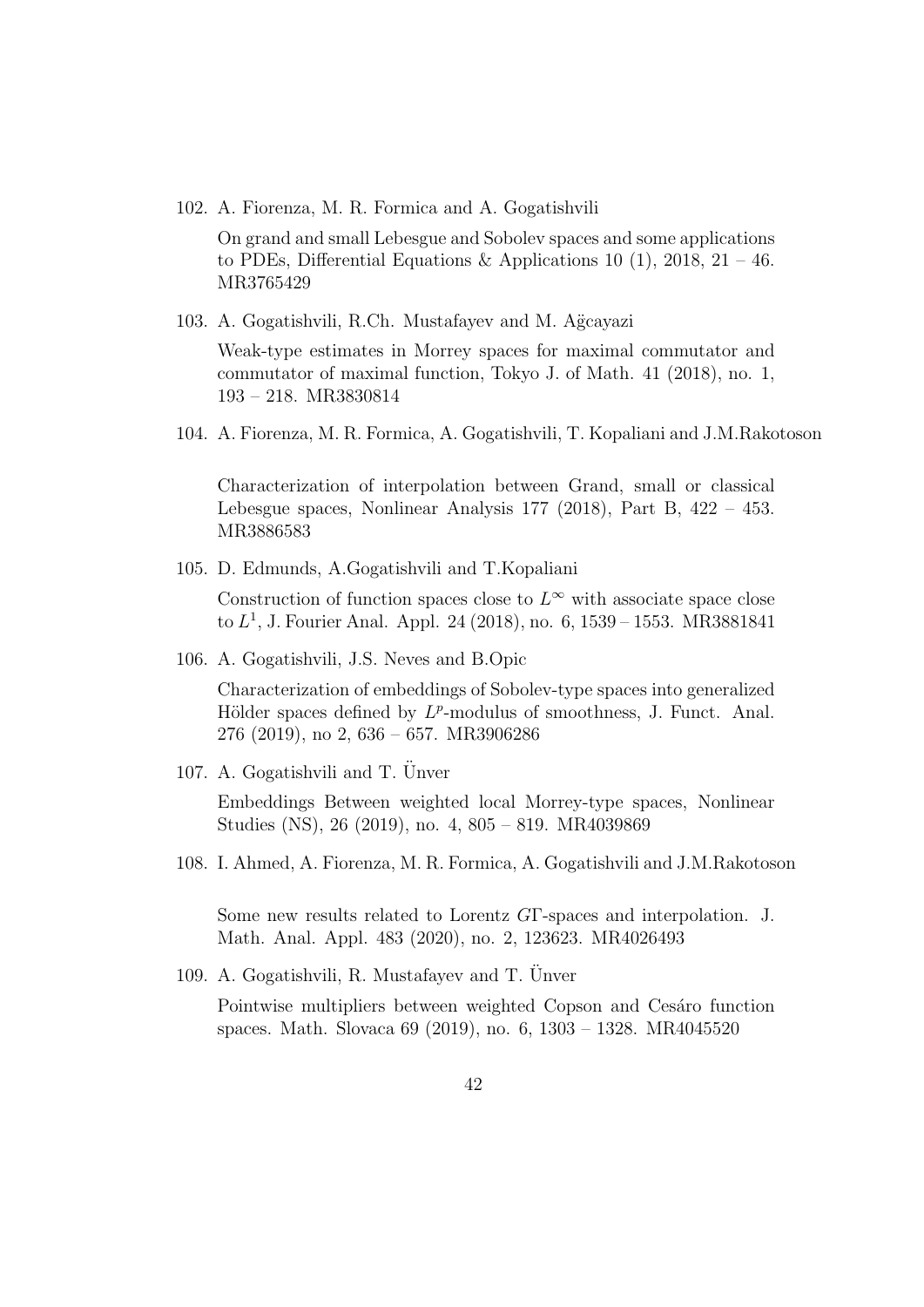110. A. Gogatishvili and J. S. Neves

Weighted norm inequalities for positive operators restricted on the cone of  $\lambda$ -quasiconcave functions, Proc. Roy. Soc. Edinburgh Sect. A, 150 (2020), no. 1, pages 17 – 39. MR4065074

- 111. A. Gogatishvili, M. Křepela, R. Olhava and L. Pick Weighted inequalities for discrete iterated Hardy operators. Mediterr. J. Math. 17 (2020), no. 4, Paper No. 132. MR4132569
- 112. A. Gogatishvili

On the stability of the Lions-Peetre method of real interpolation with functional parameter.Pure Appl. Funct. Anal. 6 (2021), no. 3, 615 –630. MR4270324

- 113. A. Fiorenza, A. Gogatishvili, A. Nekvinda and J.M.Rakotoson Remarks on compactness results for variable exponent spaces  $L^{p(\cdot)}$ . J. Math. Pures Appl. (9) 157 (2022), 136 – 144. MR4351075
- 114. A. Gogatishvili, Z. Mihula, L. Pick, H. Turčinová and T. Unver

Weighted inequalities for a superposition of the Copson operator and the Hardy operator, J Fourier Anal Appl 28, 24 (2022).

115. A. Gogatishvili and J. S. Neves

Weighted norm inequalities for positive operators restricted on the cone of λ-quasiconcave functions-Corrigendum. Proc. Roy. Soc. Edinburgh Sect. A, 152 (2022), no.2, 542 - 543.

116. A.Gogatishvili, P. Jain and S. Kanjilal

On Bilinear Hardy Inequality and Corresponding Geometric Mean Inequality, Ricerche mat (2020). https://doi.org/10.1007/s11587-020- 00536-2

# Papers accepted for publication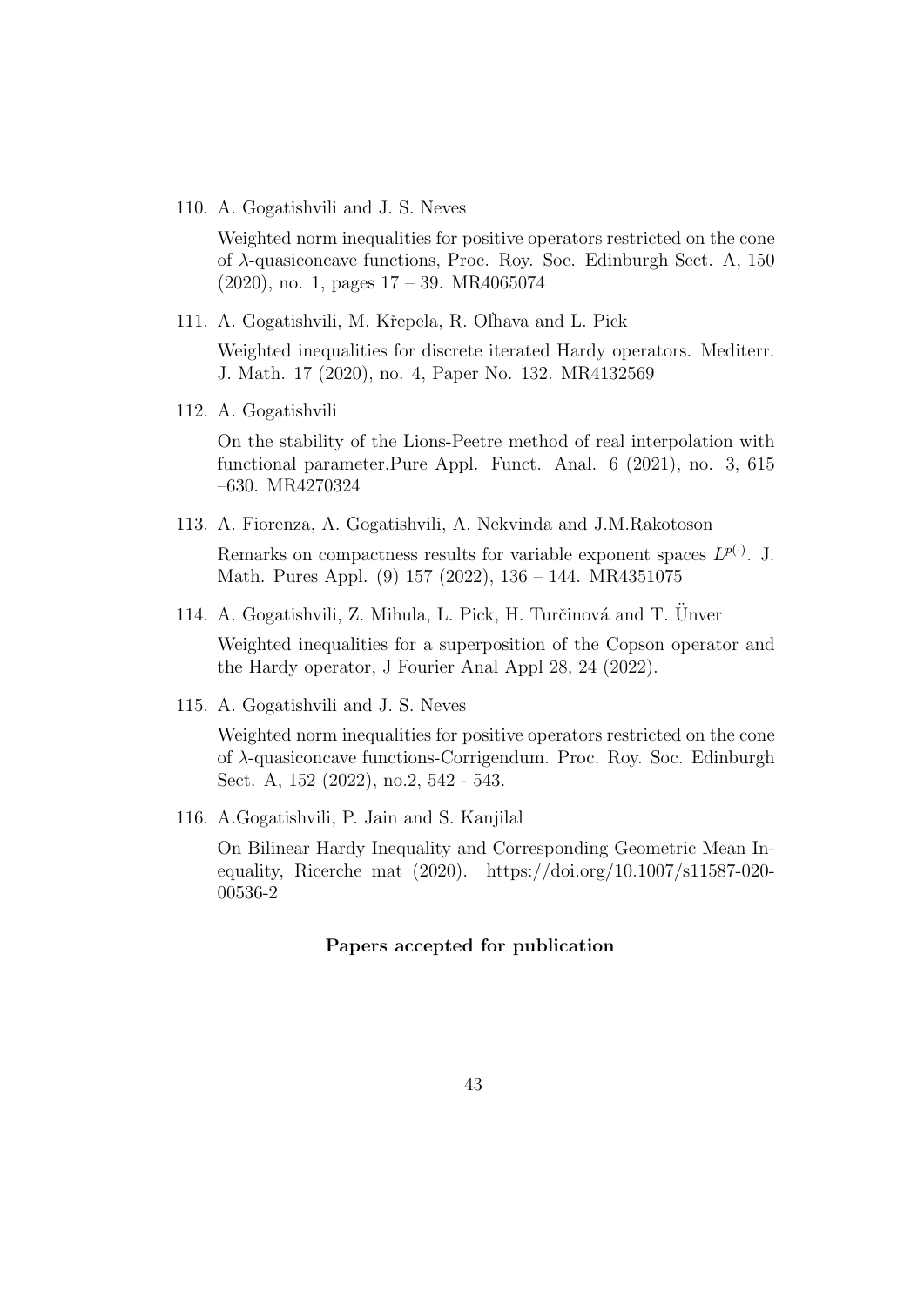117. A. Gogatishvili, L. Pick and T. Unver

Weighted inequalities for discrete iterated kernel operators, Preprint IM-2019-46, Institute of Mathematics of the Czech Academy of Sciences, Prague 2019, pp 29. arXiv:2110.02154, Accepted in Math. Nachr.

118. A. Gogatishvili, L. Pick

The two-weight Hardy inequality: a new elementary and universal proof, arXiv:2109.15011, Accepted in Proc. Amer. Math. Soc.

119. D. E. Edmunds, A. Gogatishvili and A. Nekvinda

Almost-compact and compact embeddings of variable exponent spaces. Preprint arXiv:2101.00182v1 https://arxiv.org/abs/2101.00182 Accepted in Studia Mathematica.

#### Preprints and papers submitted for publication

120. A. Gogatishvili and R. Kerman

A new gauge functional characterizing a given Orlicz class, Preprint 241, Institute of Mathematics, AS CR, Prague. 2011-3-23 , pp. 8.

http://www.math.cas.cz/preprint/pre-241.pdf

121. A.Gogatishvili and T.Kopaliani

Extensions of Rubio De Francia's extrapolation theorem in variable Lebesgue spaces and application Preprint arXiv:1407.5216v1

122. S. Baena-Miret, A. Gogatishvili, Z. Mihula, L. Pick

Reduction principle for Gaussian K-inequality. arXiv:2109.03059,

123. A. Gogatishvili and T.  $Ü$ nver.

Weighted inequaliti nvolving iteration of two Hardy integral operators, Institute of Mathematics CAS, Preprint No. 8-2022, Prague 2022, arXiv:2201.11437

124. 1. A. Gogatishvili , L. Pick and T. Unver. Weighted inequalities involving Hardy and Copson operators, arXiv:2203.00596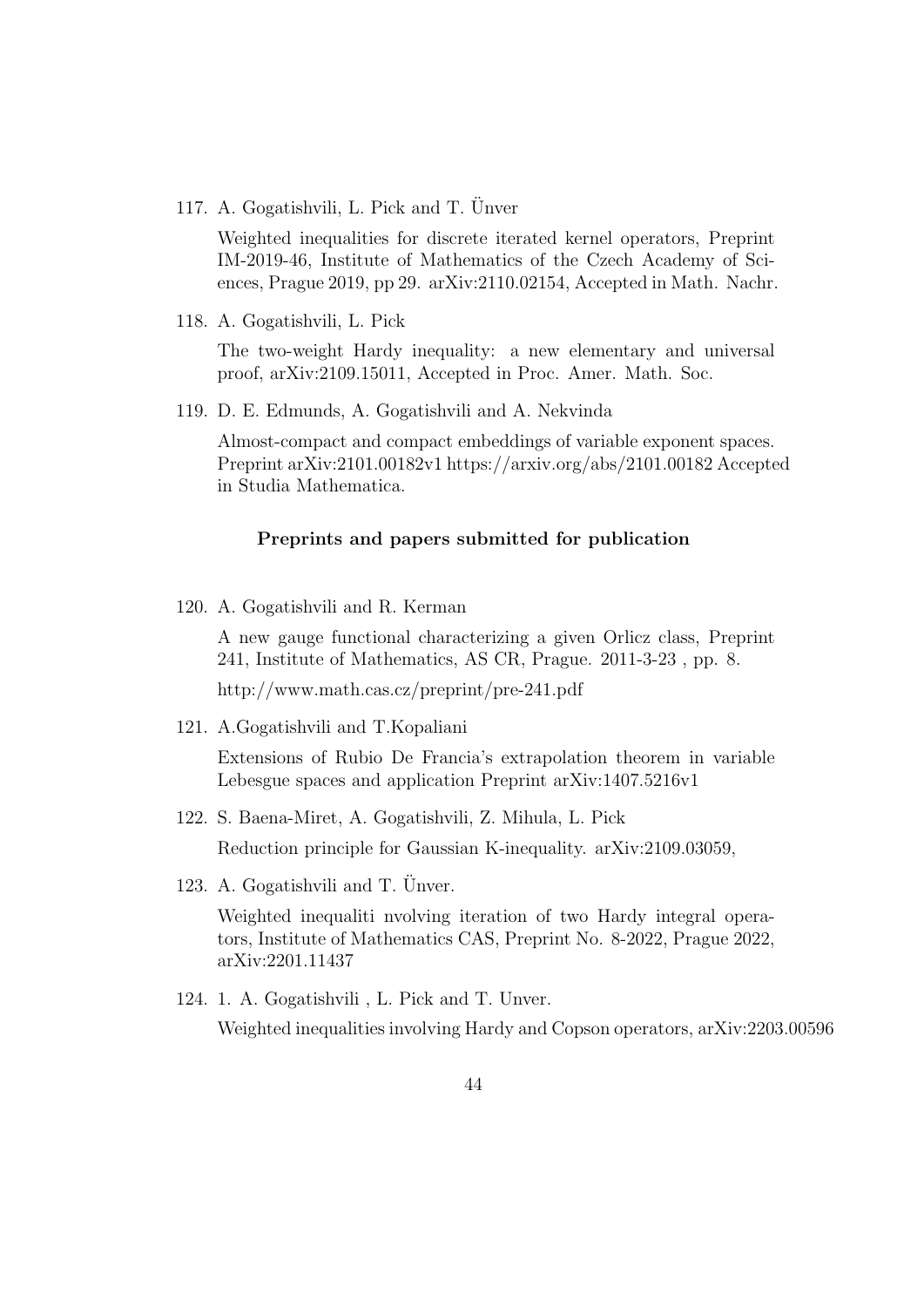### Papers in conference proceedings

### 125. A. Gogatishvili

Fractional maximal functions with respect to the basis of the convex comperable sets in weighted Lebesgue spaces (Russian). In the book of collected works: Extremal problems, functional analyses and their applications, Moscow State University press 1988, pp.38 – 40.

126. A. Gogatishvili

Potentials in weighted Lorentz spaces for critical exponent (Russian). In: Reports of Enlarged Sessions of the Seminar of I. N. Vekua Institute of Applied Mathematics vol. 3, no 2, Tbilisi University press 1988, pp.25 – 28.

127. A. Gogatishvili

Riesz transforms and maximal functions in Morrey-Campanato type spaces and in weighted Zygmund spaces. In: Reports of Enlarged Session of the Seminar of I.N. Vekua institute of Applied mathematics, vol. 5, no 2, Tbilisi University press 1990, pp.  $41 - 43$ .

128. A. Gogatishvili.

Riesz transforms in weighted  $L \log L$  classes (Russian). In: Union School on Operator Theory in Function Spaces, Abstracts of Lectures, Ulyanovsk 5.-12.9. 1990, p. 68.

129. A. Gogatishvili

Weighted weak type inequalies for a strong maximal function. In: Abstracts of Symposium on continuum mechanics and related problems analysis, Tbilisi, 1991, p.52.

130. A. Gogatishvili

General weak–type inequalities for the maximal operators defined in spaces of the homogeneous type. In: Reports of Enlarged Sessions of the Seminar of I.N. Vekua Institute of Applied Mathematics, vol. 7, no. 2, Tbilisi University press 1992, pp.  $14 - 16$ .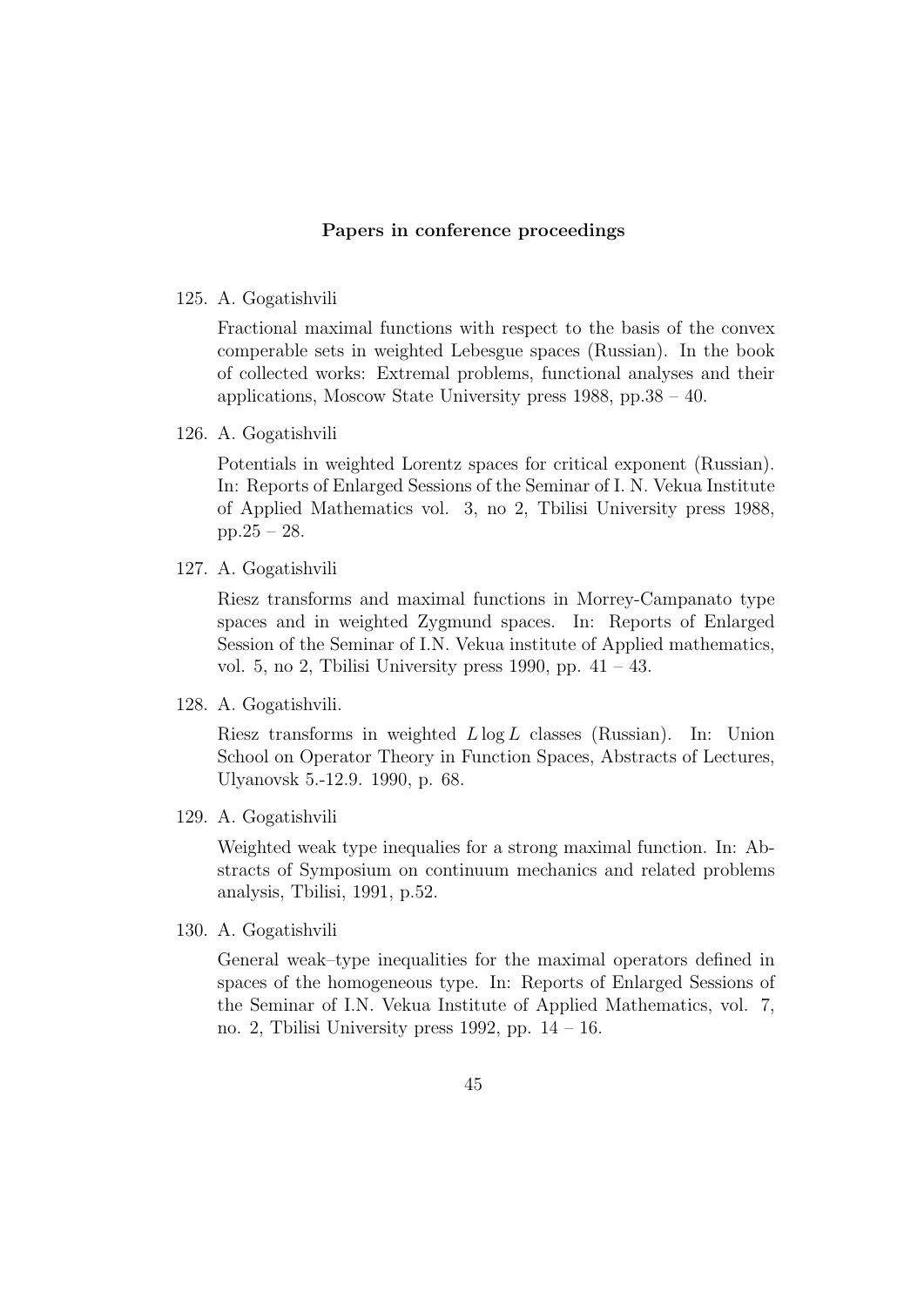131. I. Genebashvili, A. Gogatishvili and V. Kokilashvili

Solutions of Some Weight Problems. Function spaces, differential operators and nonlinear analysis, (Friedrichroda, 1992), 264 – 273. Teubner– Texte Math., 133. Teubner, Stuttgart, 1993. MR1242588 (95a:42028)

132. A. Gogatishvili and V. Kokilashvili

Criteria of weight inequalities for integral transforms defined on on homogeneous type spases.Topological vector spaces, algebras and related areas, (Hamilton, ON, 1994), 251 – 262. Pitman Res. Notes Math. ser., 316, Longman Sci. Tech., Harlow, 1994. MR1319388 (96a:42021)

133. A. Gogatishvili

Weighted inequalities for one-sided maximal functions in Orlicz classes. Function spaces, differential operators and nonlinear analysis. Proceedings of the conference held in Paseky nad Jizerou, Czech Republic, September 3 – 9, 1995, Prague: Prometheus Publishing House, 201 – 205, 1996. MR1480940

134. A. Gogatishvili.

Discretization and anti-discretization of function spaces, In the proceedings of the The Autumn Conference Mathematical Society of Japan, September 25-28, 2002, Shimane University, Matsue, 63-72.

135. A. Gogatishvili, S. Moritoh, M. Niwa and T. Sobukawa

Interpolation theorems for block-Lorentz spaces. In the Proceedings of the International Symposium on Banach and Function Spaces, Kitakyushu, Japan, October 2-4, 2003, 215-223, Yokohama Publishers, 2004. MR2147608 (2006b:46023)

136. A. Gogatishvili, J. S. Neves and B. Opic

Optimality of embeddings of Bessel-potential-type spaces, "Function spaces, differential operators and and nonlinear analysis" Proceedings of the conference held in Milovy, Czech Republic, May 28- June2, 2004, Mathematical Institue of the Academy of Sciences of the Czech Republic, Praha, 97-112, 2005.

137. A. Gogatishvili Integral operators on metric spaces, Lecture Notes, Workshop on Fractal Analysis, September, 11-17, 2005, in Stockhausen/